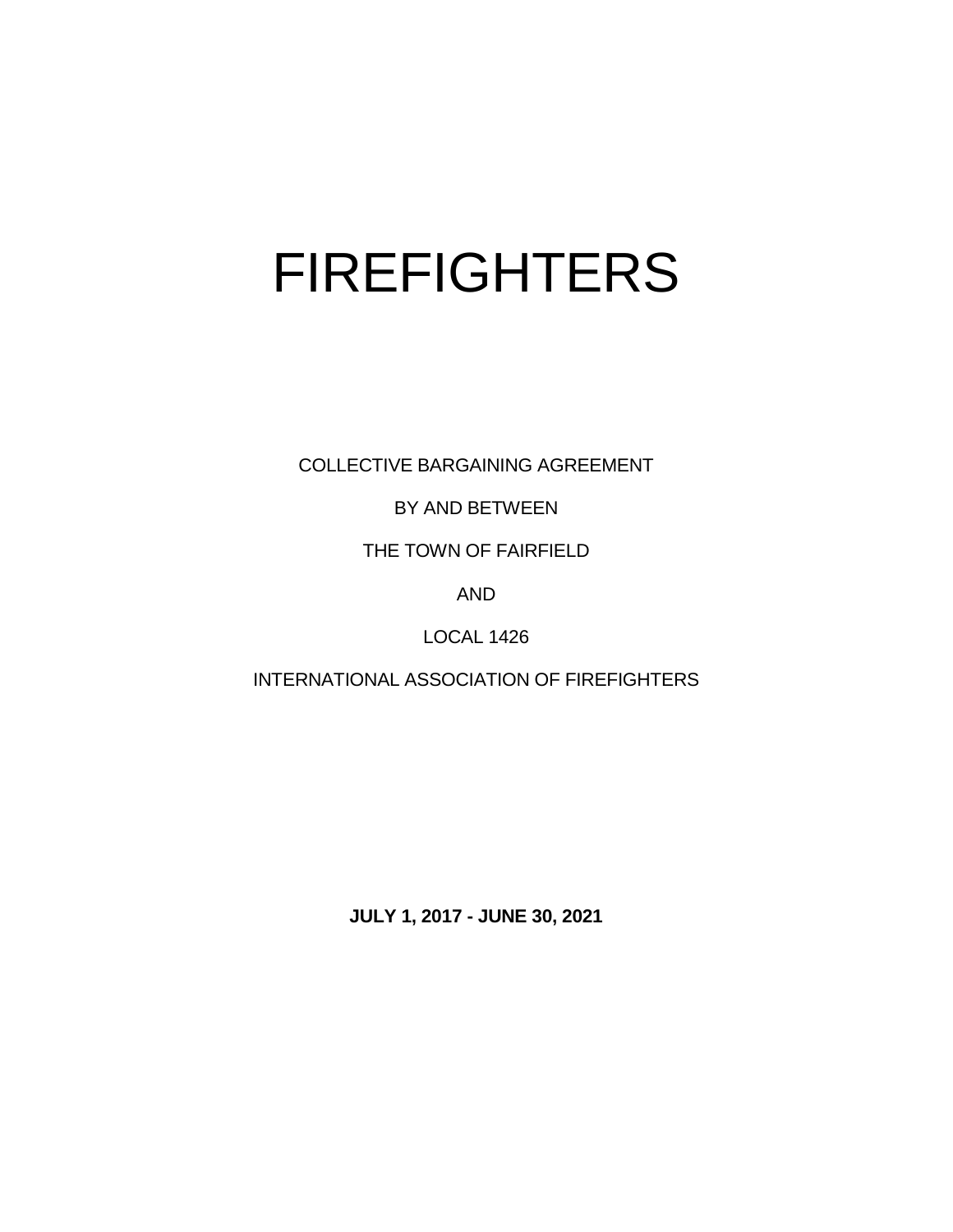# **2017 thru 2021 I N D E X**

| <b>ARTICLE</b> |                                                                     | <b>PAGE</b>    |
|----------------|---------------------------------------------------------------------|----------------|
| $\mathbf{I}$   | <b>RECOGNITION</b>                                                  | 1              |
| $\mathbf{I}$   | PAYROLL DEDUCTIONS OF UNION DUES AND ASSESSMENTS                    | 1              |
| $\mathbf{III}$ | <b>EMPLOYEES TO RECEIVE COPIES OF CONTRACTS</b>                     | $\mathbf{1}$   |
| IV             | BULLETIN BOARDS AND USE OF FIRE HOUSES FOR UNION<br><b>MEETINGS</b> | $\mathbf{1}$   |
| V              | POLITICAL ACTIVITY                                                  | $\overline{2}$ |
| VI             | <b>GRIEVANCE PROCEDURE AND DISCIPLINARY ACTION</b>                  | $\overline{2}$ |
| VII            | <b>UNION BUSINESS LEAVE</b>                                         | 3              |
| VIII           | PROBATIONARY EMPLOYEES                                              | $\overline{4}$ |
| IX             | <b>SENIORITY</b>                                                    | 5              |
| X              | <b>MINIMUM MANPOWER</b>                                             | 5              |
| XI             | <b>HOLIDAYS</b>                                                     | $\overline{6}$ |
| XII            | <b>VACATIONS</b>                                                    | $\overline{7}$ |
| XIII           | <b>SICK LEAVE</b>                                                   | 8              |
| <b>XIV</b>     | <b>INJURY LEAVE</b>                                                 | 10             |
| XV             | <b>BEREAVEMENT LEAVE</b>                                            | 11             |
| XVI            | <b>MILITARY LEAVE</b>                                               | 11             |
| <b>XVII</b>    | <b>LEAVE OF ABSENCE WITHOUT PAY</b>                                 | 12             |
| <b>XVIII</b>   | <b>SPECIAL LEAVE</b>                                                | 12             |
| <b>XIX</b>     | <b>ACTING POSITIONS</b>                                             | 13             |
| XX             | <b>WORK WEEK</b>                                                    | 13             |
| XXI            | UNIFORMS, PROTECTIVE CLOTHING & CLOTHING ALLOWANCE                  | 15             |
| XXII           | <b>RETIREMENT BOARD</b>                                             | 16             |
| <b>XXIII</b>   | <b>INSURANCES</b>                                                   | 16             |
| <b>XXIV</b>    | <b>FIRE WATCH DUTY</b>                                              | 22             |
| <b>XXV</b>     | <b>PROMOTIONS</b>                                                   | 23             |
| <b>XXVI</b>    | <b>SALARIES</b>                                                     | 25             |
| <b>XXVII</b>   | <b>OVERTIME</b>                                                     | 25             |
| <b>XXVIII</b>  | UNION ACTIVITY PROTECTED                                            | 27             |
| <b>XXIX</b>    | <b>MISCELLANEOUS</b>                                                | 27             |
| <b>XXX</b>     | <b>PENSIONS</b>                                                     | 27             |
| <b>XXXI</b>    | SHIFT DIFFERENTIAL                                                  | 32             |
| XXXII          | <b>COLLEGE INCENTIVE PAY</b>                                        | 32             |
| <b>XXXIII</b>  | <b>LONGEVITY</b>                                                    | 33             |
| <b>XXXIV</b>   | <b>PRIOR PRACTICE &amp; MANAGEMENTS RIGHTS</b>                      | 34             |
| <b>XXXV</b>    | PERSONAL LEAVE                                                      | 34             |
| <b>XXXVI</b>   | <b>TRAINING</b>                                                     | 35             |
| <b>XXXVII</b>  | <b>MEDICAL CERTIFICATION</b>                                        | 35             |
| <b>XXXVIII</b> | <b>RESIDENCY REQUIREMENT</b>                                        | 35             |
| <b>XXXIX</b>   | <b>HEALTH</b>                                                       | 35             |
| XL             | <b>DURATION</b>                                                     | 36             |
| XLI            | NON-DISCRIMINATION                                                  | 36             |
| <b>XLII</b>    | POSITION DIFFERENTIAL                                               | 36             |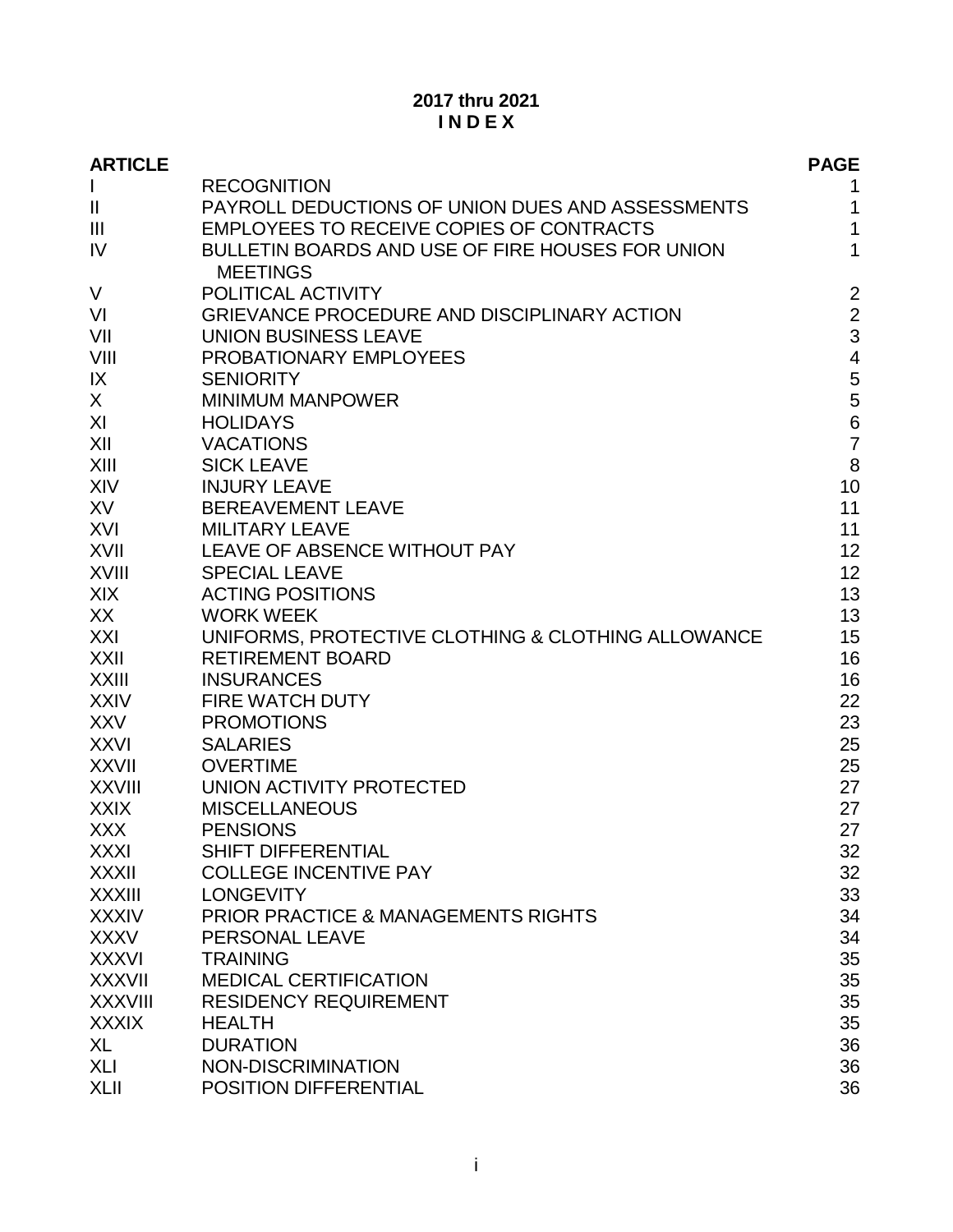| <b>ARTICLE</b> |                                                              | <b>PAGE</b> |
|----------------|--------------------------------------------------------------|-------------|
|                | APPENDIX "A" WAGE SCALES                                     | 38          |
|                | APPENDIX "B" SUBSTANCE ABUSE POLICY                          | 41          |
|                | APPENDIX "C" HIRING GUIDELINES                               | 55          |
|                | APPENDIX "D" GENERAL SELECTION CRITERIA FOR LATERAL MOVEMENT | 59          |
|                | & JOB DESCRIPTIONS                                           |             |
|                | APPENDIX "E" ALCOHOL ABUSE                                   | 70          |
|                | SIGNATURE PAGE                                               | 72          |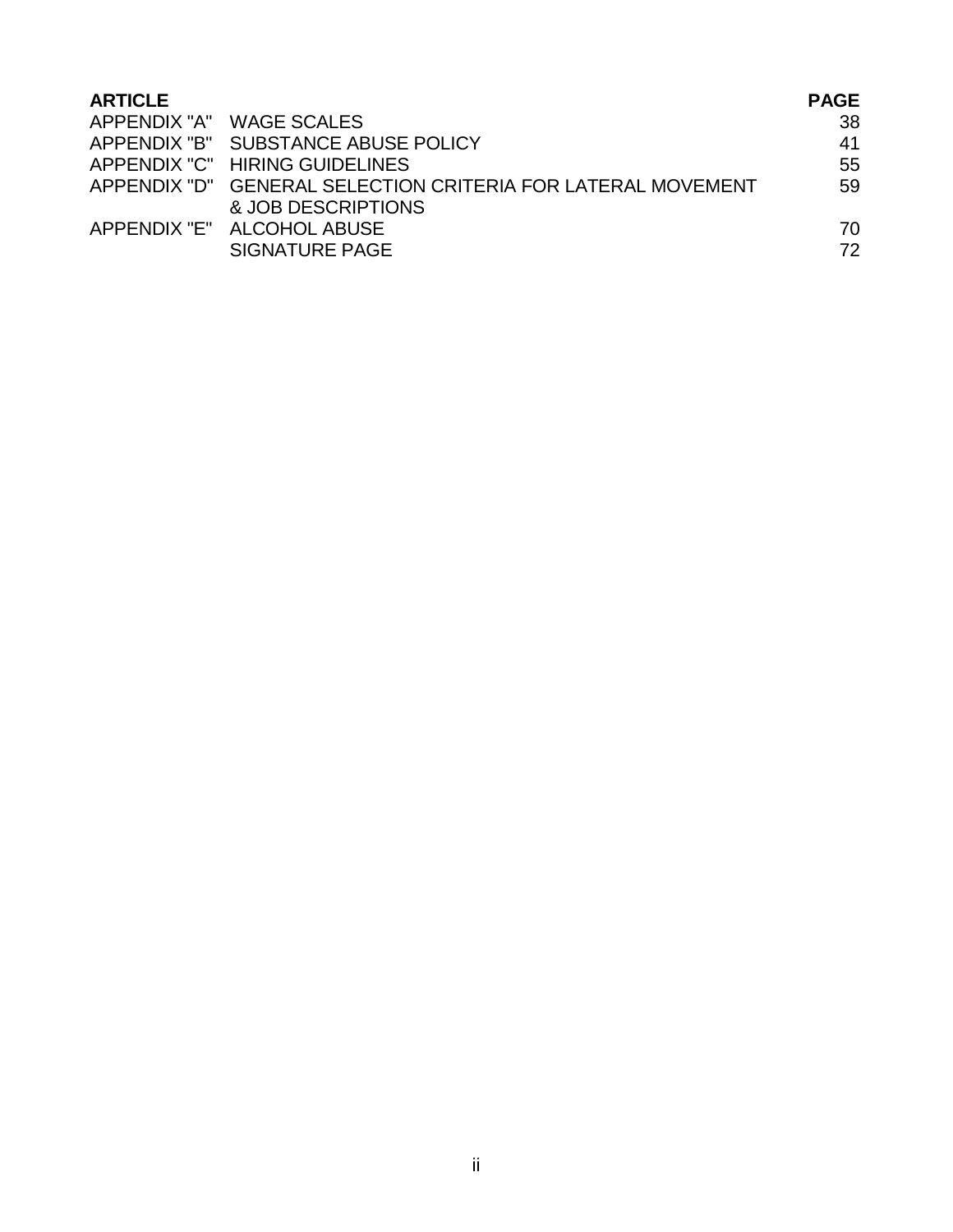The following Contract, effective as of the first day of July, 2017, by and between respectively the Town of Fairfield, herein referred to as the Town, and Local 1426, International Association of Fire Fighters, herein referred to as the Union, is designed to maintain and promote a harmonious relationship between the Town of Fairfield and those of its employees who are within the provisions of this Contract, in order that a more efficient and progressive public service may be rendered.

# **ARTICLE I – RECOGNITION**

The Town hereby recognizes the Union as the exclusive collective bargaining agent for the bargaining unit, consisting of all uniformed and investigatory employees, Fire Master Mechanic and Fire Mechanic within the Fairfield Fire Department, except that of Chief and Deputy Chief of said Department, on all matters of wages, hours and conditions of employment.

# **ARTICLE II – PAYROLL DEDUCTIONS OF UNION DUES AND ASSESSMENTS**

The Town shall deduct monthly from the earned wages of Union members, and shall remit to the Union monthly, Union dues and/or assessments in the amount determined by the Union, provided no such deductions shall be made from an employee's wages except when authorized by them on an appropriate form, a copy of which must be submitted to the Town, and further provided that no more than one such assessment shall be deducted in one fiscal year. Such authorization shall be for the life of the Contract and shall be continued thereafter as long as a Contract exists between the Town and the Union.

Any employee may revoke their authorization for dues deductions by rendering a written request to the Town and a copy to the Union, thirty (30) days prior to the termination of the Contract. The Union shall hold the Town harmless from all claims, expenses and attorneys' fees as a result of complying with this Article.

# **ARTICLE III – EMPLOYEES TO RECEIVE COPIES OF THE CONTRACT**

The Town shall give to each present employee, within thirty (30) days of the date on which the Contract is approved by the Representative Town Meeting, and each new employee when they are hired, a copy of the Contract. The Town shall also give the Union fifty (50) additional copies of this Contract at the same time that it is required to give copies of this Contract to present employees. The Town shall also provide a computerized copy (floppy disk) of the Contract in an agreed upon format to a representative of the Union.

# **ARTICLE IV** – **BULLETIN BOARDS & USE OF FIRE HOUSES FOR UNION MEETINGS**

One bulletin board in each fire house, designated by the Chief, shall be reserved for the reasonable use by the Union to post notices concerning Union business and activities. All such notices shall be submitted to the Chief prior to posting so that he may determine that the content of such notices are not in conflict with the law or the Town's policy. Whenever the Union shall give the Chief reasonable notice, he shall make one of the fire houses available to the Union for the purpose of conducting a Union meeting.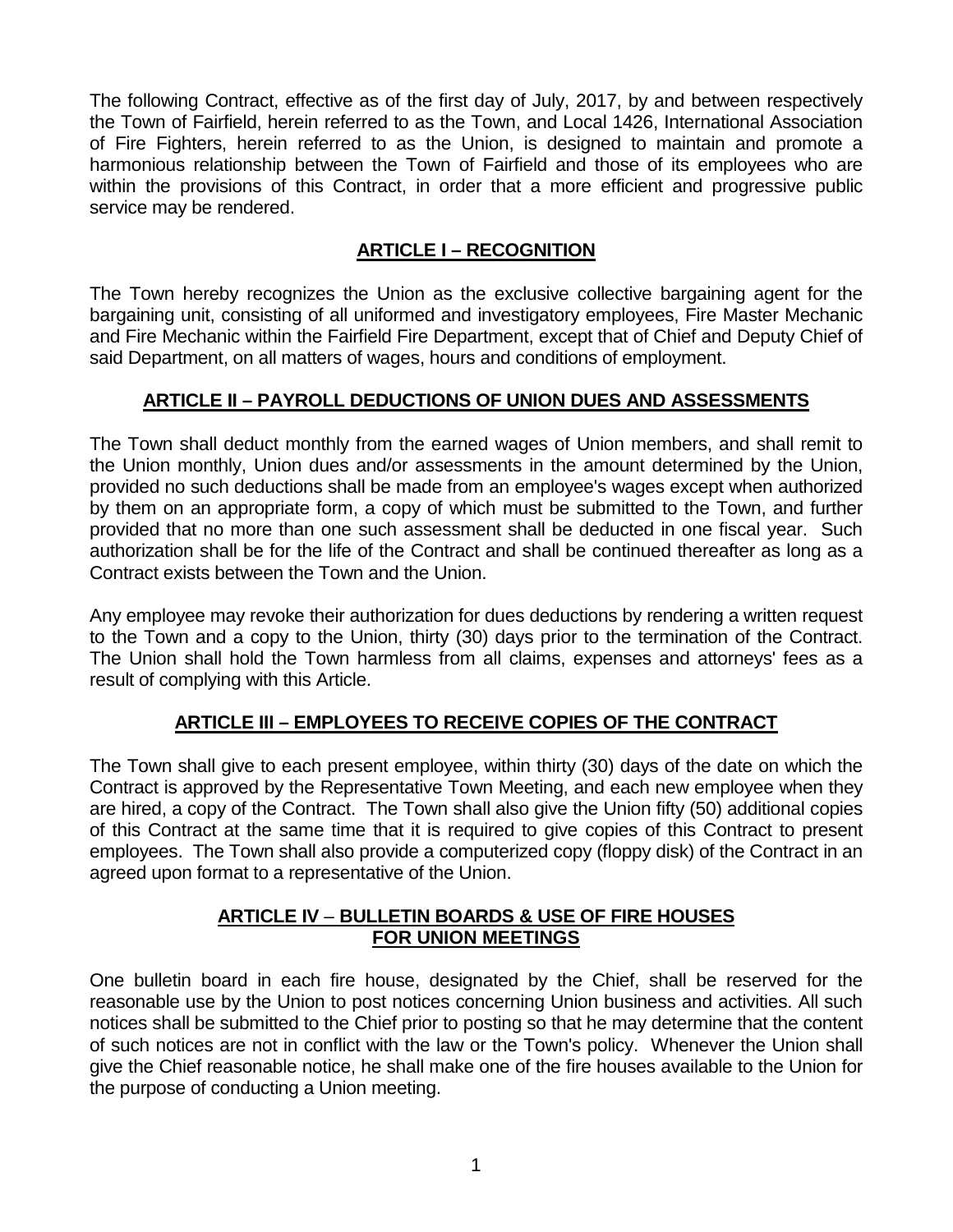# **ARTICLE V – POLITICAL ACTIVITY**

No employee may (1) use their official authority or influence for the purpose of interfering with or affecting the result of an election or a nomination for office; (2) directly or indirectly coerce, command or advise a state or local officer or employee to pay, lend or contribute anything of value to a party, committee, organization, agency or person for political purposes.

A person employed in said classified service retains the right to vote as they choose and to express their opinions on political subjects and candidates and shall be free to participate actively in political management and campaigns. Such activity may include, but not be limited to, membership or holding of office in a political party, organization or club, campaigning for a candidate in a partisan, election by making speeches, writing on behalf of a candidate and making contributions of time and money to political parties, committees or other agencies engaged in political action, except that no classified employee shall engage in such activity while on duty or in any period of time during which said employee is expected to perform services for which they receive compensation from the municipality, and no such employee shall utilize municipal funds or facilities to secure support for or oppose any candidate, party or issue in a partisan election. Such employees shall have all of the rights and benefits under the State of Connecticut General Statute 7-421 as it pertains to an employee seeking elective office.

# **ARTICLE VI – GRIEVANCE PROCEDURE AND DISCIPLINARY ACTION**

#### Section 1

Any employee or group of employees who feel aggrieved concerning their wages, hours or conditions of employment, which wages, hours and conditions of employment are controlled by this contact or by any rule or regulation which is not in conflict with this contract, including any such claim of unjust discrimination, may seek adjustment as follows:

STEP ONE - Within seven (7) days of the occurrence of the alleged grievance, the Union shall submit such grievance in writing to the Chief of the Department with the remedy which the Union desires and copies to the Assistant Chief involved and a copy to the Human Resources Director. Within seven (7) days (excluding Saturday and Sunday) after the Chief receives the grievance, they or their designee shall arrange to and shall meet with the representatives of the Union for the purpose of adjusting or resolving such grievance. The Chief or their designee shall render a decision in writing concerning such grievance within fourteen (14) days of said meeting. If such grievance is not resolved to the satisfaction of the Union, the Union may within five (5) days (excluding Saturday and Sunday) of such decision initiate Step Two of this procedure.

STEP TWO - Further review of such grievance may be made by presenting, in writing such grievance to the Human Resource Director, which shall include the remedy the Union desires. Within thirty (30) days after the Human Resource Director or their designee receives such grievance, they shall arrange to and shall meet with the representatives of the Union for the purpose of adjusting or resolving such grievance. The Human Resource Director or their designee shall render a decision in writing concerning such grievance within fourteen (14) days of such meeting. If such grievance is not resolved to the satisfaction of the Union, the Union may within ten (10) days of such decision initiate Step Three of this procedure.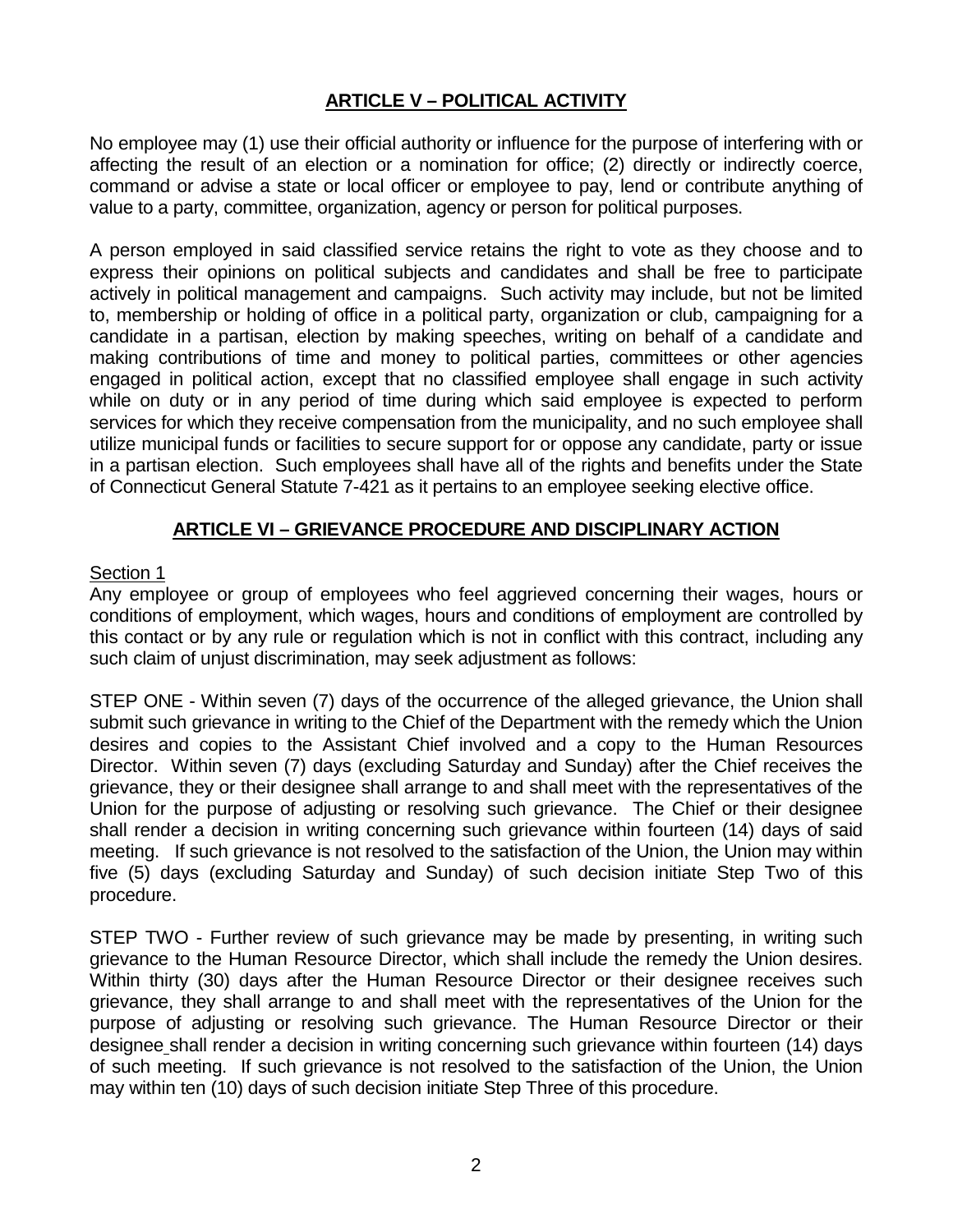STEP THREE - Step Three of this procedure shall be initiated by the Union by submitting the dispute to arbitration by the Connecticut State Board of Mediation and Arbitration, with a copy of such request sent to the Town. Said Board shall hear and act on such dispute in accordance with its rules and render a decision which shall be final and binding on all parties.

## Section 2

No permanent employee may be disciplined except for just cause. If such employee is so disciplined and the Union believes that such action was taken without just cause, the Union within three (3) days (excluding Saturday and Sunday) of the date on which such employee is so notified of such disciplinary action, may submit the grievance through the grievance procedure set forth in Section 1 of this Article, provided however, that the Union may initiate such grievance at Step Two of said grievance procedure. In the event a grievance concerning a disciplinary action is submitted to Arbitration, the Board of Mediation and Arbitration shall have the power to uphold the disciplinary action or to rescind or modify such action, and such power shall include but not be limited to the right to reinstate a suspended or discharged employee with full back pay.

# Section 3

Failure to process a grievance within the time limits established in Section 1 and 2 of this Article presumes that it has been satisfactorily resolved to the last step that it has been properly processed. Failure on the part of the Town's representative to answer a grievance in said time limits presumes that the claim made in the grievance is sustained and that the satisfaction requested in the grievance will be provided. The above set forth time limits may be extended by mutual agreement of the parties involved.

#### Section 4

Nothing contained herein shall prevent any employee from presenting their own grievance and representing themselves in step 1 or step 2 of this grievance procedure.

#### Section 5

Either party may request the services of a Mediator from the State of Connecticut while awaiting the services of the Board of Arbitration in any grievance.

# **ARTICLE VII – UNION BUSINESS LEAVE**

#### Section 1

Three (3) members of the Union Negotiating Committee shall be granted leave from duty with full pay for all meetings between the Town and the Union concerning negotiating the terms of a Contract, when such meetings take place at a time such members are scheduled to be on duty. When such leave is granted, if any member's absence brings their working shift below minimum manpower strength as provided for in Article X, the working shift shall be brought up to minimum manpower strength by working another employee overtime in accordance with Article XXVII.

#### Section 2

The Town shall grant leave from duty with full pay for two (2) members of the Union Grievance Committee in Step One of the Grievance procedure as set forth in Article VI and the Town shall grant leave from duty with full pay for three (3) members of the Union Grievance Committee for each succeeding step of said grievance procedure. Such leave shall be granted whenever meetings between the Town and the Union as set forth in the grievance procedure, take place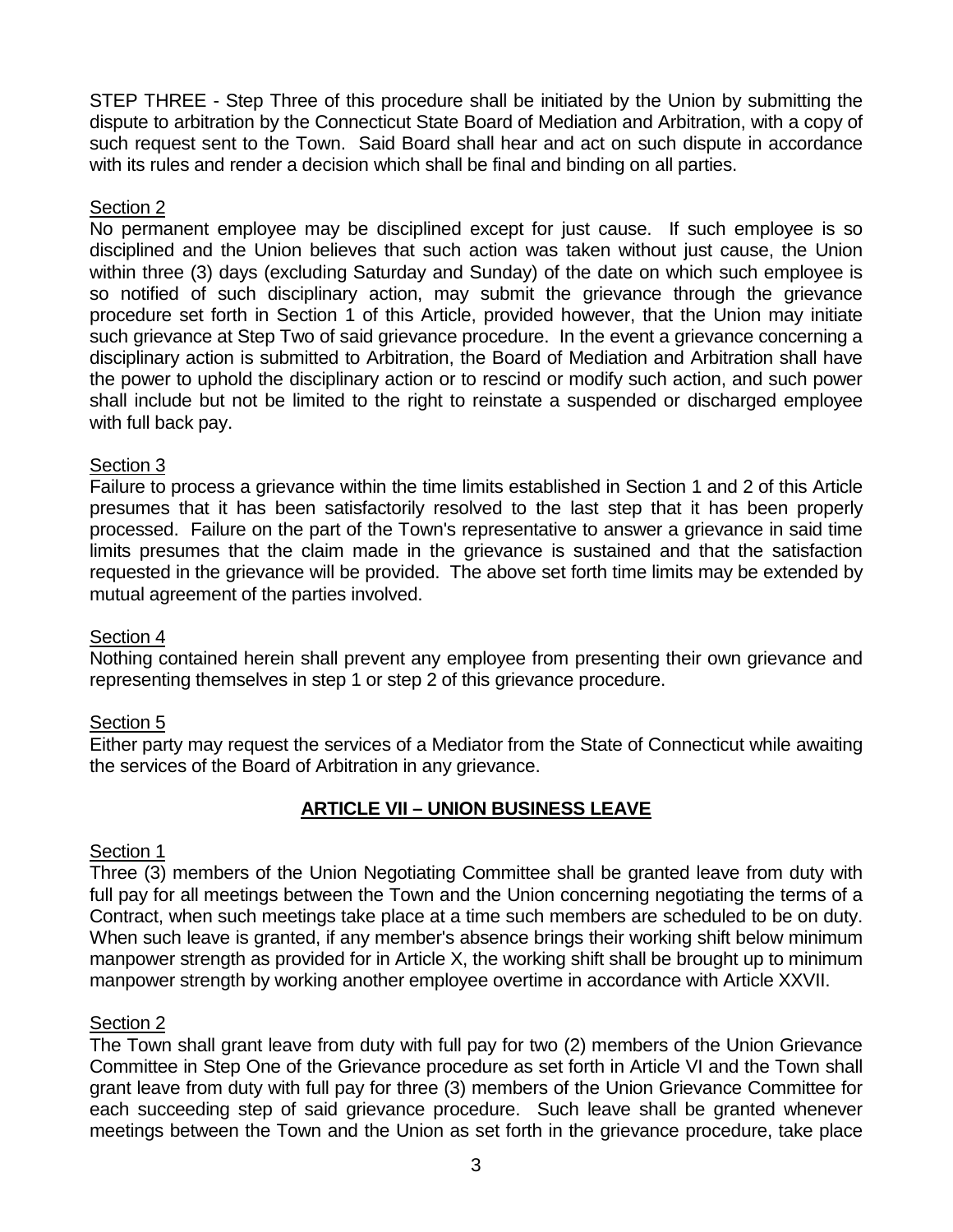at a time during which such employees are scheduled to be on duty. When such leave is granted, if any member's absence brings their working shift below minimum manpower strength as provided for in Article X, the working shift shall be brought up to minimum manpower strength by working another employee overtime in accordance with Article XXVII.

#### Section 3

The Town shall grant leave from duty with full pay for the Union representative of the Pension Board when a meeting of the Board is called at a time when they are scheduled to work. When such leave is granted, if any member's absence brings their working shift below minimum manpower strength as provided for in Article X, the working shift shall be brought up to minimum manpower strength by working another employee overtime in accordance with Article XXVII.

# Section 4

The Union shall be allotted twenty (20) working shifts with pay every two (2) years commencing with July 1, 2000, for seminars, conventions and other Union business meetings.

# **ARTICLE VIII – PROBATIONARY EMPLOYEES**

# Section 1

To enable the Board of Fire Commissioners to exercise sound discretion in the filling of positions within the Fire Department; no appointment, employment or promotion in any position in the Fire Department shall be deemed final and permanent until after the expiration of one year. For the position of probationary firefighter, the period of one year shall commence upon the completion of training of the Recruit Firefighter at the Connecticut Fire Academy. During the probationary period of any employee, the Board of Fire Commissioners may terminate the employment of a probationary firefighter or reduce a probationary fire officer to their prior classification if, during this period of observation and consideration of their performance they deem them unfit to such appointment. Nothing contained herein shall be used to deny any employee any rights or any benefits to which they may be entitled to under the Pension provisions of the Town Charter or any provisions of this Contract covering the employees of the Fire Department except that the provisions of the grievance procedure shall not be applicable to a newly hired employee in the event of termination.

# Section 2

The probationary period for new employee may be extended for a period of ninety (90) days for the purpose of completing Emergency Medical Training (EMT) Certification.

#### Section 3

The following benefits shall be prorated for any employee who has worked less than one fiscal year:

- a. Clothing allowance (only for an employee hired after January 1st, one-twelfth (1/12) for each month of employment.)
- b. Holiday Pay (shall be paid for those holidays which occur only while employed).
- c. Night Shift Differential (one twelfth (1/12) for each month of employment).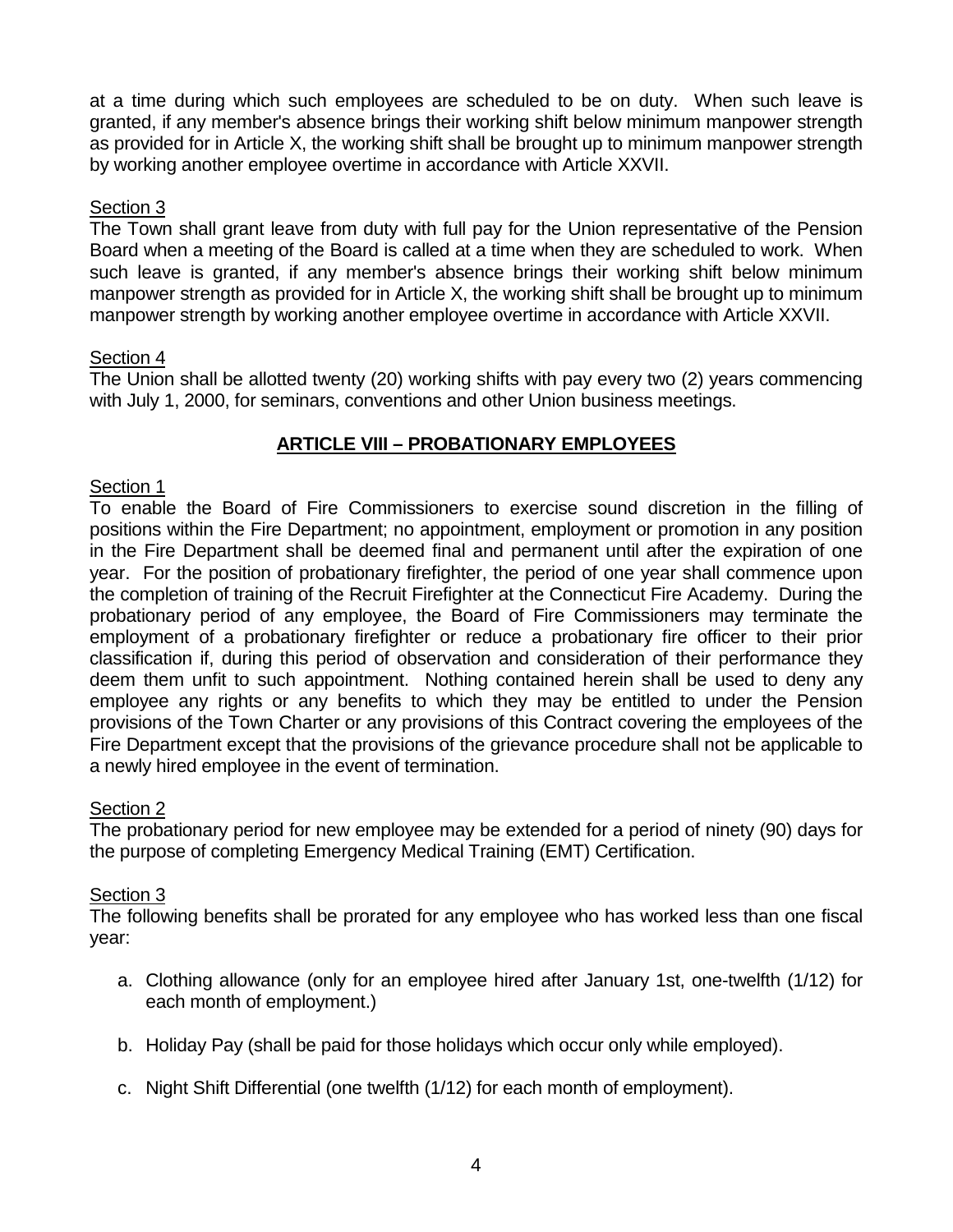The probation period for the Fire Master Mechanic and the Fire Mechanic shall be six (6) months from their date of employment.

# **ARTICLE IX** – **SENIORITY**

# Section 1

Seniority shall be by classification and shall consist of the length of accumulated service for each employee in their respective classification. For the purposes of this Article, classification shall mean and include the following:

> **Firefighter** Fire Lieutenant Assistant Chief Fire Master Mechanic Fire Mechanic

# Section 2

An employee's length of service shall not be reduced by time lost due to sick leave, injury leave or any authorized leave of absence or a temporary appointment to a higher classification. Should any employee resign, voluntarily quit or be discharged, and they are reemployed, their service prior to such resignation, quitting or discharge shall not be considered in computing their seniority.

## Section 3

When two (2) or more employees have the same date of appointment or promotion, the employee who placed higher on the eligibility list from which such appointment was made, shall have a higher rating.

#### Section 4

In each promotional examination, seniority shall be given consideration by adding to the final grade of each candidate who received a passing grade, one-half (1/2) point for each year of service which such candidate has with the Department on the closing date of application for such promotional examination, up to a maximum of ten (10) points.

# **ARTICLE X – MINIMUM MANPOWER**

#### Section 1

Effective September 1, 2010, no less than seventeen (17) firefighters, and no less than six (6) officers shall be assigned to be on duty at all times.

#### Section 2

In the event that the manpower shall for any reason fall below the minimum requirements provided for in Section 1 of this Article, such shortage shall be filled by working a Department member overtime as set forth in Article XXVII.

#### Section 3

The Town and the Union may continue to negotiate concerning the increase in the minimum manpower provision as set forth in this contract.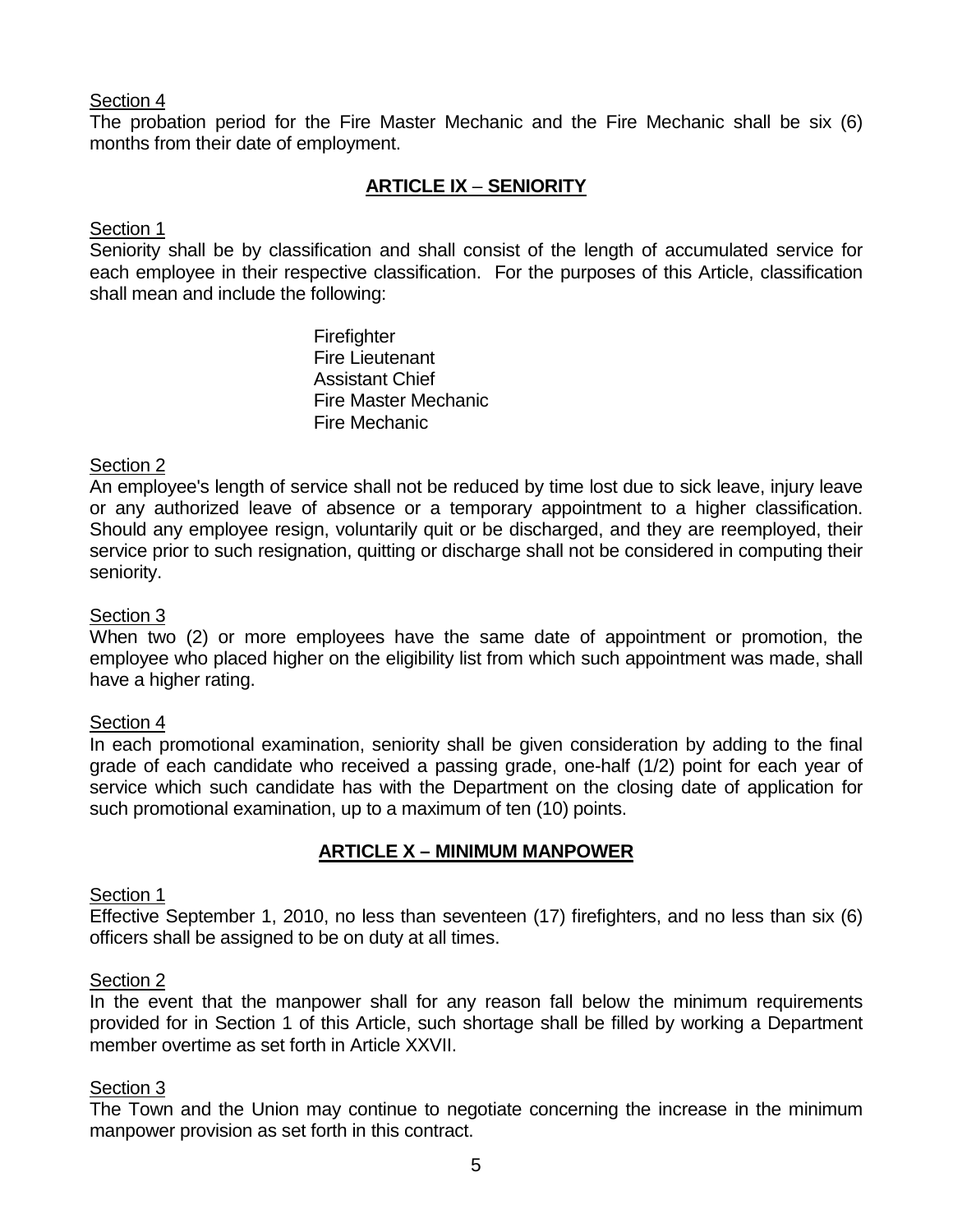It is the intent of the Town to never have any less than two (2) employees responding to an emergency on any vehicle.

#### Section 5

For the purposes of this Article, "assigned to be on duty" shall mean those employees and positions that are listed on the normal daily duty roster.

#### Section 6

If any employee fails to report for work under the provisions of the mandatory overtime procedure, the Town shall be exempt from having to maintain the manpower for that position on that shift.

#### **ARTICLE XI – HOLIDAYS**

#### Section 1

Each Firefighter, Lieutenant and Assistant Chief shall receive holiday pay or compensatory time off for each of the holidays listed and/or provided for in Section 2 of this Article, except that they shall not receive holiday(s) pay or compensatory time off for any holiday(s) which occur after they have been on sick leave for more than thirty (30) consecutive days but before they report on duty from sick leave or while they are on military leave of more than three (3) consecutive weeks duration. Each day of holiday pay or compensatory day off for each Firefighter, Lieutenant and Assistant Chief shall be in addition to their regular pay and their regular time off, and such pay shall be computed by multiplying their regular hourly rate by twelve (12) hours.

#### Section 2

The following holidays are regularly listed holidays for which holiday pay shall be received:

| Labor Day               |
|-------------------------|
| Columbus Day            |
| Veteran's Day           |
| <b>Thanksgiving Day</b> |
| Christmas Day           |
|                         |

#### Section 3

Holiday pay for all of the above holidays as set forth in Section 2 of this Article shall be paid by separate check on the first pay period of June in each fiscal year. Compensatory shifts off may be taken throughout the fiscal year, however, each Firefighter, Lieutenant and Assistant Chief shall notify the Chief no later than May 1st, of each fiscal year as to the number of compensatory shifts off they have taken or will take for the fiscal year and the amount of holiday pay due them. During the months of July and August, said compensatory shifts off shall be taken only after all vacation leave has been expended. Any compensatory shifts off after May 1st are scheduled at the Firefighter's, Lieutenant's or Assistant Chief's own risk. Compensatory shifts off shall not be carried to the next fiscal year.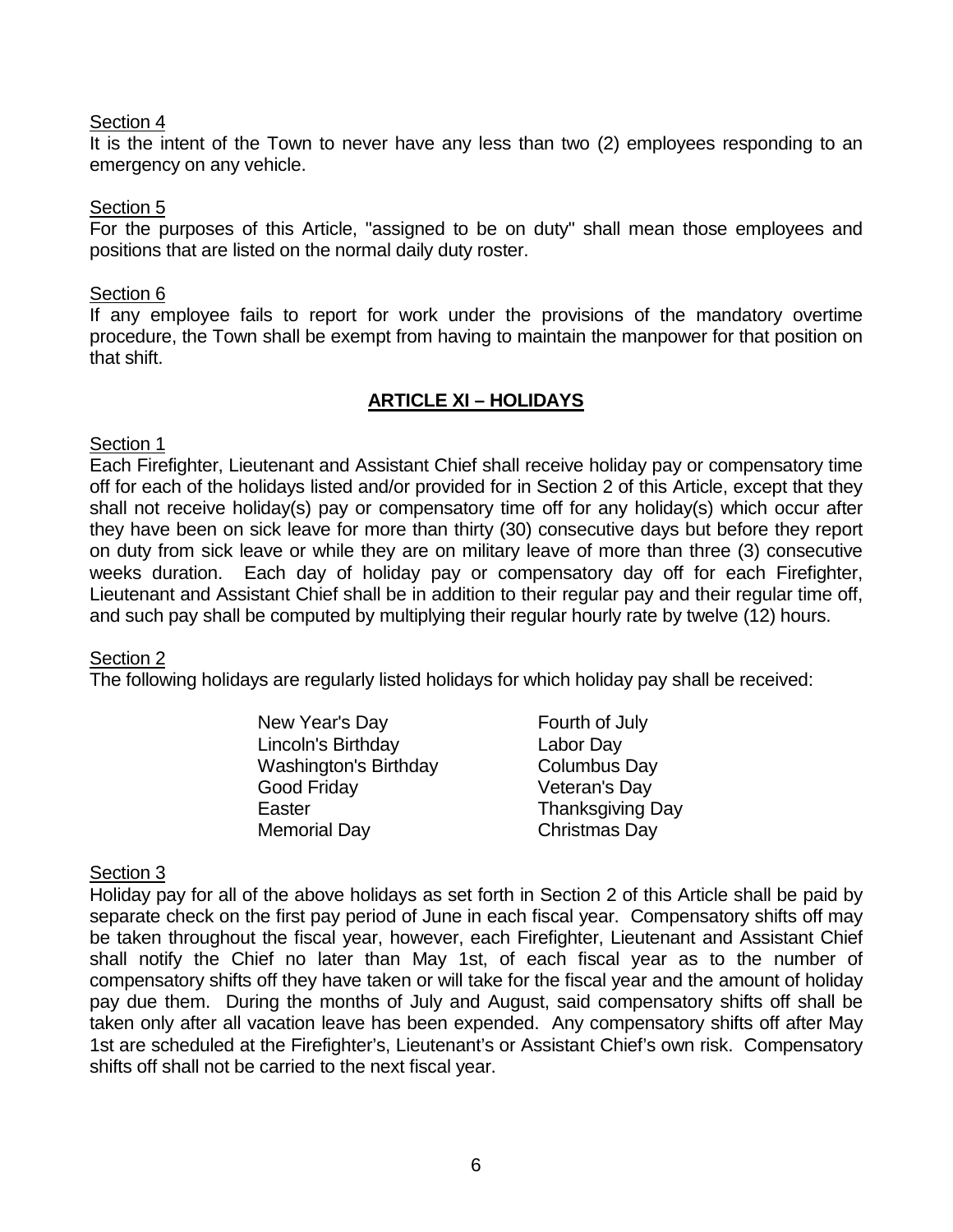For the Fire Master Mechanic and the Fire Mechanic, when a holiday falls on a Sunday, the following Monday shall be considered a holiday. When a holiday falls on a Saturday, then the preceding Friday shall be considered a holiday.

# **ARTICLE XII** – **VACATIONS**

# Section 1

In each fiscal year, each permanent employee bargaining unit member who has less than one (1) year of service with the Town on June 30th, of such fiscal year, shall be granted vacation of seven (7) working shifts with pay. In the case of a probationary firefighter, vacation of 7 working shifts with pay will be granted after six (6) months from his date of hire. In each fiscal year each employee who has or will have completed on June 30th, of such year, one (1) year of service but less than ten (10) years of service shall be granted a vacation of fourteen (14) working shifts with pay. In each fiscal year each employee who has or will have completed on June 30th, of such fiscal year, ten (10) years but less than twenty (20) years of service shall be granted a vacation of twenty-one (21) working shifts with pay. In each fiscal year, each employee who has or will have completed twenty (20) or more years of service on June 30th, of such fiscal year, shall be granted a vacation of twenty-eight (28) working shifts with pay.

# Section 2

On April 30th of each fiscal year, each employee may select his or her vacation leave for the next fiscal year. In the event of a conflict concerning the choice of vacation leave, preference shall be given on the basis of seniority, except that no employee shall have the option to select more than twelve (12) shifts of such vacation leave until all employees have the option to select their vacation leave up to a maximum of twelve (12) shifts vacation leave. If there is a conflict between shifts of such leave, preference shall be given to the employee selecting the two (2) consecutive shifts leave. Any vacation shifts picked in April cannot be bumped by any subsequent picks. Any employee who selects vacation in an aggregate of two (2) shifts and thereafter cancels any portion of those two (2) shifts shall lose their priority standing to the next employee who has chosen a vacation in an aggregate of two (2) shifts.

#### Section 3

In lieu of Section 2 above, each employee may select their vacation at any time during the fiscal year. Preference shall be given on the basis of date requested, regardless of the number of shifts selected. In the event of a conflict on the date of request, preference shall be given on the basis of seniority, except that preference shall be given to the employee selecting two (2) consecutive shifts of leave on such day. Once picked, said shifts shall not be bumped by any subsequent picks. Any employee who selects vacation in an aggregate of two (2) shifts and thereafter cancels any portion of those two (2) shifts shall lose their priority standing to the next employee who has chosen a vacation in an aggregate of two (2) shifts.

#### Section 4

Vacation shifts must be taken during the fiscal year in which the employee becomes entitled to the vacation. Pay in lieu of unexpended vacation shall be paid to a Firefighter, Lieutenant or Assistant Chief who is on injury leave or sick leave and is unable to take their vacation during such fiscal year.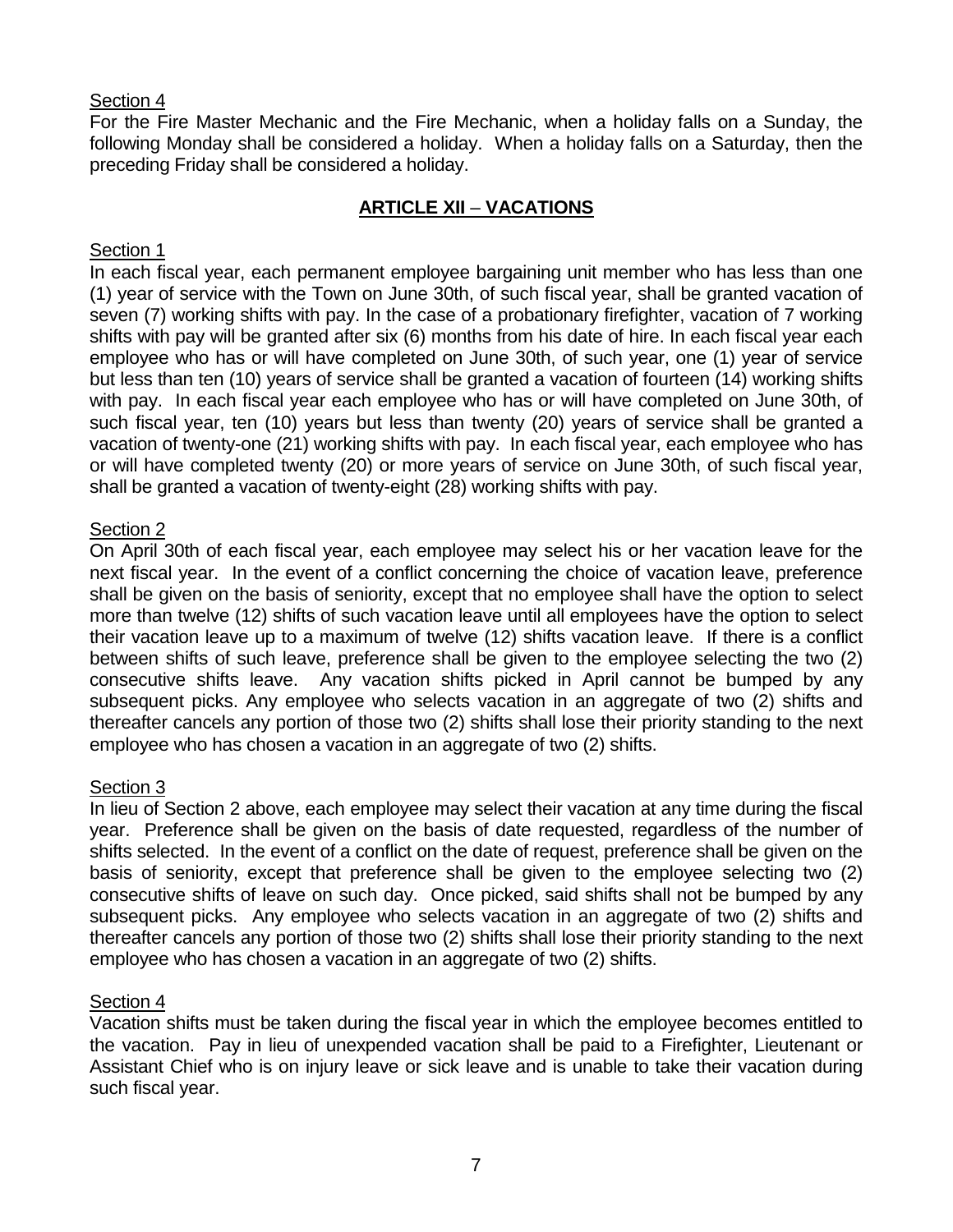In the event that a Firefighter, Lieutenant or Assistant Chief becomes eligible for a disability retirement, they shall be paid for not more than fourteen (14) shifts of unexpended vacation on a lump sum basis as set forth in Section 4 of this Article with any remaining unexpended vacation time given to the employee as actual vacation as set forth in this Article prior to their official retirement date.

# Section 5

If an employee dies while employed by the Town, the Town shall pay to their surviving spouse, or if the spouse is deceased, to the estate, their unexpended vacation pay. Said sum shall be determined by computing the number of vacation shifts due them for fiscal such year and by subtracting the number of vacation shifts expended. Each shift of unexpended vacation leave for each deceased employee shall be computed by multiplying their hourly rate by twelve (12) hours.

# Section 6

Any Firefighter, Lieutenant or Assistant Chief unable to use their Vacation Leave due to illness or injury shall be permitted to carry over remaining Leave into the following Fiscal Year.

# **ARTICLE XIII – SICK LEAVE**

#### Section 1

Each employee shall be entitled to absence due to non-occupational disability according to the following schedule:

- 1. Any employee with less than (1) year: 1 working shift at full pay for each month of service.
- 2. Any employee with one (1) year or more: 12 working shifts at full pay.

### Section 2

If any employee is absent because of sick leave and during their absence, while still drawing disability benefits, passes an anniversary date which would entitle them to increase duration of benefits, such increase will apply to their current absence.

The Town's fiscal year will be used to re-establish eligibility for disability benefits.

#### Section 3

Each Firefighter, Lieutenant or Assistant Chief who has unused disability benefits at the end of each fiscal year, shall accumulate unused disability benefits and carry over such unused benefits to the following fiscal year or years, provided that they shall not accumulate more than ten (10) working shifts of such unused benefits during any one (1) fiscal year, and further provided that they shall not accumulate a total of more than one hundred twenty (120) working shifts of such unused benefits.

Each Fire Mechanic and Fire Master Mechanic who has unused disability benefits at the end of each fiscal year, shall accumulate unused disability benefits and carry over such unused benefits to the following fiscal year or years, provided that they shall not accumulate more than ten (10) working shifts of such unused benefits during any one (1) fiscal year, and further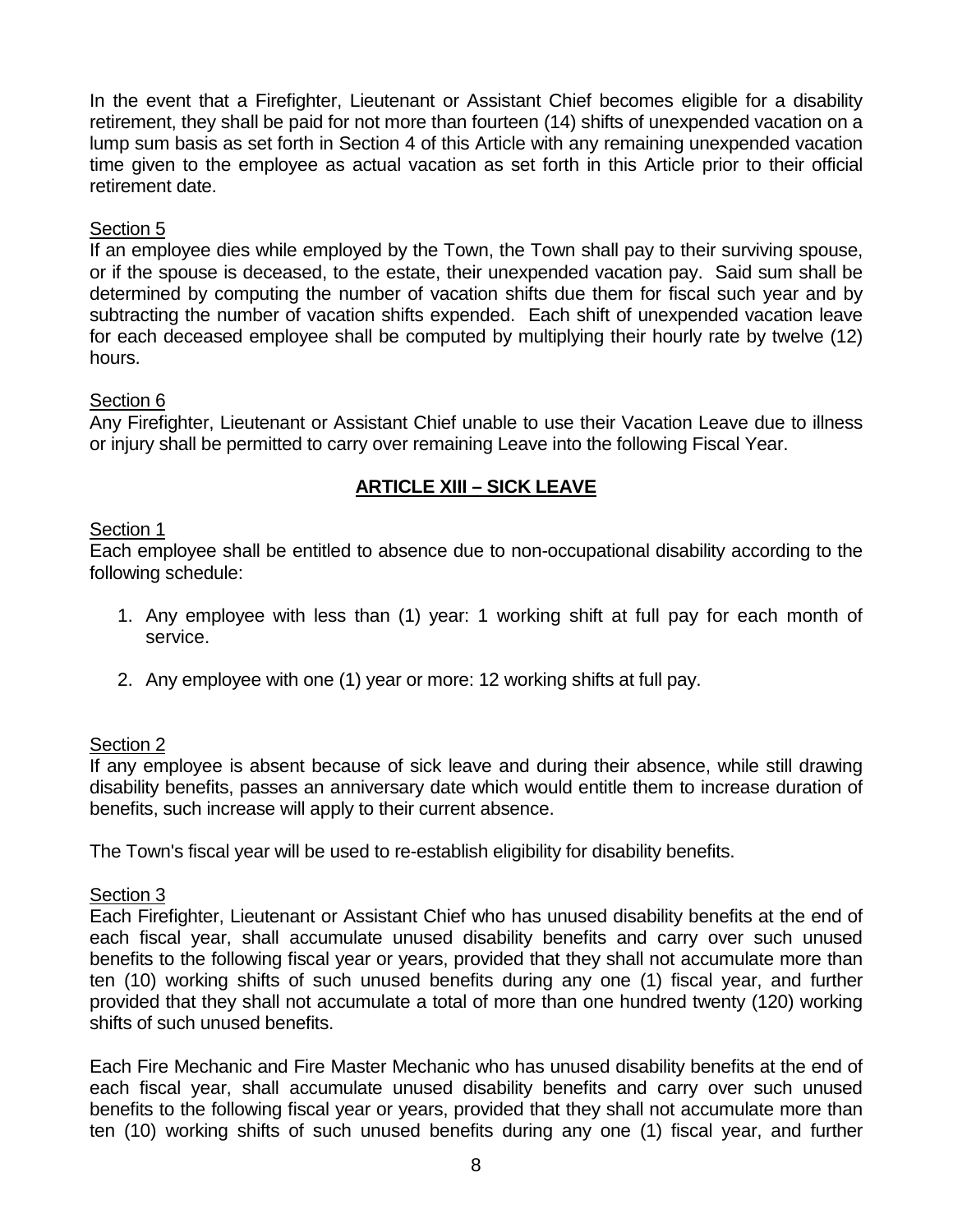provided that they shall not accumulate a total of more than sixty (60) working shifts of such unused benefits.

## Section 4

Payment of non-occupational disability benefits is dependent upon the employee producing evidence of disability to the Chief.

## Section<sub>5</sub>

Such leave for an employee may be extended at the discretion of the Board of Fire Commissioners.

#### Section 6

If a Firefighter, Lieutenant or Assistant Chief is not absent from work for other than work related injury, special leave, death in the immediate family, scheduled vacation, or the thirty (30) days required military leave, for a period of one hundred and eighty (180) consecutive calendar days; said employee shall be entitled to a bonus equal to eight (8) hours at their regular rate of pay. Said bonus shall be made to each employee two (2) weeks after the end of each fiscal period in which they earn said bonus.

If a Fire Mechanic or Fire Master Mechanic is not absent from work for other than work related injury, special leave, death in the immediate family, scheduled vacation, or the thirty (30) days required military leave, for a period of ninety (90) consecutive calendar days; said employee shall be entitled to a bonus equal to eight (8) hours at their regular rate of pay. Said bonus shall be made to each such employee two (2) weeks after the end of each fiscal period in which they earn said bonus.

#### Section 7 - Maternity Leave

- a. Notification: A female employee who becomes pregnant shall, as early as her condition is known, submit a written statement from her physician indicating her present physical condition, the expected childbirth date, and any limitations which may affect her ability to continue in her regular duty assignments. The Town will make reasonable accommodations to provide light duty work when appropriate in the opinion of the employee's physician and if available.
- b. Maternity Leave: Upon request of the employee and supported by her physician's certification of the employee's inability to continue to work, the employee shall be granted maternity leave. Accumulated sick leave and other accrued leave such as vacation may be used as maternity leave. An employee who remains unable to resume her duties for a period of six (6) weeks past the date of delivery shall present a physician's certificate of inability to return to duty due to disability or the need for continued child care. If the continued disability or child care is not proven, then the leave taken past the six-week period shall be deemed Leave of Absence without pay. A Leave of Absence without pay beyond any accumulated leaves shall be available for such reasonable further period of time as an employee is determined by her physician to be disabled from performing the duties of her job because of pregnancy or conditions attendant thereto or the need for continued child care provided a request is made to the Director of Human Resources.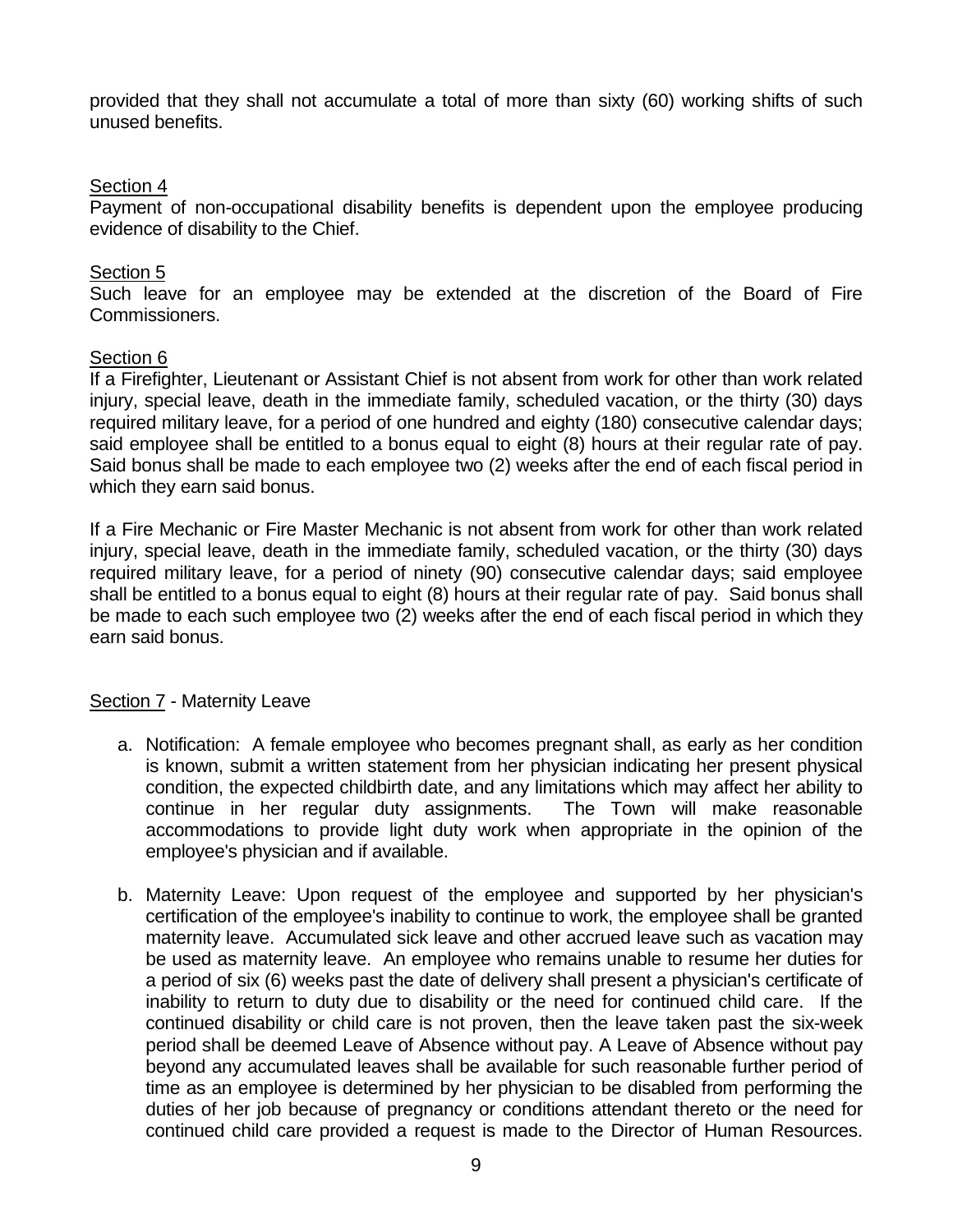The commencement and termination dates of the leaves provided above shall be mutually agreed upon between the employee and the Director of Human Resources provided, however, that the unpaid leaves of absence shall not exceed ninety (90) days. It is understood that the aforementioned Leaves of Absence whether paid or unpaid shall be included for purposes of complying with the Family and Medical Leave Act of 1993 or any state or federal law superseding said Act.

# **ARTICLE XIV – INJURY LEAVE**

#### Section 1

Each Firefighter, Lieutenant or Assistant Chief who is injured or disabled in the performance of their duties or who is disabled as a result of the heart diseases or hypertension, shall be entitled to occupational disability leave with full pay and benefits from the date of injury or disability until such time as they are able to return to any duty or reaches a point when they will probably not be able to return to work. Such employee shall be retired at an annual disability pension of sixty-six and two-thirds percent (66-2/3%) of the pay they are receiving at the time of their retirement. In order to be entitled to injury leave, such employee must report such injury or disability to their superior officer as soon as they become aware that such injury or disability was suffered in the line of duty, and further provided that they report the same within one (1) year of the date of such injury or disability, and further provided that they establish through proper evidence and/or witness that such injury or disability was suffered in the performance of their duties. The Town shall have the right to require examination by an impartial physician.

#### Section 2

Fire Mechanics and Master Fire Mechanics who are absent due to occupational disability will receive disability benefits according to the following schedule:

| Length of Service          | <b>Disability Benefits</b>                                               |
|----------------------------|--------------------------------------------------------------------------|
| Three months to one year   | 2 <sup>1/2</sup> working shifts at full pay for each month<br>of service |
| One year up to five years  | Thirty working shifts at full pay                                        |
| Five years up to ten years | Sixty working shifts at full pay                                         |
| Over ten years             | Ninety working shifts at full pay                                        |

- a. A Fire Mechanic's or Master Fire Mechanic's seniority date shall determine his length of service and eligibility for disability benefits.
- b. When eligibility for benefits for full pay is exhausted, payment will continue in accordance with State law.
- c. If a Fire Mechanic or Master Fire Mechanic is absent because of occupational disability and during his absence, while still drawing full pay disability benefits, passes a seniority date which would entitle him or her to increased duration of benefits, such increase will apply to his or her current absence.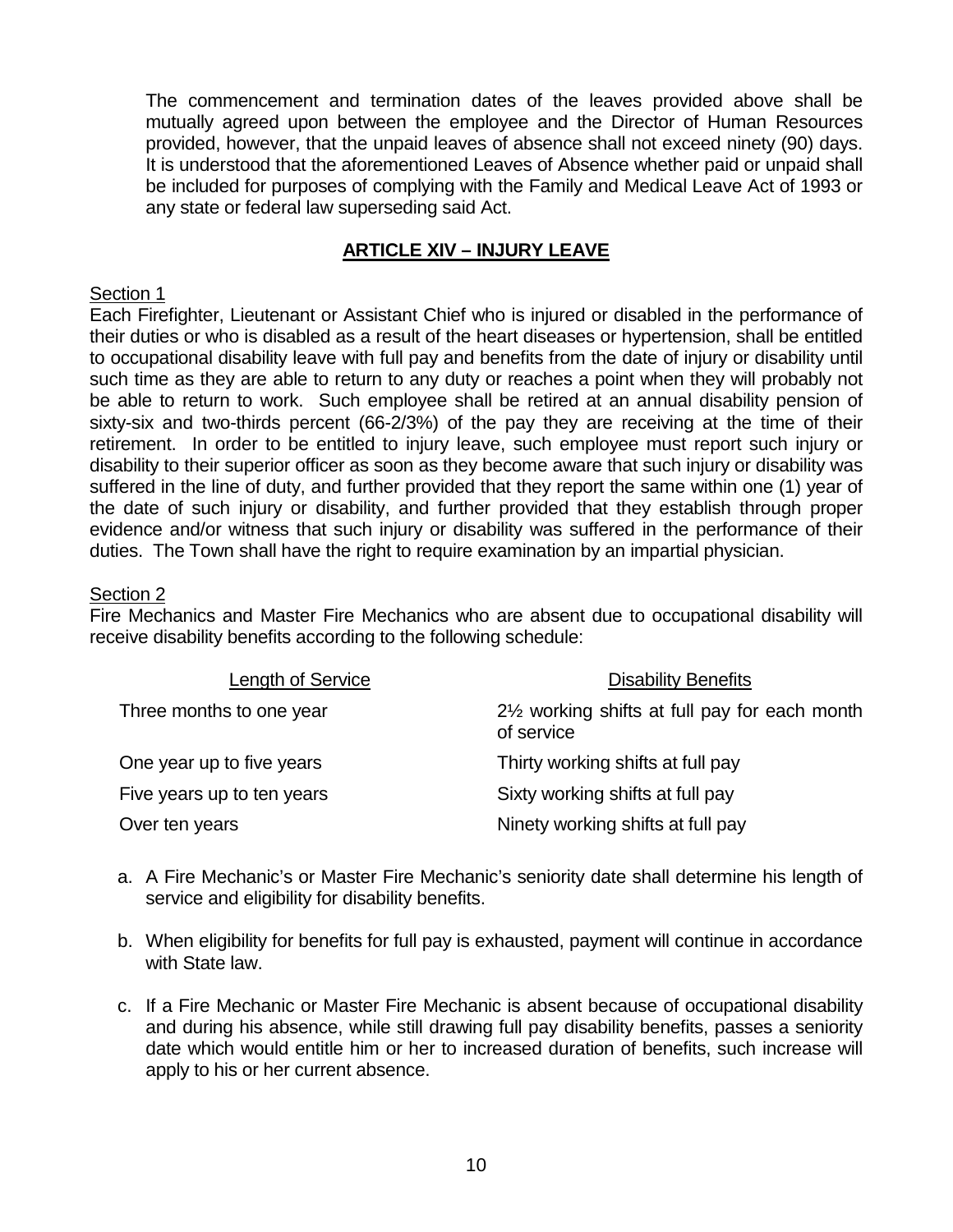- d. Time absent due to occupational disability will be deducted from non-occupational disability benefits.
- e. A return to full time work for one full week with a doctor's certificate certifying as to recovery from the disability will re-establish eligibility for occupational disability benefits at full pay according to the above schedule.

The Town shall pay all funeral expenses for any firefighter who dies as a result of injuries sustained during the performance of their duties to a maximum of fifteen thousand dollars (\$15,000).

# **ARTICLE XV – BEREAVEMENT LEAVE**

#### Section 1

Each employee shall be granted leave with pay in the event of a death in the immediate family. Such leave shall start on the day of death and continue through and include the day of burial, except that in no event shall the leave be less than three (3) shifts commencing on the day of death. Immediate family is defined as wife, husband, mother, father, son, daughter, mother-inlaw, father-in-law, son and daughter-in-law, brothers, sisters, grandmothers, grandfathers, grandchildren, step parents, and relatives customarily living in the employee's immediate household.

# Section 2

Funeral leave with pay due to death of a relative outside of the immediate family shall be limited to one (1) shift. Under this schedule, an employee on bereavement leave for one shift but working the other shift shall be provided the opportunity to use other appropriate paid leave for the shift he or she would be scheduled to work and shall not be denied.

# **ARTICLE XVI – MILITARY LEAVE**

#### Section 1

Any permanent employee who leaves the Fire Department for military service not in excess of four (4) years and who reports back to work physically able to perform normal duties as an employee of the Fire Department within ninety (90) days of the date of their Honorable Discharge from the service, shall be reinstated in the Fire Department at the same rate of pay they would be receiving if they continued to be employed in the Fire Department during the period when they were on military leave, and they shall be entitled to all other rights and benefits as they would be entitled to as if they had continued to be employed in the Fire Department during such period. Probationary employees who meet the above requirements will be reinstated at the same probationary salary step and seniority.

#### Section 2

If an employee of the Town is a member of the Military Reserve or National Guard and is called for annual training up to a maximum of thirty (30) days, the Town will pay the difference, if any, between the gross service pay and gross regular pay for the period of their required absence. Such time off will not be charged to the employee's vacation.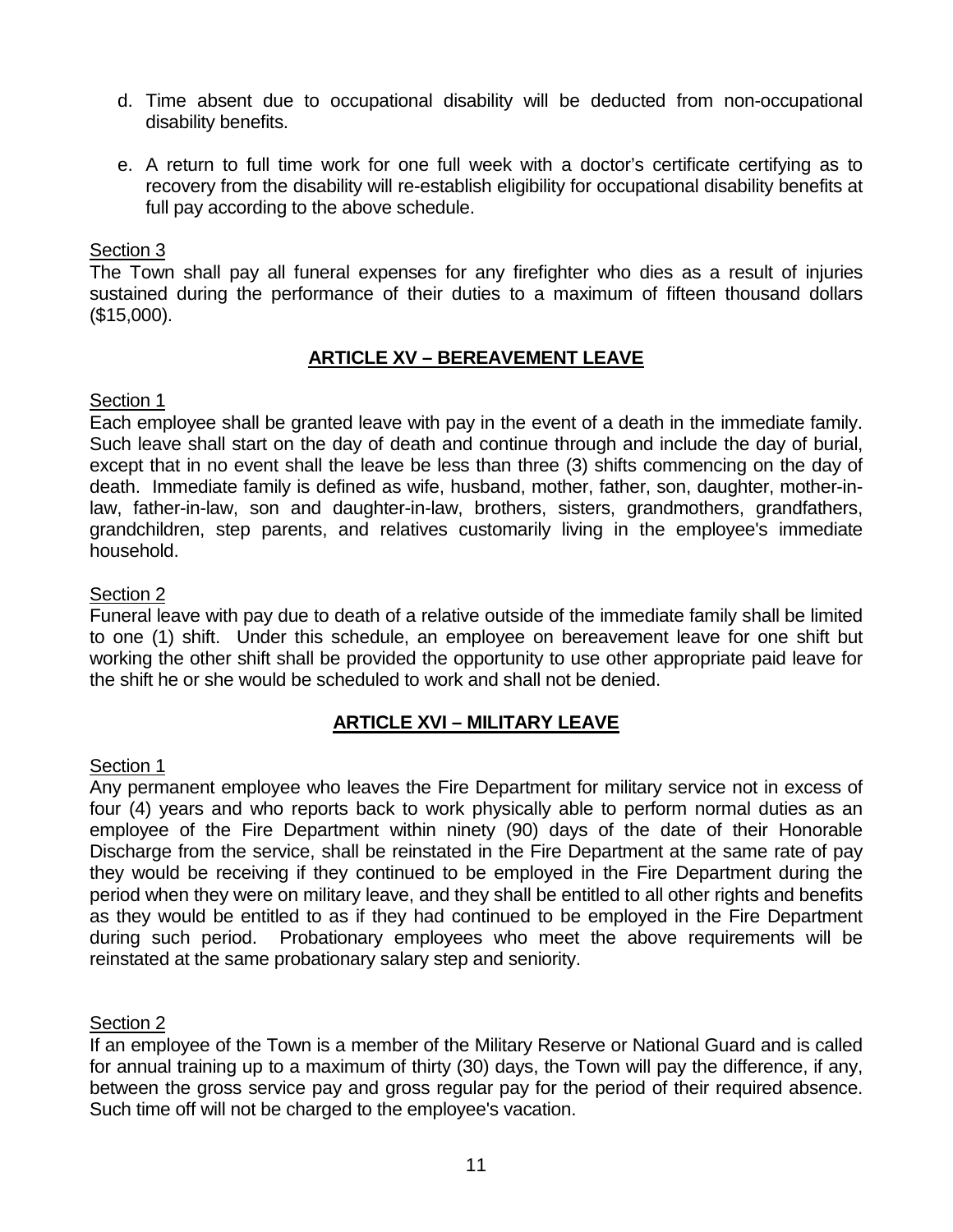# **ARTICLE XVII** – **LEAVE OF ABSENCE WITHOUT PAY**

A Firefighter, Lieutenant or Assistant Chief requesting a leave of absence without pay may be granted same, except that no leave of absence shall be granted for other employment, at the discretion of the Board of Fire Commissioners upon reasonable causes being shown. Such leave shall not exceed sixty (60) working shifts but may be extended in cases of emergency for up to an additional thirty (30) shifts. During such leave of absence, hospital and life insurance benefits for the employee and dependents shall remain in effect provided the employee pays in advance the necessary premiums for dependent coverage authorized by them under Article XXIII of this Agreement. Upon expiration of approved leave of absence, the employee shall be reinstated in the position they held at the time of such leave. An employee on leave of absence shall forfeit one twelfth (1/12) rounded off to the nearest full shift of vacation leave otherwise due them for each full month of absence. Such forfeiture shall take place in the fiscal year following such leave of absence without pay. Failure to report to duty at the termination of such leave may be grounds for dismissal or other disciplinary action.

# **ARTICLE XVIII – SPECIAL LEAVE**

#### Section 1

Each Firefighter, Lieutenant or Assistant Chief shall be granted special leave with pay for any shift, shifts, or portion thereof on which they are able to secure another employee to work in their place provided:

- a. Such substitution does not impose any additional cost to the Town.
- b. Such substitution is within classification only.
- c. The immediate superior officer of the Firefighter, Lieutenant or Assistant Chief is requested in writing on an appropriate form not less than one (1) shift prior to its becoming effective, except in the case of an emergency. In the event the employee is off duty, such written request may be made to the Platoon Commander, except that in an emergency, request may be made by telephone.
- d. Neither the Department nor the Town shall be responsible for enforcing any agreement between the employees.
- e. Special leave shall not substantially impair any employee's ability to receive departmental training.
- f. Payment of monies in lieu of time for special leave shall be allowed for Union Business only.
- g. Any Firefighter, Lieutenant or Assistant Chief shall be allowed to swap up to four (4) hours of any overtime shift for any purpose other than obtaining or performing employment in another job.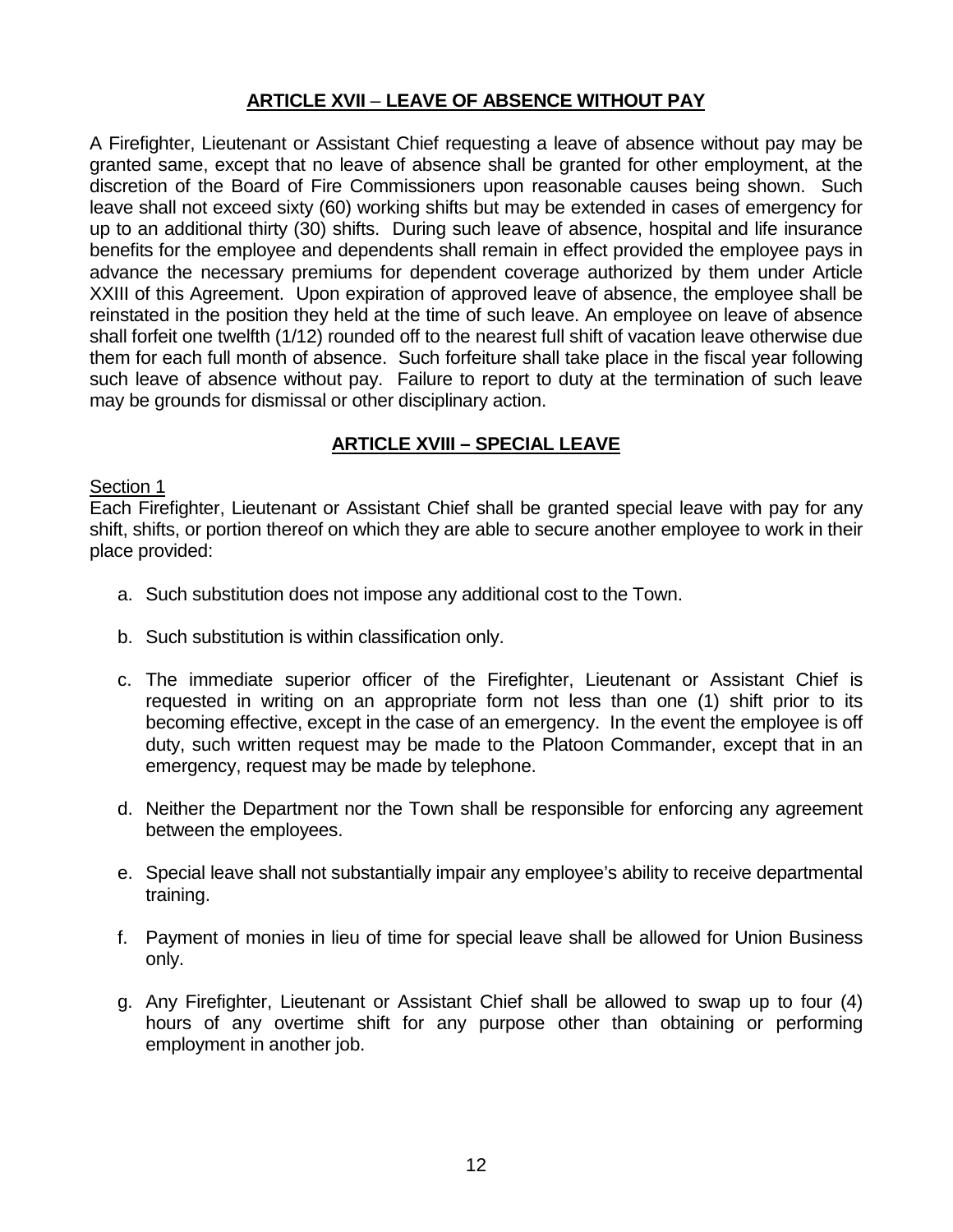# **ARTICLE XIX – ACTING POSITIONS**

# Section 1

Whenever an employee is required to work in a classification higher than their regular classification, they shall receive the rate of pay at the lowest step in the salary range of the higher classification in which they serve in the acting capacity.

# Section 2

All acting assignments shall be at the discretion of the Chief. In exercising such discretion, the Chief shall give consideration in the following manner:

- a. If there is an eligibility list for Fire Lieutenant or Fire Assistant Chief, the Acting Officer shall be selected from said list.
- b. If there is no such eligibility list or if no employee on the list is working where the acting assignment is needed, then it shall be selected by seniority as set forth in Article IX.

# **ARTICLE XX – WORK WEEK**

# Section 1

The work week for all employees in the bargaining unit performing fire fighting duties and fire fighters assigned as dispatchers shall be not more than an average of forty-two (42) hours, computed over a fiscal year. The work schedule shall be comprised of shifts defined as follows: one (1) ten (10) hour day shift from 8:00am to 6:00pm followed immediately by one (1) fourteen (14) hour night shift from 6:00pm to 8:00am. There shall be twenty-four (24) hours off, followed by one (1) ten (10) hour day shift from 8:00am to 6:00pm followed immediately by one (1) fourteen (14) hour night shift from 6:00pm to 8:00am followed by one hundred and twenty (120) hours off. There shall remain a four-platoon system.

#### Section 2

The work week of the Fire Marshal, Training Officer, Fire Prevention Lieutenant, and Fire Inspector shall be forty (40) hours based on a four (4) day, ten (10) hour shift per day schedule from 8:00 a.m. to 6:00 p.m. on Monday through Friday. Any deviations shall be by mutual agreement between the Chief and the Fire Marshal, Fire Prevention Lieutenant and/or Fire Inspector, except that the Chief may unilaterally adjust the work schedule of any of these employees to assist in the fulfillment of the initial modules for the State of Connecticut Fire Marshal Pre-certification. Whenever any such employee works in excess of their regularly established work week or in excess of forty (40) hours in any calendar week or in excess of ten (10) hours in any calendar day, they shall be paid for such overtime work at one and one-half (1 1/2) times their regular rate of pay provided, however, if they are called back to duty to work such overtime, they shall be paid for three (3) hours at one and one-half (1 1/2) times their regular hourly rate of pay for such call back overtime actually worked at one and one-half (1 1/2) times their regular rate of pay whichever is greater.

The work week for the Fire Master Mechanic and the Fire Mechanic shall be forty (40) hours per week based on five (5) consecutive day, eight (8) hour shift per day schedule, working Monday through Friday.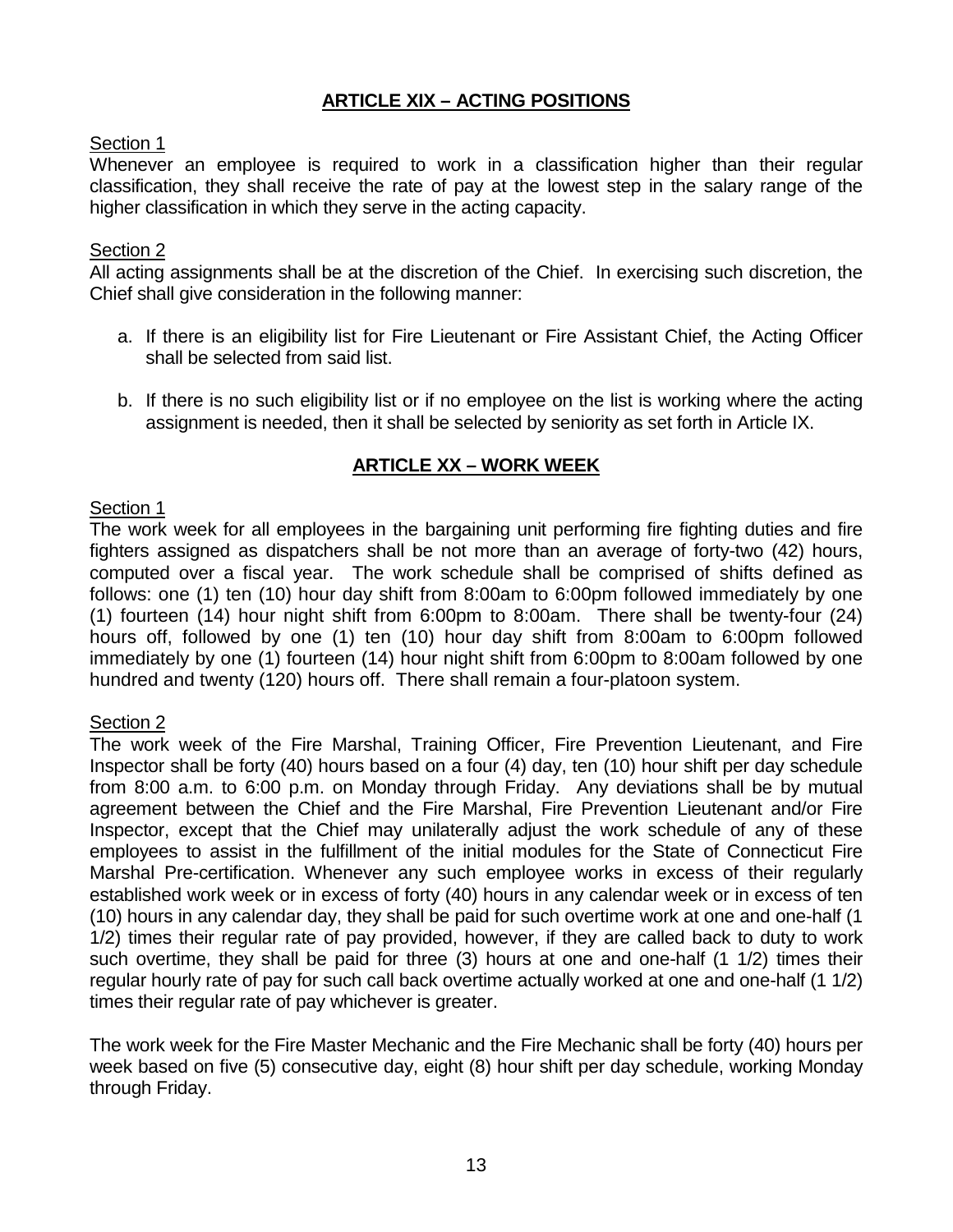The work week of employees assigned to light duty and all other bargaining unit employees not covered in Section 1 of this Article, shall be forty (40) hours per week, based on a five (5) day, Monday through Friday, eight (8) hour per shift per day schedule. Whenever any such employee works in excess of their regularly established work week, or in excess of forty (40) hours in any calendar week, or in excess of eight (8) hours in any calendar day, they shall be paid for all such overtime work at one and one-half (1-1/2) times their regular rate of pay, provided however if they are called back to duty to work such overtime they shall be paid for three (3) hours at one and one-half (1-1/2) times their regular hourly rate of pay for such call back overtime actually worked at one and one-half (1-1/2) times their regular rate of pay whichever is greater.

# Section 4

A light duty assignment may be made to an employee recuperating from sickness or injury up to and including the time when the employee is ready to return to full duty. Any employee assigned to light duty shall report as requested unless the employee has written medical evidence that such light duty assignment would impede the healing process and the return to full duty. Light duty assignments shall be finite in length, although each employee's individual situation shall be considered given the prognosis for recovery and other medical reports.

A pregnant employee shall be eligible for light duty upon written notice by her physician that she is pregnant and unable to perform her duties in her regular position as a Firefighter, Lieutenant or Assistant Chief. Such light duty shall extend until after childbirth, provided, however, that the employee shall return to normal duty work after the normal recovery time of six to eight weeks. Said time may be extended if her physician requests based on her medical condition.

Light duty assignments shall include, but shall not be limited to, such assignments as assistance to the Chief, Deputy Chief, Fire Marshal, Training Officers or Assistant Chief, depending on the abilities, experience, rank and degree of disability of the employee. Employees assigned to light duty shall not be assigned duties outside the Town of Fairfield where a response may be expected in the case of emergency.

A Firefighter, Lieutenant or Assistant Chief assigned to light duty shall receive holiday benefits based on their work schedule at the time the holiday occurs. Shift Differential eligibility shall be based upon the same basis as sick leave.

A Firefighter, Lieutenant or Assistant Chief assigned to light duty while on injury leave shall not have any benefits diminished including, but not limited to, holiday pay and night shift differentials.

A Firefighter, Lieutenant or Assistant Chief assigned to light duty shall be excused from duty to continue therapy or medical appointments associated with their disability. They will not work overtime unless it is unavoidable. The normal workday shall include a one hour lunch break. The normal work uniform for their rank shall be worn unless circumstances warrant a change in uniform directed by the Chief or designated representative.

A Firefighter, Lieutenant or Assistant Chief assigned to light duty is relieved from their emergency response assignments and are not expected to participate in any emergency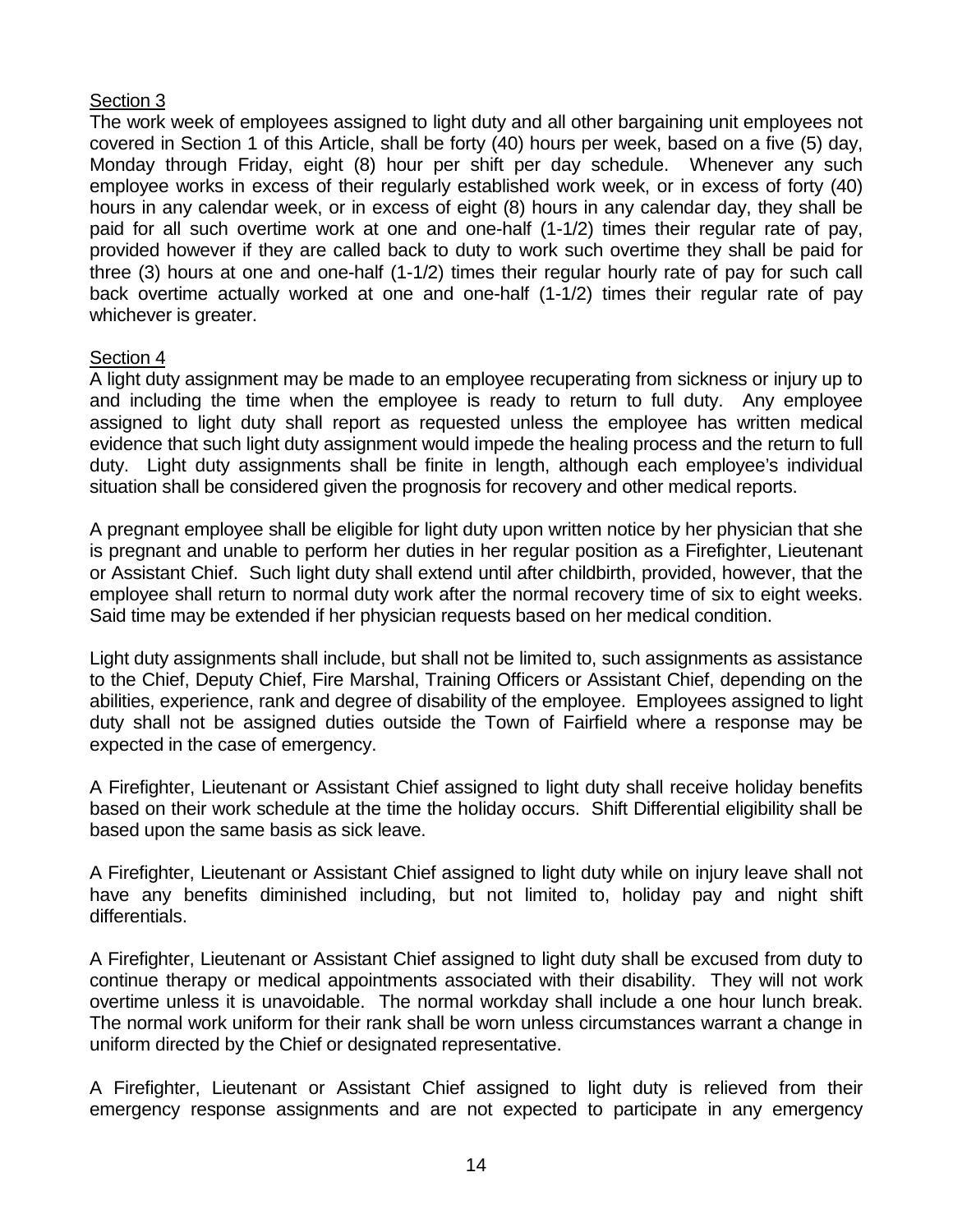response assignments which could aggravate or worsen the condition(s) for which they have been placed on light duty.

## Section 5

All hours worked in excess of the above-mentioned work week by employees covered in Section 1 of this Article, shall be compensated as overtime in accordance with Article XXVII.

#### Section 6

Any Firefighter, Lieutenant or Assistant Chief shall be considered relieved of duty when their replacement reports for duty. Any Firefighter, Lieutenant or Assistant Chief may be relieved from duty forty-five (45) minutes prior to regular shift change. However, nothing contained herein shall prevent the immediate superior officer from allowing a subordinate to be relieved for cogent reasons up to a maximum of two (2) hours from regular shift change hours which are 8:00 am and 6:00 pm.

# **ARTICLE XXI – UNIFORMS, PROTECTIVE CLOTHING & CLOTHING ALLOWANCE**

#### Section 1

The Town shall provide the initial dress uniform, including hat, blouse, pants and overcoat, tie and dress shoes, as prescribed by the Chief. Each Firefighter, Lieutenant or Assistant Chief will maintain the same in good condition.

#### Section 2

The Town shall provide protective clothing for each Firefighter, Lieutenant or Assistant Chief and such protective clothing shall include PBI or equivalent turnout coats, bunker pants with suspenders, protective hoods, gloves, helmet, protective safety boots as prescribed by the Chief. Each Firefighter, Lieutenant or Assistant Chief, at his or her own expense, shall be allowed the option to purchase and use for duty NFPA approved New York style helmets.

#### Section 3

On the first payroll of each fiscal year, the Town shall pay each Firefighter and each Lieutenant the sum of six hundred and fifty dollars (\$650.00) and shall pay each Assistant Chief the sum of seven hundred and fifty dollars (\$750.00) for the purchase of work uniforms. Work uniforms shall include work pants, work shirts, socks, "T"-shirts, etc. as prescribed by the Chief.

#### Section 4

On the first day of each fiscal year, the Town shall pay to each Firefighter, Lieutenant or Assistant Chief a uniform maintenance allowance of four hundred and fifty dollars (\$450.00).

#### Section 5

The Town shall reimburse any Firefighter, Lieutenant or Assistant Chief up to a maximum of fifty dollars (\$50.00) for the replacement or repair of any wrist watch broken or damaged in the line of duty. The Town shall reimburse any Firefighter, Lieutenant or Assistant Chief the actual cost of the repair of eye glasses broken or damaged in the line of duty.

#### Section 6

It shall not be the duties of the employees to wear uniforms while going to or returning from their place of employment.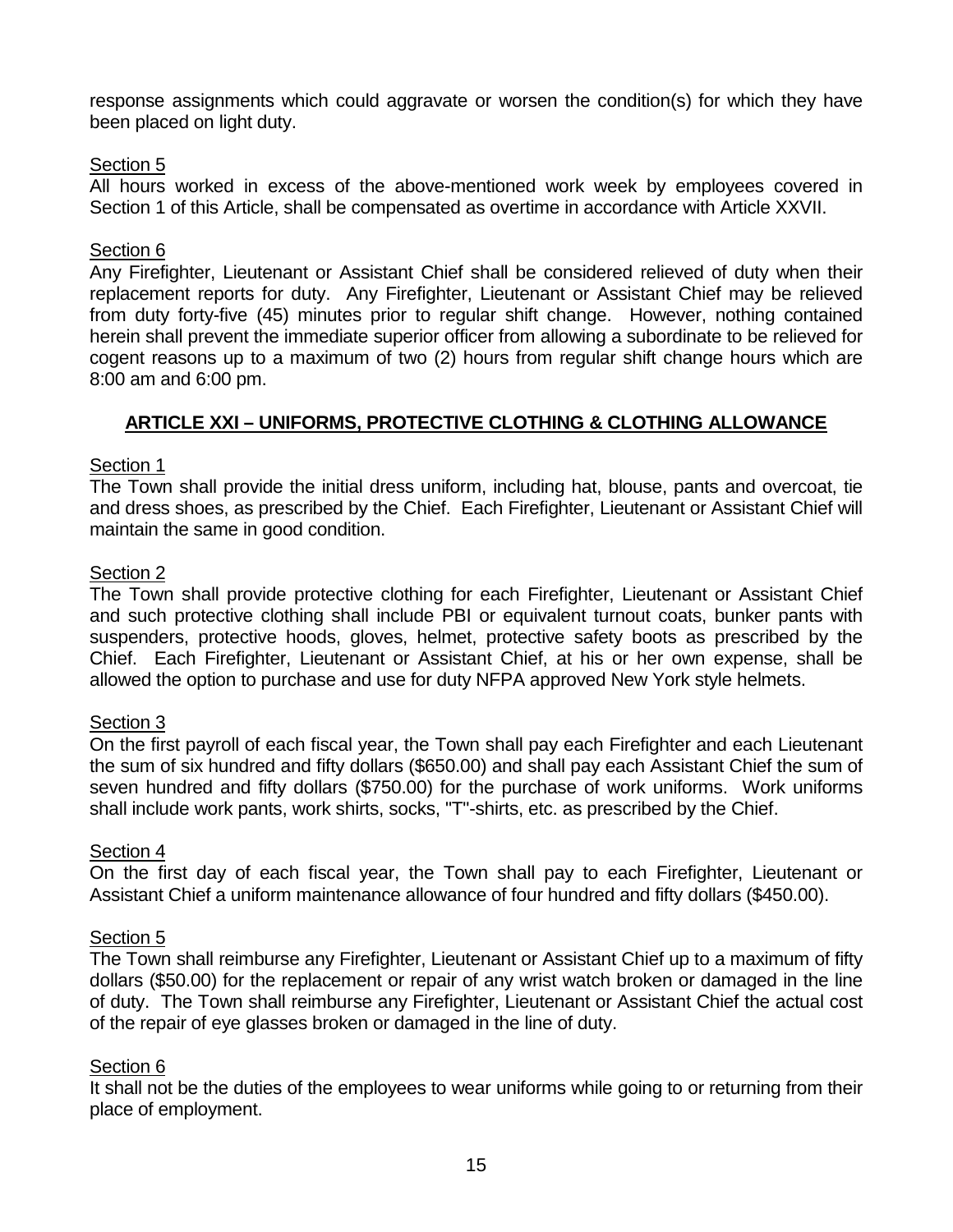Town shall provide each Firefighter, Lieutenant or Assistant Chief two (2) complete sets of linen (sheets and pillow slip). After the initial issue, the Town shall replace worn linen on an as needed, exchange basis.

## Section 8

The parties agree to reopen this Contract for the purpose of this Section only if the administration orders a change in uniform or standards which affect the purchasing value of the uniform allowance.

# **ARTICLE XXII – RETIREMENT BOARD**

The First Selectman shall appoint to the Retirement Board, one (1) Firefighter, Lieutenant or Assistant Chief in the bargaining unit, which employee has been designated by the Union for such appointment for a duration of three (3) years. When such term expires or should that appointment become vacant during such term, the First Selectman shall fill such vacancy in the same manner as the original appointment.

# **ARTICLE XXIII – INSURANCES**

#### Section 1

The Town shall provide and pay for the following insurances for each employee and his or her enrolled dependents. As required by the Affordable Care Act, the plan will extend coverage to dependent children up to the age of 26. Notwithstanding the Affordable Care Act, coverage to dependent children will extend up to the age of 25.

#### Section 2

The Town shall have the option of determining the carrier to provide these benefits and these benefits shall be substantially equivalent as a result of any change in carriers. Should the Town desire to make changes to any of the plans, it agrees to negotiate with the Union within the specified parameters with the understanding that any such new plan shall be substantially equivalent to or better than the existing plan.

A. The Town will provide to all eligible employees and their eligible dependents the following health care coverage:

Medical: The Town will provide Anthem Blue Cross and Blue Shield Century Preferred (Preferred Provider Organization) as stated below or Blue Care (Health Maintenance Organization) or substantially equivalent plans.

Specific provisions of the plans are provided in the booklets entitled "Town of Fairfield Century Preferred Summary Booklet"-print date 2006 and "Town of Fairfield Blue Care Summary Booklet"-print date 2006 by Anthem Blue Cross and Blue Shield.

Prescription drug: Systemed (Medco) or substantially equivalent plan. Specific provisions of the plan are provided in the handbook entitled "Town of Fairfield Your Prescription Drug Benefit Handbook" print date 2005 by Medco.

Dental: Guardian or substantially equivalent plan. Specific provisions of the plan are provided in the pamphlet entitled "Town of Fairfield.... (final draft released to Fairfield in March 2006) print date 2006 by Guardian.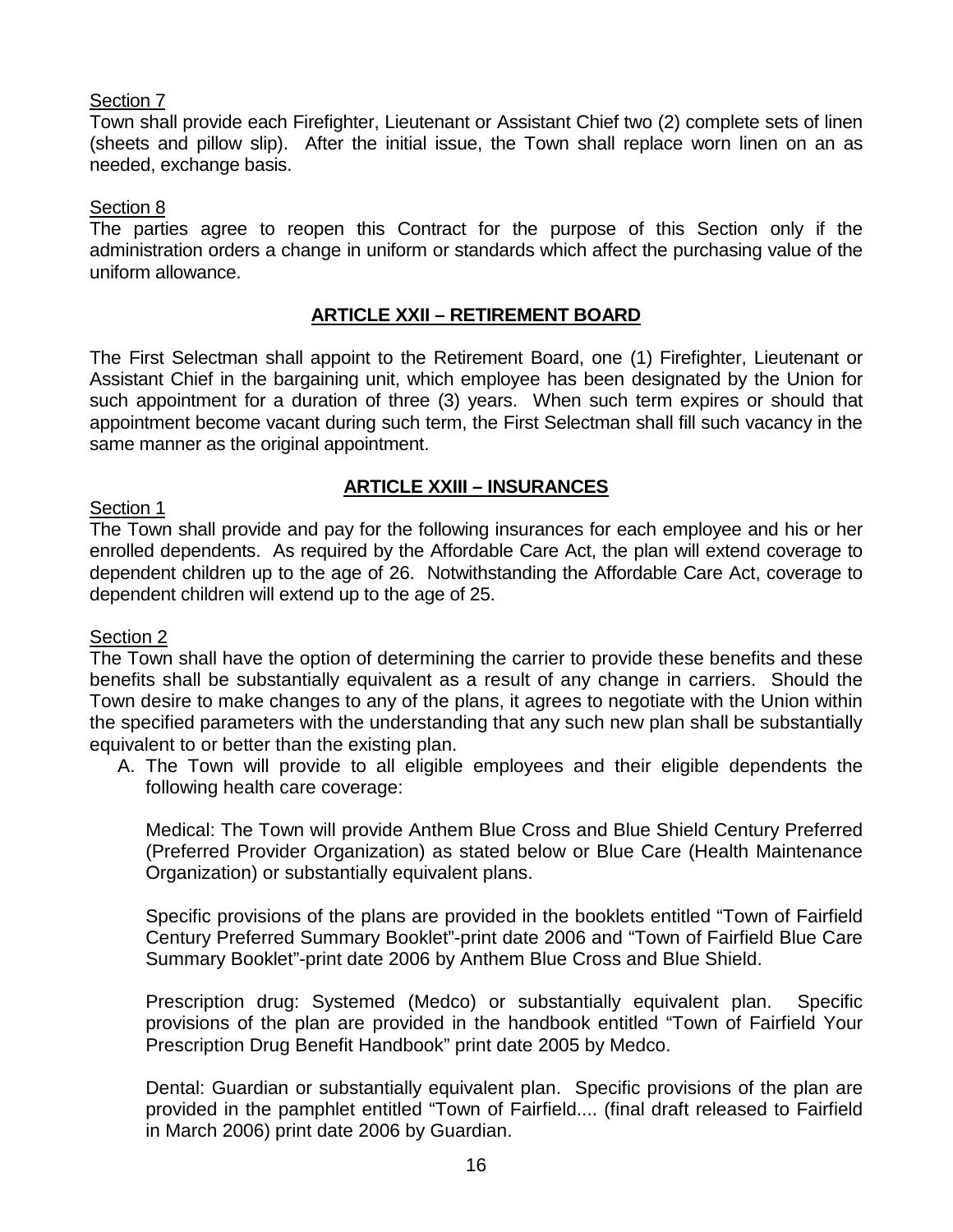Vision: Anthem Vision or substantially equivalent plan. Specific provisions of the plan are provided in the booklet entitled "Town of Fairfield Vision Summary Booklet" print date 2006 by Anthem Blue Cross and Blue Shield.

| <b>Town of Fairfield</b>                                 |                          |                          |
|----------------------------------------------------------|--------------------------|--------------------------|
| <b>Century Preferred Plan (In-Network Benefits Only)</b> |                          |                          |
| <b>Plan Changes Fire</b>                                 |                          |                          |
| <b>Benefit Description</b>                               | <b>Previous Plan</b>     | Effective Oct 1,<br>2015 |
| <b>Medical Benefits - Anthem</b>                         | <b>Century Preferred</b> | <b>Century Preferred</b> |
| Deductible (ind/fam)                                     | \$0                      | \$0                      |
| Coinsurance                                              | 0%                       | 0%                       |
| Out-of-Pocket Maximum <sup>(1)</sup>                     | \$0                      | \$3K/\$6K/\$9K           |
| Lifetime Maximum                                         | Unlimited                | Unlimited                |
| <b>Office Visit Copays</b>                               | \$20                     | \$25                     |
| <b>Specialist Visit Copay</b>                            | \$20                     | \$30                     |
| <b>Hospital Copay</b>                                    | \$150                    | \$300                    |
| <b>Urgent Care Copay</b>                                 | \$50                     | \$75                     |
| <b>Emergency Room Copay</b>                              | \$100                    | \$200                    |
| <b>Outpatient Surgery Copay</b>                          | \$0                      | \$100                    |
| Well Child Care                                          | \$0                      | \$0                      |
| Periodic, Routine Health Exam                            | \$0                      | \$0                      |
| Routine Eye Exams                                        | \$0                      | \$0                      |
| Routine OB/Gyn Exam                                      | \$0                      | \$0                      |
| Mammography                                              | \$0                      | \$0                      |
| <b>Hearing Screening</b>                                 | \$0                      | \$0                      |
| <b>Outpatient MH/SA</b>                                  | \$20                     | \$30                     |
| Diagnostic Lab and X-Ray                                 | \$0                      | \$0                      |
| Allergy Services (except PCP Visit)                      | \$0                      | \$0                      |
| Semi-Private Room                                        | \$150                    | \$300                    |

Effective October 1, 2015, Medical Insurance as set forth below shall be in effect: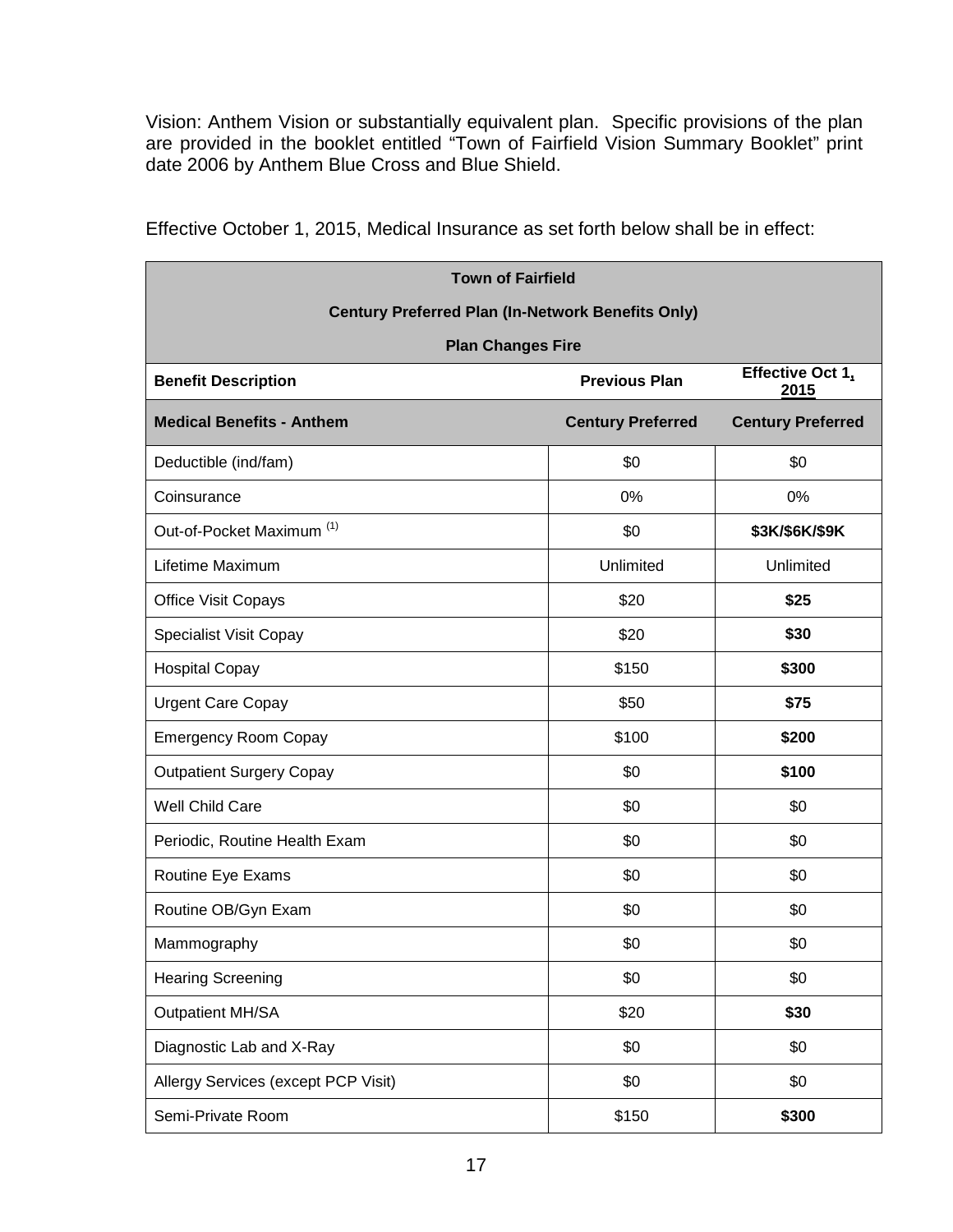| Inpatient MH/SA                                          | \$150                    | \$300                    |
|----------------------------------------------------------|--------------------------|--------------------------|
| <b>Skilled Nursing Facility</b>                          | \$150                    | \$300                    |
| <b>Inpatient Rehabilitative Services</b>                 | \$0                      | \$0                      |
| <b>Outpatient Surgery</b>                                | \$0                      | \$100                    |
| Ambulance                                                | \$0                      | \$0                      |
| <b>Outpatient Rehabilitative Services</b>                | \$20                     | \$30                     |
| <b>Durable Medical Equipment</b>                         | \$0                      | \$0                      |
|                                                          |                          |                          |
| Prescription Drugs - Medco & Anthem Plans <sup>(2)</sup> | <b>Century Preferred</b> | <b>Century Preferred</b> |
| <b>Retail Generic</b>                                    | \$10                     | \$10                     |
| <b>Retail Brand Formulary</b>                            | \$20                     | \$20                     |
| Retail Brand Non-Formulary                               | \$35                     | \$35                     |
| <b>Mail Order Generic</b>                                | \$20                     | \$20                     |
| Mail Order Brand Formulary                               | \$40                     | \$40                     |
| Mail Order Brand Non-Formulary                           | \$70                     | \$70                     |
| Rx Annual Maximum                                        | Unlimited                | Unlimited                |
|                                                          |                          |                          |

 $(1)$  Out-of-Pocket maximum equals deductible plus coinsurance maximum

 $(2)$  assumes mandatory generic substitution and 30 day supply at retail

## **Out of Network Plan Changes**

| <b>Benefit Description</b>           | <b>Current Plan</b>      | <b>Effective Oct 1,</b><br>2015 |
|--------------------------------------|--------------------------|---------------------------------|
| <b>Medical Benefits - Anthem</b>     | <b>Century Preferred</b> | <b>Century Preferred</b>        |
| Deductible (ind/fam)                 | \$200/\$400/\$500        | \$400/\$800/\$1000              |
| Out-of-Pocket Maximum <sup>(1)</sup> | \$600/\$1000/\$1500      | \$800/\$1600/\$2000             |
| <b>Emergency Room Copay</b>          | \$100                    | \$200                           |

Prescription drug option requires mandatory mail at two times retail for maintenance drugs.

B. A Fifty Thousand Dollar (\$50,000.00) Life Insurance and Accidental Death and Dismemberment Policy for each firefighter, and a twenty-five thousand Dollar (\$25,000.00) Life Insurance and Accidental Death and Dismemberment Policy for the spouse of each enrolled firefighter; the Accidental Death and Dismemberment Policy to be on a twenty-four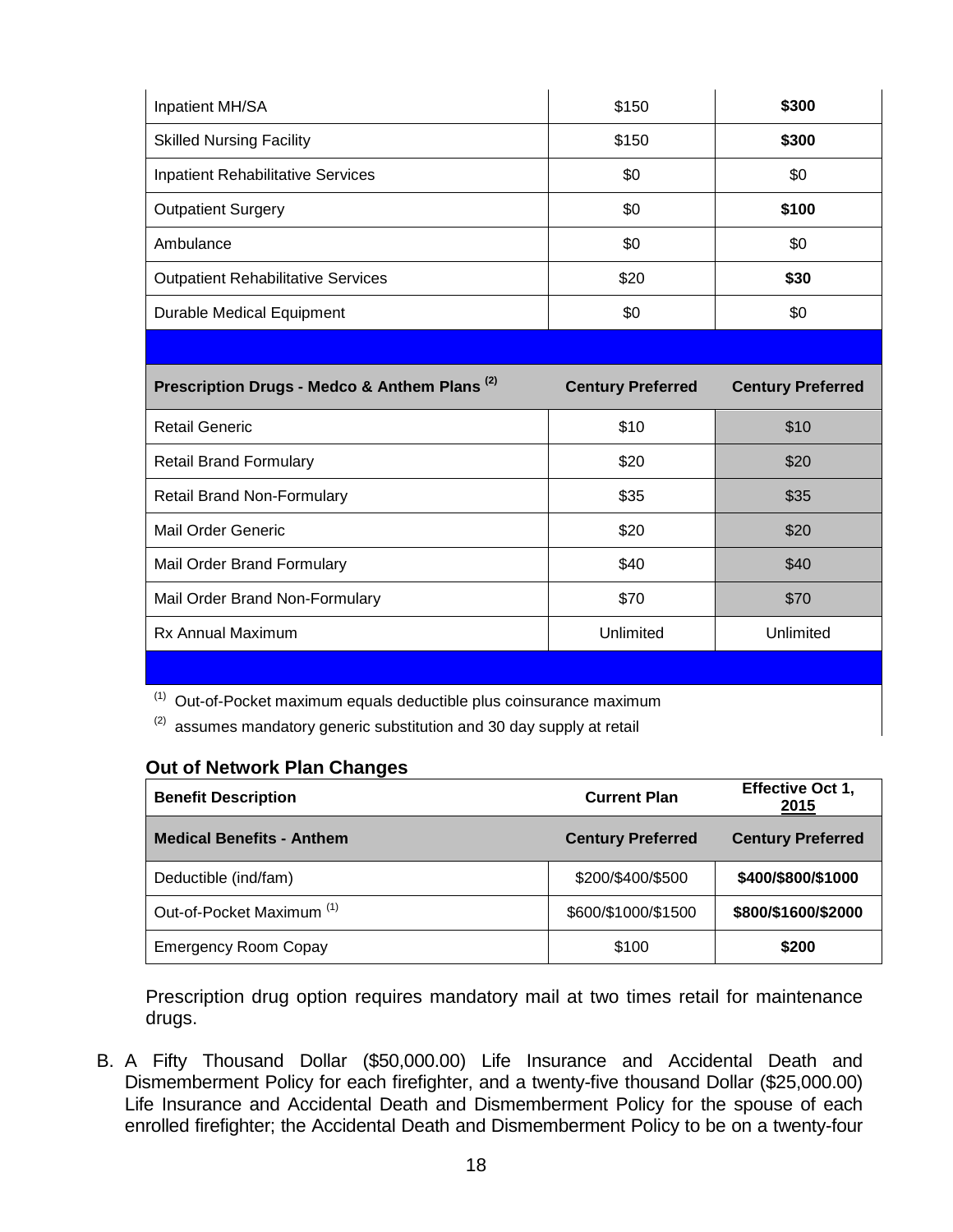(24) hour basis. Assistant Chiefs shall continue to be covered by the contributory Life and Accidental Death and Dismemberment Insurance Plan as outlined in the Prudential Insurance Company Booklet dated 3/84.

- C. The Town shall provide and pay a twenty thousand dollar (\$20,000) funeral benefit for any employee who dies in the line of duty.
- D. The Town shall provide and pay for thirty thousand dollars (\$30,000) life insurance and accidental death and dismemberment insurance to be on a twenty-four hour basis for the Master Mechanic and Mechanic.
- E. The Town reserves the right to change the carrier of the above listed insurances as long as the coverage and the administrative claim procedure is substantially equivalent to or better the Blue-Cross Blue Shield.
- F. All members are required to obtain the following health screens, which will not be processed through group insurance and shall be at no cost to the employee:
	- 1. Cardiac Stress test beginning at age 40 and every three (3) years thereafter;
	- 2. Colonoscopy at age 40 and thereafter as required by employees treating physician;
	- 3. PSA test for male employees at age 40;
	- 4. Mammograms for female employees at age 40; and
	- 5. Low dose helical chest CT scan at age 50.

#### Section 3

The Town shall provide and pay for the following listed medical benefits for each retiree who retired on or after October 1, 1993 and their eligible enrolled dependents as specified below:

- A. In order to be eligible for all of the retiree's insurance benefits of A, B and C in section 2 above; the Firefighters must have received a normal retirement (25 years or more) or disability retirement from the Town. Employees who retire with at least twenty-five (25) years of service but who are less than fifty-one (51) at the time of retirement, other than retirees under the Disability provisions of the Retirement Plan, shall, upon attaining the age of fifty-one (51) or with at least thirty (30) years of service, be entitled to the benefits listed in Section 2.A, B and C above. Upon retirement, the medical benefits will be the same as active employees and the Town shall have the right to change insurance providers.
- B. If a retiree who is sixty-five (65) or older is not eligible for Medicare Benefits, upon written proof from the Social Security Administration, all of the above listed benefits shall be provided by the carrier.
- C. A Fifteen Thousand Dollar (\$15,000.00) Life Insurance and Accidental Death and Dismemberment Policy for the retiree only; the Accidental Death and Dismemberment Insurance to be on a twenty-four (24) hour basis.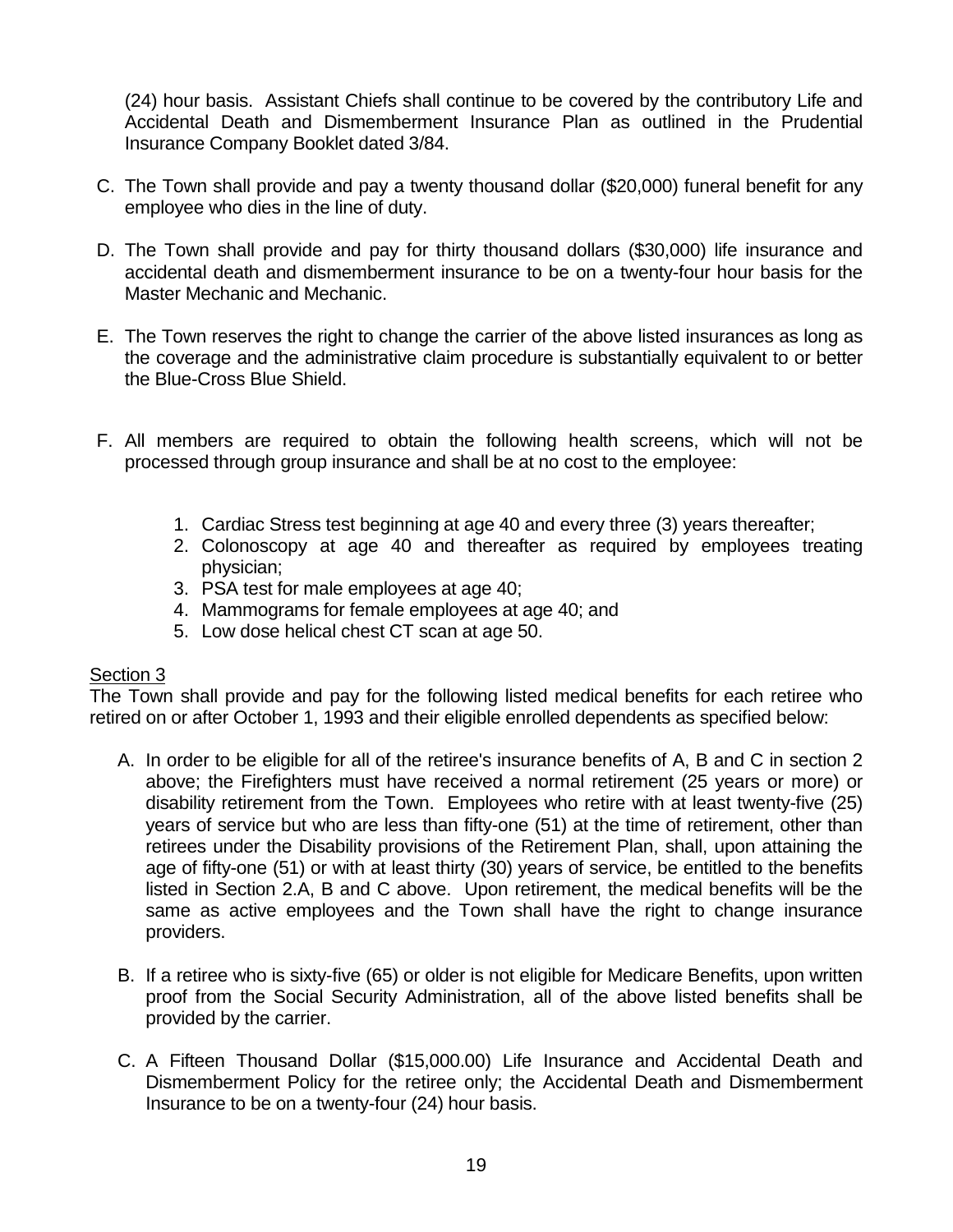- D. Upon attainment of age sixty-five (65) or attaining Medicare eligibility, such coverage shall be reduced to the Medicare Carve-Out for those covered upon reaching such age or eligibility. The cost of Medicare, if any, shall be borne by the retiree and eligible enrolled dependents.
- E. For each retiree who retires after July 27, 2015 the benefits set forth in A. to D. above shall apply to their natural born children born after retirement as well as to their eligible enrolled dependents on the date of their retirement.

Deduction of insurance premiums for retirees before July 1, 1981. At the written request of a retiree, the Town shall deduct from their monthly check, the amount of payments for the group hospital, medical and major medical insurance for which such retirees and enrolled dependents are eligible under the Town's group insurance policies, and the Town shall remit such amount on behalf of such retiree to the appropriate insurance carrier under such group policies.

#### Section 5

The Town and the Union fully agree that the rising costs of health insurance present an enormous burden on the citizens and the budget of the Town of Fairfield; therefore, the parties agree to the following:

- A. The parties shall fully participate and advocate a committee, jointly comprised of both Union and Town officials, which shall meet and seek to reduce and contain such costs to the Town. Subjects shall include but shall not be limited to managed care for all employees, change in carrier(s), increased co-pay for prescription drug and home and office visits, modification in deductibles for hospital and medical services and major medical benefits.
- B. At any time that said committee shall find a way to reduce such cost, the Union agrees to reopen its present agreement during the term of this present contract for the sole purpose of the inclusion of such changes.
- C. When such cost reduction methods are found by said committee or between the Union and the Town, parties to this Agreement, the Union agrees to bring to its members the changes for the purpose of ratification.

Section 6 Health Benefit Changes:

- 1. Effective January 1, 2001, the Dental Plan as listed in Section 5.A.3., Section 6.A.4., and Section 7.2 above will remain in effect and shall include an orthodontic benefit of up to a maximum of \$2,000.00 per lifetime.
- 2. Effective July 27, 2015 each employee shall contribute 13% of the current health care cost based on the "blended" rate.
- 3. Effective September 25, 2017 each employee shall contribute 14% of the current health care cost based on the "blended" rate.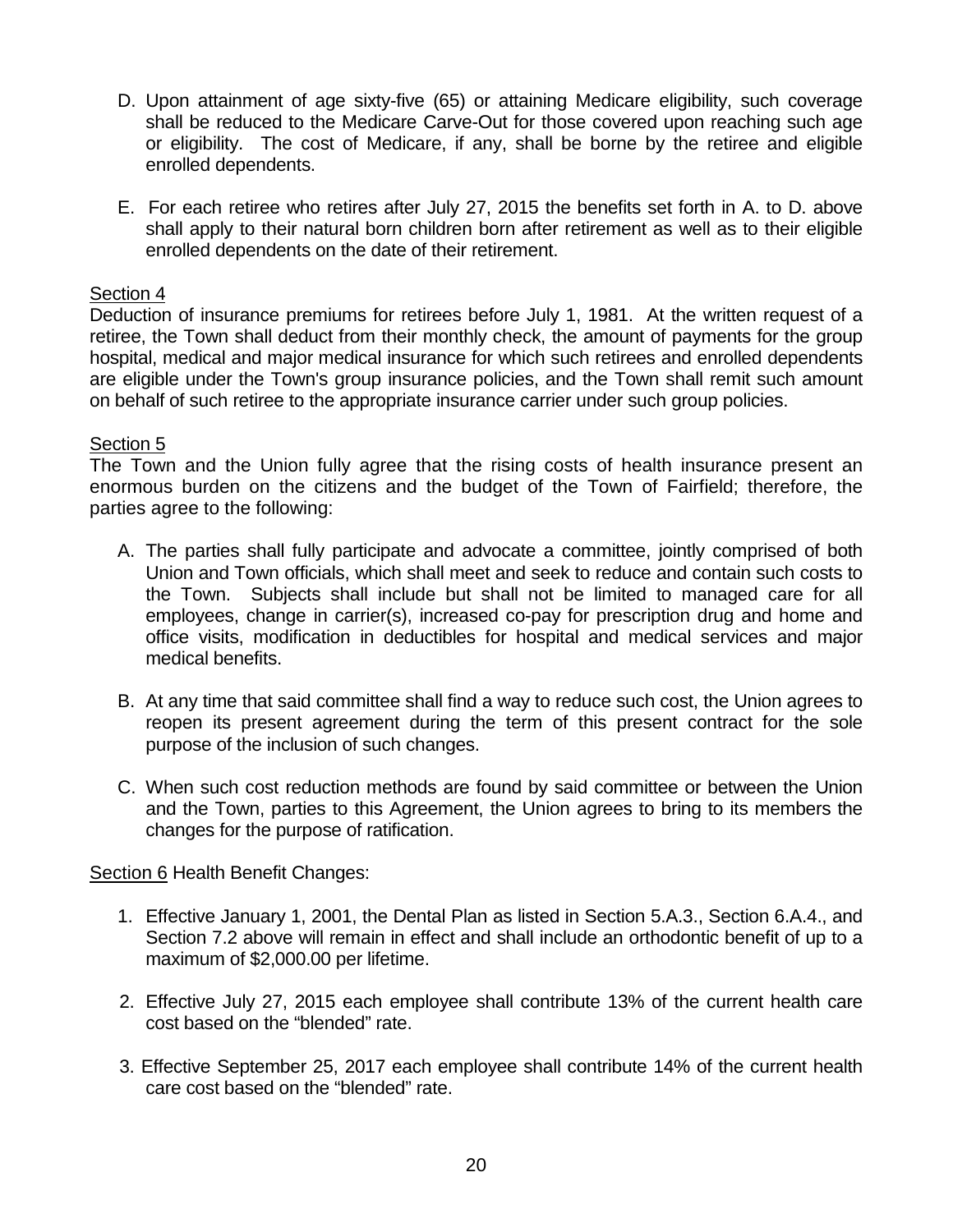- 4. Effective July 1, 2018, each employee shall contribute 15% of the current health care cost based on the "blended" rate.
- 5. Effective July 1, 2019, each employee shall contribute 16% of the current health care cost based on the "blended" rate.
- 6. Effective July 1, 2020 each employee shall contribute 17% of the current health care cost based on the "blended" rate.

In lieu of accepting medical insurance for themselves and if applicable their family, employees will be eligible as noted below for prorated weekly payments:

- A. Currently enrolled employees who individually opts out of coverage for one full year will be paid \$2,000.
- B. Currently enrolled employees and their enrolled spouse or child who opt out of coverage for one full year will be paid \$2,250.
- C. Currently enrolled employees and their enrolled family who opt out of coverage for one full year will be paid \$2,500.

The employee must notify Human Resources of their interest in participating in this program during the annual open enrollment period with the change effective July 1. To be considered, the employee must waive continued insurance coverage under the provisions of the COBRA. The benefit does not apply to members of a family where both are currently employed by the Town or where one member is a retiree.

Section 8 Post-Employment Health Plan:

A. By January, 2008, the Town shall establish a post-retirement health insurance trust fund and plan in conformance with recently established Government Accounting Standard Board Principle # 45. The town shall obtain an actuarial analysis annually which shall determine both overall pension and post-retirement health benefit liabilities for the members and retirees eligible for Police and Fire Retirement plans. So long as Police and Fire Retirement Pension fund assets remain at least 120% above the actuarial level of funding required for all such pension liabilities, the actuarial analysis shall also determine whether employee contributions for each subsequent fiscal year are necessary to keep plan assets at or above such a 120% level of funding. Commencing with the July 1, 2007 fiscal year, in any fiscal year that actuarial projections demonstrate that a 120% or above over-funded basis will remain even if reduced firefighter member contributions are made to such pension plan at a level less than the contractually required 4.5% contribution of salary, such firefighter member contributions shall only be made to the pension plan from payroll for that portion of the fiscal year required for such contributions to sustain the 120% over-funded basis. For any such year, the balance of such member's 4.5% payroll deductions for such fiscal year shall be deposited directly into the town's post-retirement health insurance trust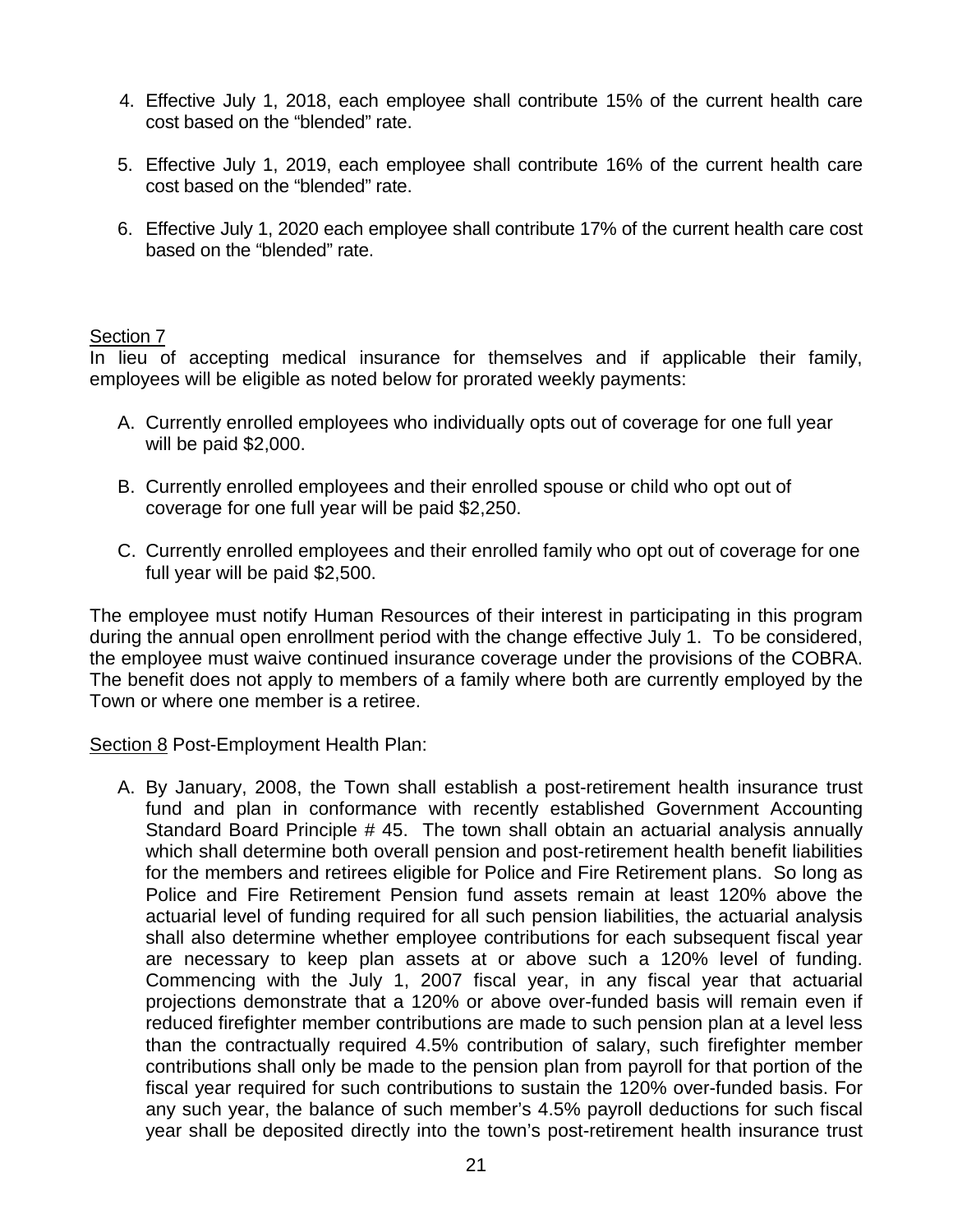fund. Should the amount of pay required to be contributed to the pension plan within this agreement change by mutual consent, the terms above shall reflect any such new per cent.

B. Effective July 27, 2015, all covered members of the unit shall contribute 2.5% of member basic annual salary including longevity pay as set forth in Appendix "A" of this agreement to the post-retirement health trust fund. Effective July 1, 2016, all covered employee members of the unit shall contribute 3.25% of member basic annual salary including longevity pay as set forth in Appendix "A" of this agreement to the postretirement health trust fund. These contributions are in lieu of cost-share upon retirement. When the fire unit's OPEB actuary funding level reaches 80%, employee contribution will return to 1.5%.

Effective July 1, 2008, the town will contribute at least 2% of all member salaries per annum to the post-retirement health insurance trust fund. Effective July 1, 2009, the town's contribution shall increase to at least 4% of such payroll. Effective at the close of business June 30, 2010, the town's contribution shall increase to at least 6% of such pay.

- C. The town shall create mutually acceptable governing language for the post-retirement health insurance trust fund, with unit approval, by December 31, 2007. If the parties do not accomplish a final plan on or before December 31, 2007, the provisions in sections A and B above shall not commence until such time a trust fund is created during the term of this contract.
- D. Only active members of the bargaining unit will be required to make contributions to the post-retirement health insurance trust fund as specified above. The parties agree that for such time as the post-retirement health insurance trust fund remains in effect, with contributions being made by members and the town, the matter of current retiree benefits and obligations shall not be revisited in future contract negotiations unless both the Town and the Union agree to reopen this subject.
- E. Town may continue to pay for all current retiree health costs from the Town's selfinsurance OPEB Trust-Discretionary accounts for the duration of this contract. The Town may elect to pay for health insurance cost payments from the OPEB Retiree/Employee Insurance Fund-Mandatory Account for current retirees who have separated from employment on or after July 1, 2008 for the duration of this contract.

# **ARTICLE XXIV – FIRE WATCH DUTY**

# Section 1

Whenever any person or organization is required to or shall seek the services of a Firefighter, Lieutenant or Assistant Chief for Fire Watch Duty, such work shall be assigned by the Chief of the Department to off duty employees in the bargaining unit and the assignments shall be rotated among such employees on an equitable basis. If there are no employees in the bargaining unit available for this Fire Watch, the Town may assign persons outside the bargaining unit to fill such assignments. When the assignment requires more than three (3)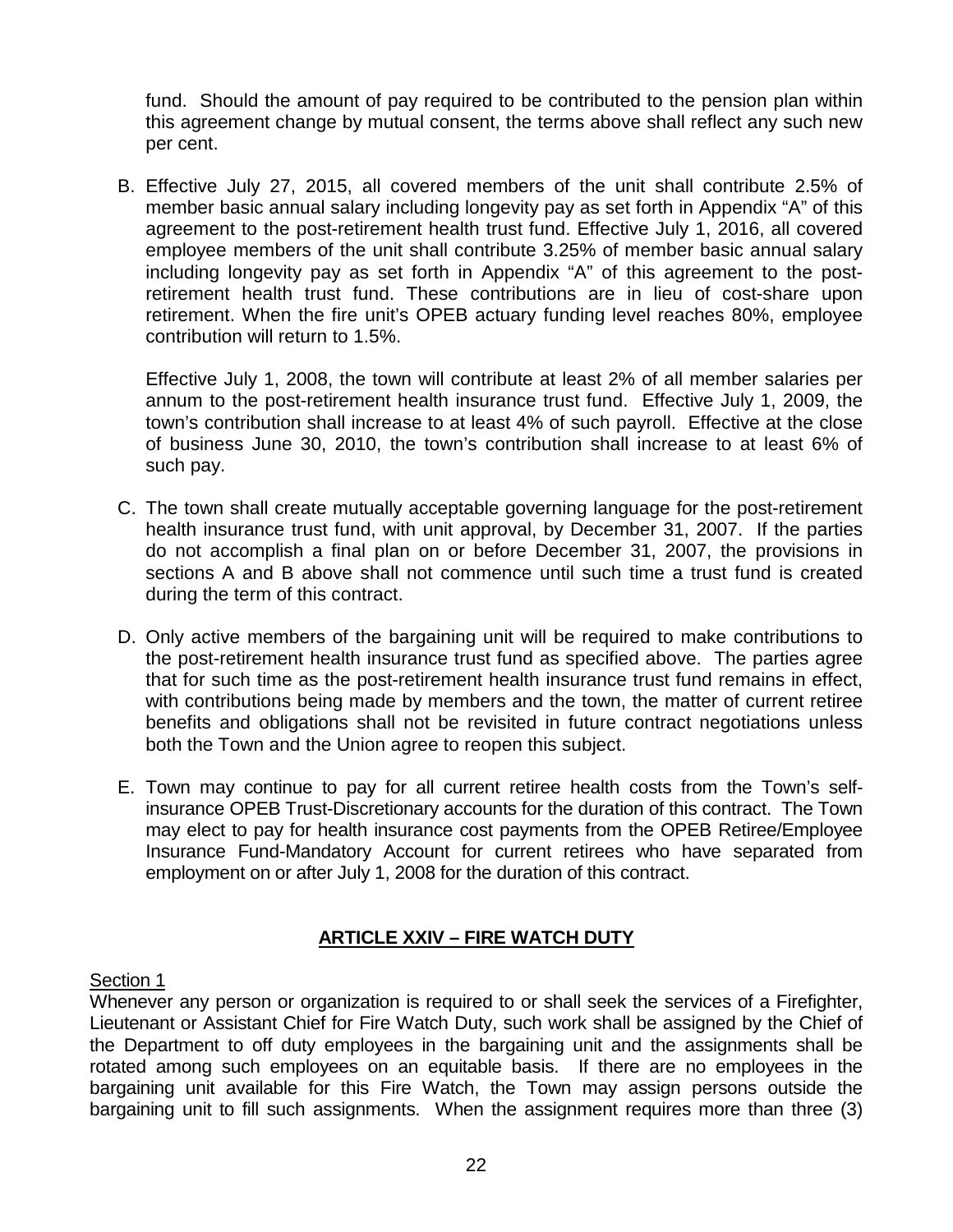employees, one such employee shall be placed in charge of the detail and such employee will receive one dollar (\$1.00) an hour in addition to the rates herein provided.

# Section 2

Firefighter, Lieutenant or Assistant Chiefs who are employed on Fire Watch assignments will be paid at one and one-half (1-1/2) times their hourly rate with a minimum of three (3) hours of pay for each such assignment and a minimum of four (4) hours of pay at time and one-half (1-1/2) times their hourly rate for all assignments which take place on Saturdays, Sundays and Holidays. All pay for such assignments shall be computed in multiples of full hours for any portion of any hour which is worked.

## Section 3

Prior to being eligible for assignment to Fire Watch Duty, a Firefighter, Lieutenant or Assistant Chief must have satisfactorily completed an eight (8) hour safety course to be given by or under the auspices of the Fairfield Fire Department. Said course shall be offered to all employees while on duty.

#### Section 4

All payments for this Fire Watch Duty shall be made through the Town Payroll Department. Payment will be received by the Firefighter, Lieutenant or Assistant Chief on the regularly scheduled payroll periods. All monies received for Fire Watch will be subject to tax deduction.

# **ARTICLE XXV – PROMOTIONS**

## Section 1

All promotions in the Fire Department to positions within the bargaining unit shall be by competitive examinations from employees within the Fire Department provided there are available employees in the department who are qualified to perform the duties of any such position. All other promotions are subject to Town of Fairfield Charter requirements.

#### Section 2

When a Firefighter, Lieutenant or Assistant Chief first request to the Police-Fire Pension Board is received and heard, or the Firefighter, Lieutenant or Assistant Chief's request for termination is submitted to the Chief of the Fire Department, the anticipation of a vacancy shall be that date. When the above said employee becomes separated from the Fire service because of termination, superannuation, or for disability, the anticipated vacancy shall then become an actual "Vacancy."

#### Section 3

Whenever any vacancy(s) occurs within any promotional position within the Fire Department, except that of Chief and Deputy Chief, as a result of termination, or as a result of reallocation or reclassification, or as a result of the creation of a new position, and an eligibility list for the classification to which such position is allocated, is in existence at the time of such termination, reallocation, reclassification, or at the time such new position is created, the Board of Fire Commissioners, no later than thirty (30) days after the date of such vacancy, or the next Board of Fire Commissioners' meeting, whichever occurs first, shall in a manner consistent with the Charter of the Town of Fairfield, make an appointment(s) from such eligibility list to fill such vacancy(s).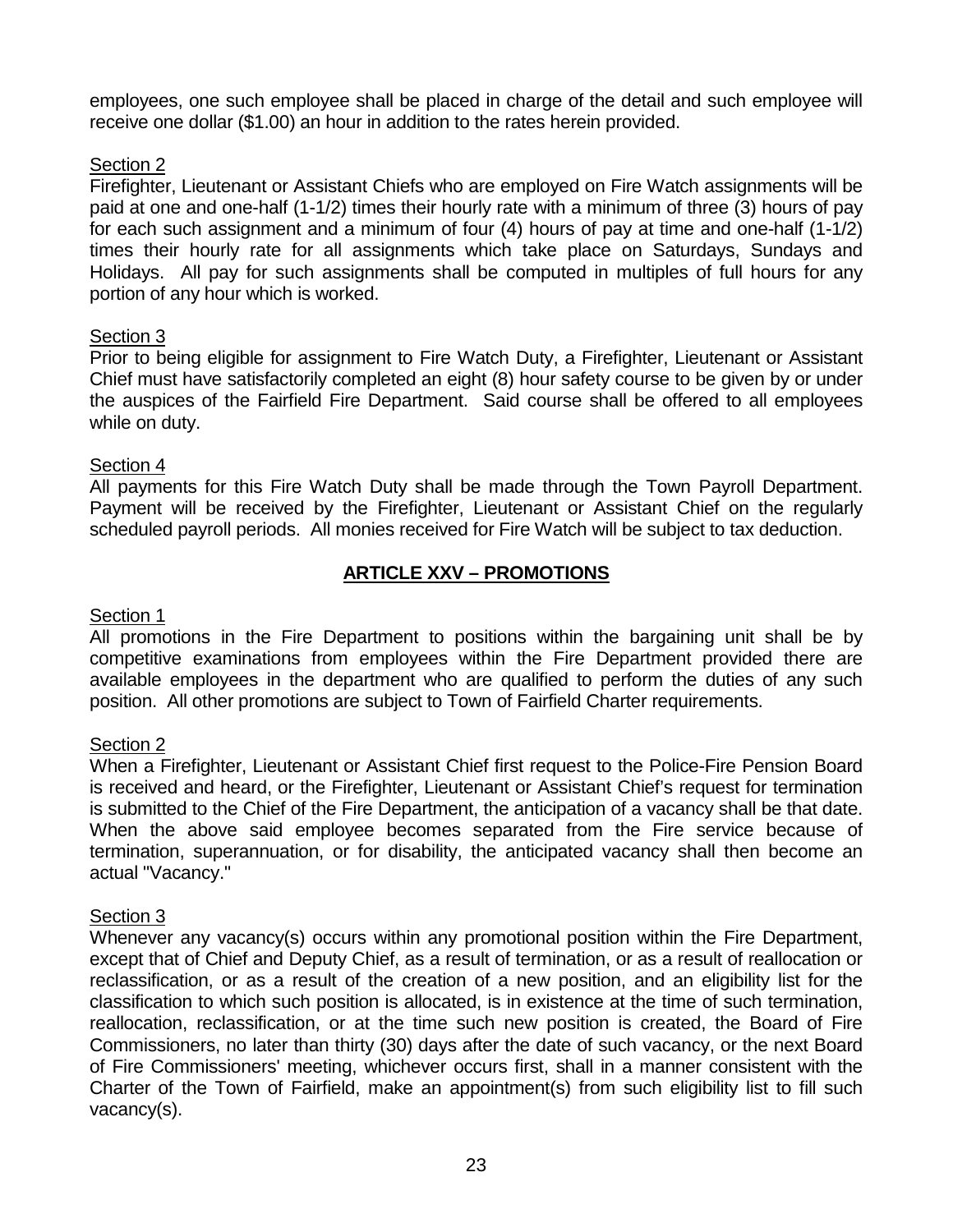Whenever any such vacancy in a promotional position occurs and there is no appropriate eligibility list in existence, the Board of Fire Commissioners, or its designed representative, within ninety (90) days of the date of such vacancy, shall cause a competitive examination for the classification to which such position is allocated to be held by independent, impartial testing authority such as the State of Connecticut Personnel Department, Fire Chief's Association and the like, for the purpose of establishing the eligibility list from which such vacancy shall be filled. The Board of Fire Commissioners or its designated representative shall require the examining agency to establish a final eligibility list as a result of such examination, no later than sixty (60) days after the date in which the examination is held. Within thirty (30) days after which such eligibility list is established, (or the next Board of Fire Commissioners' meeting, whichever first occurs) the Board of Fire Commissioners shall, in a manner consistent with said Charter, make an appointment from such eligibility list to fill such vacancy.

#### Section<sub>5</sub>

Whenever it is anticipated that such a vacancy in a promotional position shall occur, and there is no appropriate eligibility list in existence, the Board of Fire Commissioners or its designated representative shall cause a competitive examination for the classification to which such position is allocated to be held by an independent, impartial testing authority such as the State of Connecticut Personnel Department, Fire Chief's Association and the like, for the purpose of establishing such appropriate eligibility list, as soon as possible or as soon as practicable after the date when said Board becomes aware that such vacancy will occur. Within thirty (30) days after such eligibility list is established (or the next Board of Fire Commissioners' meeting, whichever first occurs) the Board of Fire Commissioners in a manner consistent with said Charter, shall make an appointment from such eligibility list to fill such vacancy.

#### Section 6

All promotional lists shall be promulgated for a period of eighteen (18) months.

# Section 7

The weights of each section of a promotional examination shall be as follows:

| <b>FIRE LIEUTENANTS</b> |     |          | <b>FIRE ASSISTANT CHIEFS</b> |
|-------------------------|-----|----------|------------------------------|
| Written:                | 40% | Written: | 40 <sub>%</sub>              |
| Oral:                   | 60% | Oral:    | 60%                          |

Seniority shall be added as stated in Article IX, Section 4, and a general bibliography of material to be used in the written exam shall be posted when and if available.

#### Section 8

Candidates for promotion shall pass the written and the oral section of the examination each with a score of seventy percent (70%) or higher. In order to be eligible to progress to the next step of the examination process each candidate must have received a passing grade at the previous step of the examination. If all candidates fail, the Board of Fire Commissioners reserves the right to scale said exam on a curve.

#### Section 9

The Board of Fire Commissioners shall notify the Union prior to the expiration of the ninety (90) day period as set forth in Section 4, of this Article, if they desire to abolish any position vacated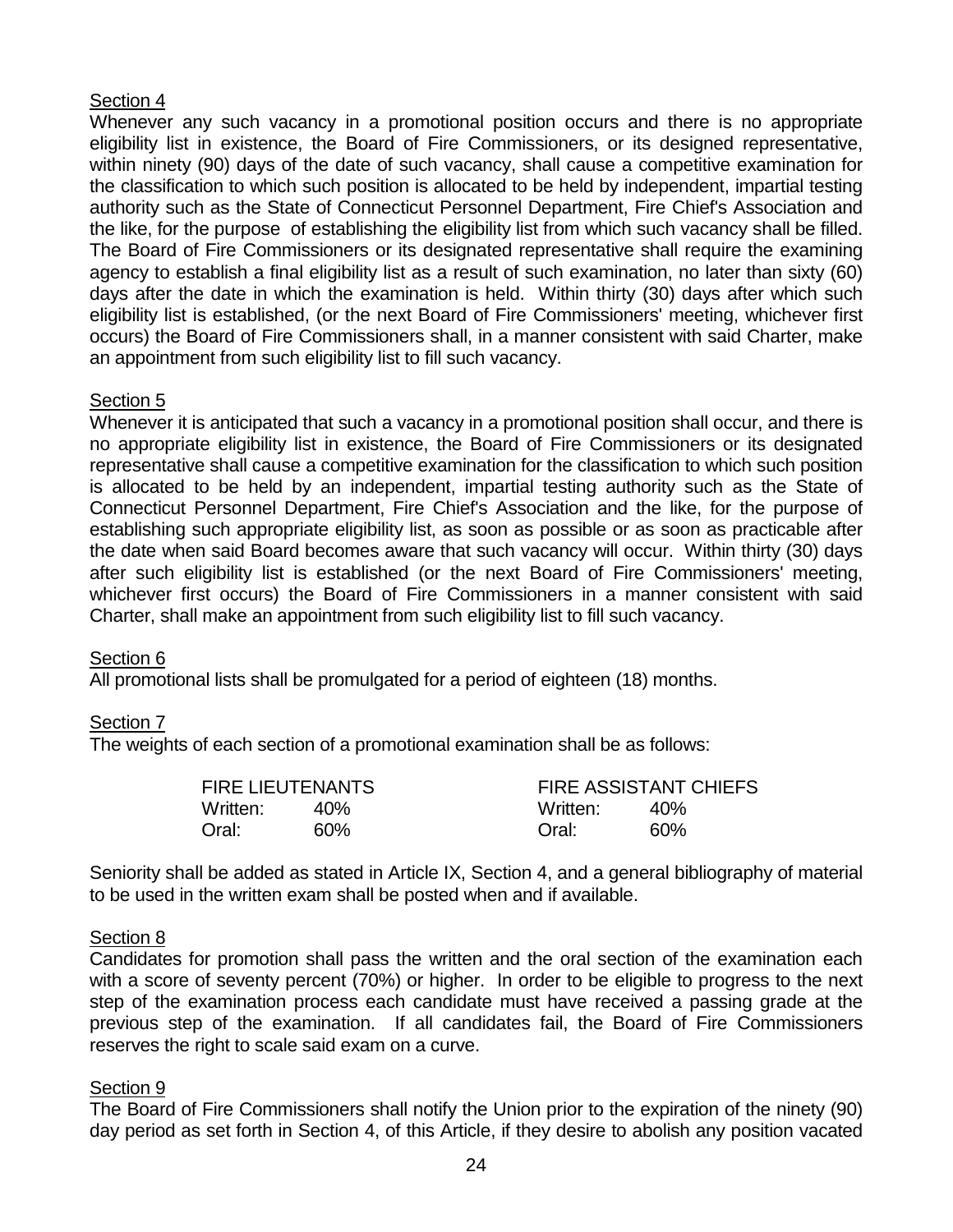because of termination, superannuation or disability retirement. However, if the position abolished is reinstated within a period of one (1) year the conditions existing at the time the Union was so notified shall prevail, including and not limited to merit, seniority and availability.

# **ARTICLE XXVI – SALARIES**

The wage rates of all employees in the bargaining unit shall be as set forth below and in Appendix A of this Agreement, and the basic wages shall be paid weekly.

There shall be general wage increases as follows:

Effective July 1, 2017 – 0.0% general increase Effective July 1, 2018 – 2.0% general increase Effective July 1, 2019 – 2.0% general increase Effective July 1, 2020 – 2.0% general increase

# **ARTICLE XXVII – OVERTIME**

#### Section 1

Any Firefighter, Lieutenant or Assistant Chief covered under Section 1, of Article XX who works in excess of their regular schedule as defined in said Section 1, Article XX, shall be paid at the rate of one and one-half (1-1/2) times their regular rate for each hour worked beyond 8:00 am and 6:00 pm, when such overtime work is for the purpose of fire fighting and fire related work only. Said overtime shall be paid in multiples of one (1) hour at one and one-half (1-1/2) times for overtime worked.

#### Section 2

Any such Firefighter, Lieutenant or Assistant Chief called back to duty for a fire or any department related business such as court appearances, training, etc. shall receive one and one-half (1-1/2) times their hourly rate for such call back when such "Call Back" hours are in excess of the work schedule as defined in Section 1, of Article XX, provided an employee who is on vacation shall not be subject to call back. Overtime paid under the provisions of this Section shall be paid at a minimum of three (3) hours pay at one and one-half (1-1/2) times an employee's hourly rate, in multiples of one (1) hour, so long as said call back overtime is not coincidental to an employee's regular scheduled shift. When any employee is called back to duty, such call back shall be instituted from the next working shift.

#### Section 3

Any such Firefighter, Lieutenant or Assistant Chief who works overtime not covered in Sections 1 and 2 of this Article, shall receive one and one-half (1-1/2) times their regular hourly rate with a minimum of three (3) hours except as follows: Shift Commanders shall attend a monthly two hour staff meeting to be called at the discretion of the Chief. In such event, the Shift Commanders shall receive two hours of overtime in lieu of the three (3) hour minimum required.

#### Section 4

In the event that overtime is required of any fire fighting company, it shall be worked for the rank and classification, i.e. officer or firefighter, held by an employee on such working shift who was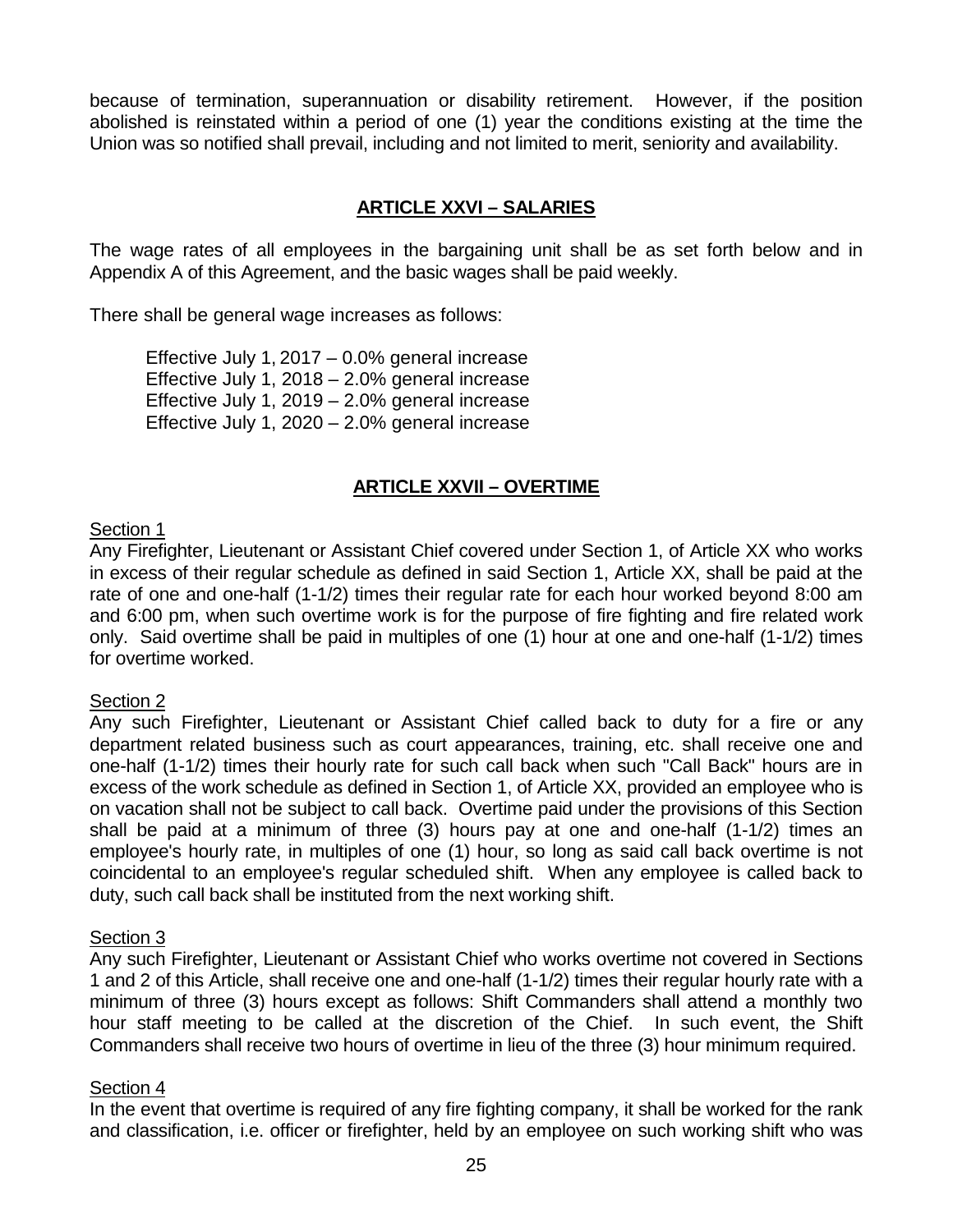last to report off duty, and whose absence brings his or her working shift below the minimum manpower requirement as provided for in Article X. For the purpose of this Section, the term "last to report off duty" shall mean and include going off duty on vacation, sick leave, military leave, funeral leave, etc.

## Section 5

Overtime among Firefighters shall be scheduled in rotation among all Firefighters department wide. Overtime among bargaining unit officers shall be scheduled in rotation among all bargaining unit officers department wide. Whenever an employee works or refuses such overtime, they shall go to the bottom of the rotating list. If no officers are available for overtime work scheduled for such ranks, such overtime shall be worked by fire fighters.

# Section 6

For purposes of this Article, Provisional Officers shall be considered as officers. Provisional Officers shall be assigned a place on the overtime rotation list held by the officer being replaced by such Provisional Officer. However, no appointment to the position of Provisional Lieutenant as provided in Article XIX may be made until a period of eight (8) calendar weeks have elapsed from the date of the occurrence of such permanent or temporary vacancy during which such period overtime shall be offered to each eligible lieutenant as provided for in Section 5 of this Article. In the case of an appointment to Provisional Assistant Chief if it is foreseen that the absence, or temporary or permanent vacancy shall be for a substantial period of time, such eight (8) calendar weeks may be foregone before such appointment is made.

# Section 7

All hiring done for overtime less than the normal tour of duty shall be made from a special hiring list maintained for that purpose in a similar manner as that of the normal hiring practice.

# Section 8

All overtime hiring shall be administered in accordance with Appendix C, "Hiring Guidelines."

#### Section 9

All overtime hiring shall be on a mandatory basis. When all eligible Firefighters, Lieutenants and Assistant Chiefs have been offered the opportunity to work such overtime and have refused such work, the first such Firefighter, Lieutenant or Assistant Chief shall be told that they have been assigned to that position for that overtime shift. If they are able to obtain another employee to fill that overtime position prior to that shift, they may do so after notifying the Department. No employee may be so ordered to work any mandatory overtime in order to fill a higher position or classification.

#### Section 10

No bargaining unit employee shall work in a position of a non-bargaining unit employee.

## Section 11

No Firefighter, Lieutenant or Assistant Chief shall work a period longer than thirty-eight (38) consecutive hours for any reason. If any shift or overtime shall place any employee in such a position to violate this Section it shall be their and the officer in charge's responsibility to have that employee relieved of any further duty. In order for that employee to be eligible for any further work, that employee must be relieved of duty for a minimum of a ten (10) or fourteen (14) hour shift.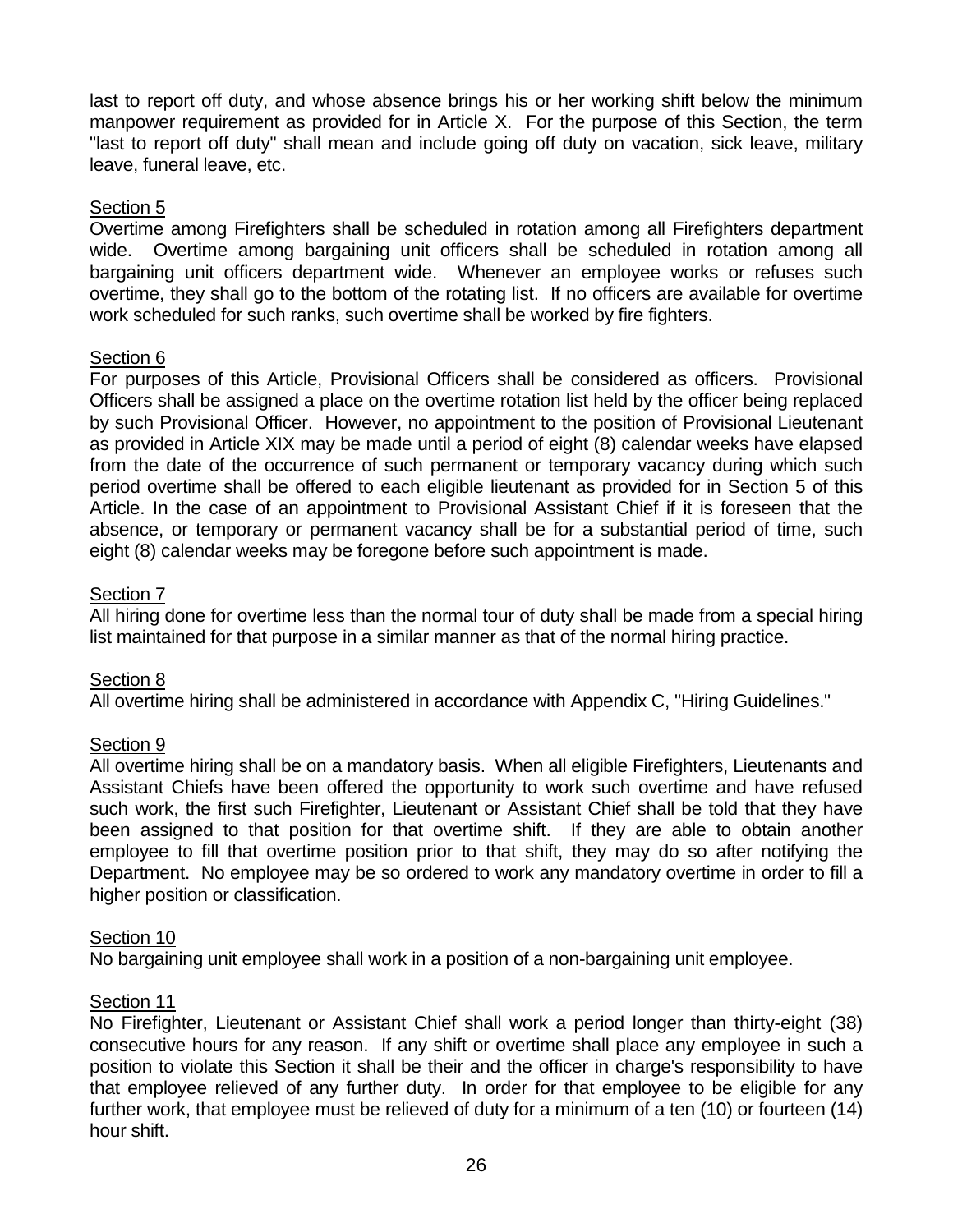The Town will use its best efforts to provide weekly paychecks representing pay for the basic work week and overtime.

## Section 13

All overtime worked by Fire Mechanics and Fire Master Mechanics shall be compensated at one and one-half  $(1 \frac{1}{2})$  times the regular rate.

# **ARTICLE XXVIII – UNION ACTIVITY PROTECTED**

In accordance with Connecticut General Statutes 7-467 et seq., the Municipal Employee Relations Act, except for the right to strike, which is hereby prohibited, all other Union activities are protected. Nothing shall abridge the right of any duly authorized representative of the Union to present the views of the Union to the citizens on issues which affect the welfare of its members.

# **ARTICLE XXIX – MISCELLANEOUS**

## Section 1

The present Town policy of not having any employees assigned to perform any duty which is unrelated to fire fighting, equipment or apparatus or to normal care required to maintain the quarters in which they are employed in a clean and sanitary manner, shall be part of this agreement.

#### Section 2

Fire Department employees shall be compensated at the rate set by the Town at the time for traveling to and from any meetings authorized by the Chief of the Fire Department when he or she is required to use his or her own vehicle for transportation. Department issued vehicles shall only be used while on duty or for commuting to and from work and responding to emergencies; take home vehicles shall not be used for personal business.

#### Section 3

The Town shall provide and pay for the reasonable cost of all meals which normally occur as a result of a callback or holdover in a declared state of emergency.

#### Section 4

The Town shall provide for a system of direct deposit of pay checks to local banks which can accommodate the Town's payroll accounting system for such purposes.

# **ARTICLE XXX – PENSIONS**

#### Section 1

The retirement and survivor benefits provided for in Chapter XXI of the Charter of the Town of Fairfield (Revision of November 7, 1961) shall be continued, except that said benefits shall be and are improved as follows:

a. Any member of the retirement system, who is a Firefighter, Lieutenant or Assistant Chief, and who has completed at least twenty (20) years of service as a member of the Fire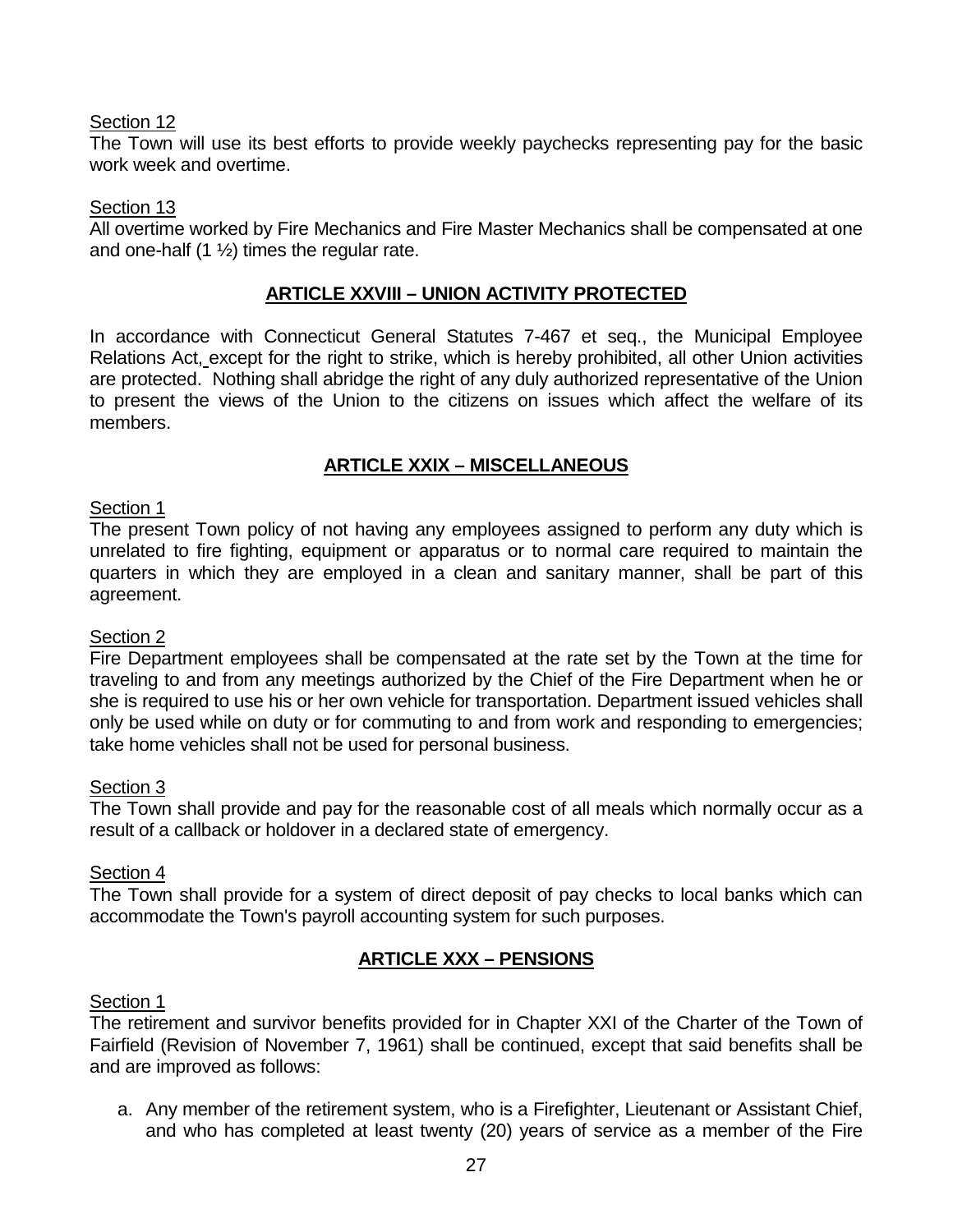Department and has completed twenty-five (25) years of service as an employee of the Town of Fairfield, and has attained the age of fifty-one (51) years or with at least thirty (30) years of service, shall be eligible for retirement for superannuation under the provisions hereof.

- b. Employees hired after September 1, 2017 shall be eligible to collect normal retirement benefits only upon reaching twenty-five years of service and 56 years of age.
- c. Each Firefighter, Lieutenant or Assistant Chief who is retired for superannuation or for disability shall receive an annual pension, payable monthly, equal to two percent (2%) of their basic annual salary, including longevity pay as set forth in Appendix A of this agreement, which they are receiving or which they are entitled to at the time of their retirement, for each year of service which they have with the Town through ten (10) years of such service, two and one-half percent (2 1/2%) of their basic annual salary including longevity pay for each year of service which they have with the Town from eleven (11) through twenty (20) years of such service, three percent (3%) of their basic annual salary including longevity pay for each year of service which they have with the Town from twenty-one (21) through twenty-five (25) years of such service, and four percent (4%) of such basic annual salary including longevity pay for each year of service in excess of twenty-five (25) years, up to a maximum of eighty percent (80%) of such annual salary including longevity, provided that no pension payable on account of permanent disability sustained during the performance of their duties pertaining to employment by the Town shall be less than two-thirds (2/3) of such annual salary, including longevity pay.

All employees hired on or after March 10, 2012 shall receive at the time of their retirement, two percent (2%) of basic annual salary plus longevity for each year of service which they have with the Town through ten (10) years of such service; two and one-half percent (2 ½%) of their basic annual salary including longevity pay for each year of service which they have with the Town from eleven (11) through twenty (20) years of such service; three percent (3%) of their basic annual salary including longevity pay for each year of service which they have with the Town from twenty-one (21) through twenty-five (25) years of such service; and three percent (3%) of such basic annual salary including longevity pay for each year of service in excess of twenty-five (25) years, up to a maximum of seventy-five percent (75%) of such annual salary including longevity, provided that no pension payable on account of permanent disability sustained during the performance of their duties pertaining to employment by the Town shall be less than twothirds (2/3) of such annual salary, including longevity pay.

d. Any Firefighter, Lieutenant or Assistant Chief who has completed twenty (20) years of service as a member of the Fire Department, and is at least forty-five (45) years of age or has completed twenty-five (25) years as a member of the Fire Department regardless of age shall be entitled to early retirement if he files with the Retirement Board a written statement duly attested, setting forth at what time subsequent to the filing thereof, at least thirty (30) days but no less than sixty (60) days after such filing date they desired to retire. Any Firefighter, Lieutenant or Assistant Chief so retired shall receive an annual pension, payable monthly, equal to two percent (2%) of his basic annual salary, including longevity pay, which he is receiving or to which he is entitled at the time of retirement, for each year of service which they have with the Town through ten (10) years of such service, two and one-half percent (2 1/2%) of their basic annual salary including longevity pay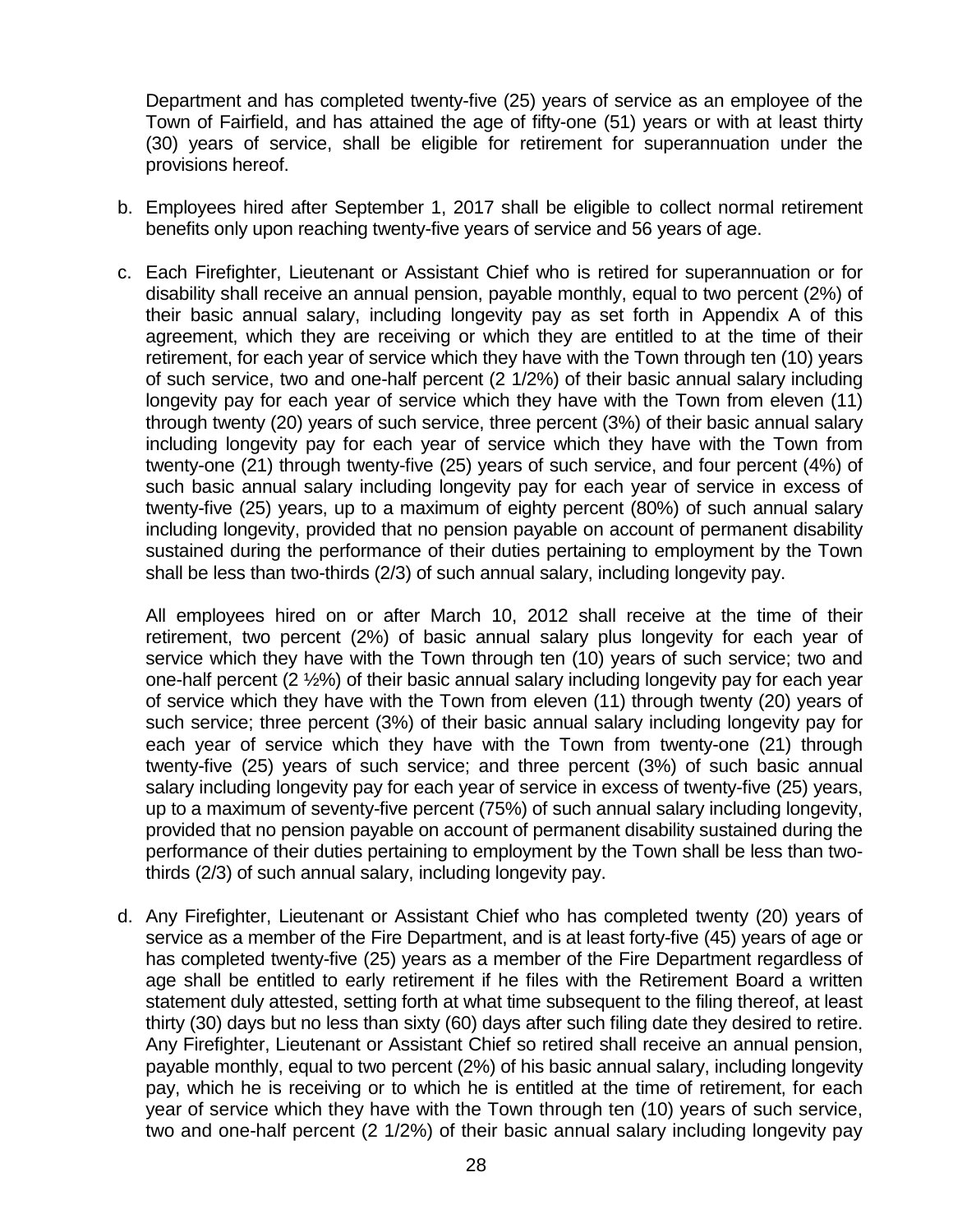for each year of service which they have with the Town from eleven (11) through twenty (20) years of such service, three percent (3%) of their basic annual salary including longevity pay for each year of service which they have with the Town from twenty-one (21) through twenty-five (25) years of such service, and four percent (4%) of such basic annual salary including longevity pay for each year of service in excess of twenty-five (25) years, up to a maximum of eighty percent (80%) of such annual salary including longevity.

- e. If any Firefighter, Lieutenant or Assistant Chief is killed in the line of duty, or dies as a result of heart disease or hypertension, the surviving spouse shall receive a pension of fifty percent (50%) of the annual rate of pay received by the member at the time of their death. In addition, the surviving spouse shall receive an annuity of five thousand dollars (\$5,000), payable in yearly installments of five hundred dollars (\$500) each year, but for a period not to exceed ten (10) years. In the event that no spouse survives the deceased member, or in the case of any spouse who dies prior to the receipt of such annuity payments for a period of ten (10) years, the right to receive any remaining annuity payments and such pension shall be vested in the children of the deceased member, if any, and they shall share and share alike, provided that no payment shall be made to any such child after the attainment of their eighteenth (18) birthday. In case the deceased member leaves no surviving spouse or children, the Board may in its discretion, in cases where such member was sole support of a parent or parents or blood relations of the first degree, award benefits to such dependents not exceeding in value the benefits specified above in case of the surviving spouse or children.
- f. Effective July 1, 2017, the rate of contributions made by each Firefighter, Lieutenant or Assistant Chief shall be determined by the Retirement Board from time to time, but until otherwise ordered shall be four and three-quarter percent (4 3/4%), as of July 1, 2018, five percent (5%), as of July 1, 2019, five and one quarter percent (5 1/4%) and as of July 1, 2020, five and one half percent (5 1/2%) of the basic annual salary including longevity pay as set forth in Appendix "A" of this agreement. Any employee who becomes eligible for a maximum percentage benefit based on the completion of thirty (30) years of service (excluding any Military Service Credit Time purchased) shall have a rate of contributions equal to two and three-quarter percent (2 3/4%), as of July 1, 2018, three percent (3%), as of July 1, 2019, three and one quarter percent (3 1/4%) and as of July 1, 2020, three and one half percent (3 1/2%) of their basic annual salary including longevity pay as set forth in Appendix "A" of this agreement. In no case shall such rate of contributions be less than two and one-half percent (2 1/2%) nor more than six percent (6%) of such basic annual salary including longevity pay.
- g. Effective as of the monthly check dated July 1, 1970, the annual pension benefit rate in effect on June 30, 1970 for each retiree who has retired prior to July 1, 1969 shall be increased by the percentage amount by which the U.S. Consumer Price Index (1957-59 = all cities) increased between the date of their retirement and March 31, 1970. Effective as of the monthly pension benefits check of July, 1970, the annual pension benefit rate in effect June 30, 1970 for each survivor of a deceased retiree who retired prior to July 1, 1969 shall be increased by the percentage amount by which the U.S. Consumer Price Index increased between the date of such deceased retiree's retirement and March 31, 1970.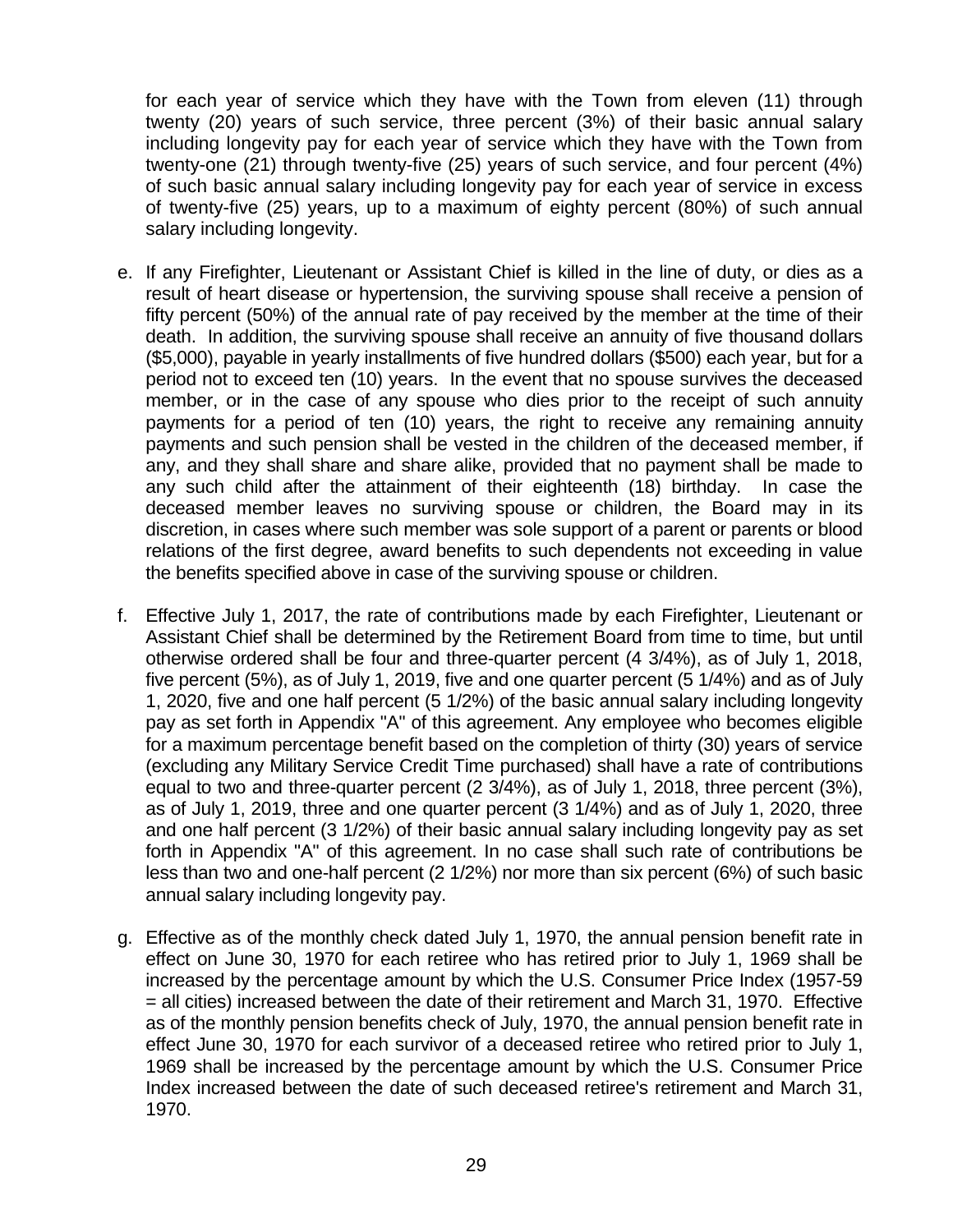- h. Effective as of the monthly benefits check of July 1972 and of July of each two (2) year period thereafter, the annual pension rate in effect on June 30 immediately preceding each July date for each retiree and each survivor shall be increased by the percentage amount by which the U.S. Consumer Price Index increased between March 31 of the calendar year which is two (2) years prior to the calendar year in which such adjustment is being made, provided that such pension rate increase shall not exceed three percent (3%) for any one March to March year, nor more than six percent (6%) for any such two (2) year period, and further provided that any such pension rate increase for any two (2) year March to March period for any retiree or survivor who does not receive pension benefits during such entire two (2) year period, subject to the three percent (3%) limitation hereinbefore imposed on the maximum amount of increased allowed in any March to March one (1) year period and subject to the six percent (6%) limitation hereinbefore imposed on the maximum amount of increase allowed in any such two (2) year period, shall only be increased by the percentage amount by which the U.S. Consumer Price Index increased between the date that they become eligible for such pension benefits and March 31 of the calendar year in which such adjustment is being made. Any member of the Fire Department retiring with less than twenty-five (25) years of service with the exception of an employee who retires due to disability shall not be entitled to an adjustment in accordance with this paragraph. A member retiring with at least twenty-five (25) years of service but who is less than age fifty-one (51) at the time of retirement shall be entitled to the adjustments called for in this paragraph from and after the time they attain the age of fifty-one (51) years or upon completion of thirty (30) years of service.
- i. For the purposes of Section 1, "basic annual salary" shall be defined as the salary rate which the Firefighter, Lieutenant or Assistant Chief was being paid at the time of their retirement or death. If a Firefighter, Lieutenant or Assistant Chief was working as a Provisional Officer they shall retain that basic annual salary in the computation of their retirement pay. Employees who are provisionally promoted and subsequently retire while occupying said position for less than 12 months of such provisional promotion shall retire at the base pay of their permanent position, except that any employee who dies or becomes permanently disabled while in such position shall be eligible for retirement benefits at the higher rate. Employees shall only contribute to the pension plan based on their permanent position.
- j. A Firefighter, Lieutenant or Assistant Chief hired before September 1, 2017 and terminating his or her employment with the Town after completion of ten (10) years of service as a full-time employee shall be entitled to an annual vested pension computed at the rate of two percent (2%) of their final earnings multiplied by their years of credited service. Such employees shall be eligible to begin receiving the above benefit in monthly installments on the first of the month following either the 25th anniversary of their date of hire or their 51st birthday whichever is earlier. Employees hired after September 1, 2017 shall be eligible to receive the above benefit in monthly installments following the  $25<sup>th</sup>$ anniversary of their employment or their  $56<sup>th</sup>$  birthday, whichever is later.

# <u>Section 2</u>

Effective July 1, 1973, any Firefighter, Lieutenant or Assistant Chief eligible under the terms of the pension plan who becomes permanently or totally disabled by causes not job related and who has at least five (5) years of continuous service will be entitled to pension benefits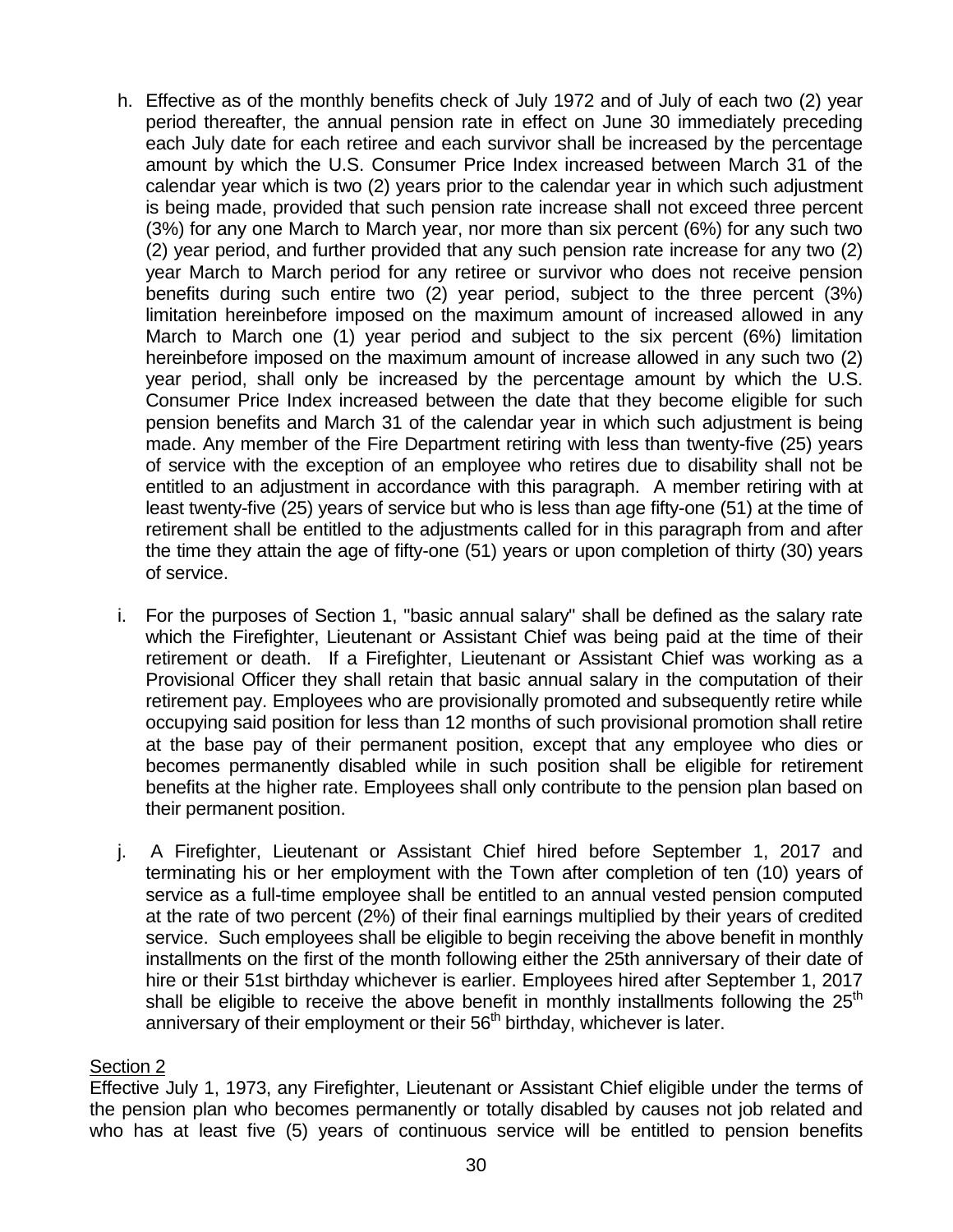computed in the same manner as a normal retirement benefit which is based on years of service and basic annual salary.

# Section 3

For those Firefighters, Lieutenants or Assistant Chiefs who retire under the terms of the Pension Plan after July 1, 1973 and who subsequently die, benefits equal to seventy-five percent (75%) of the amount the deceased pensioner was receiving at the time of death will be paid to the surviving spouse until their death or remarriage and then to the deceased retiree's children until the youngest child reaches the age of eighteen (18). The surviving spouse and children as outlined herein shall have the benefit of the provisions as they pertain to the U.S. Consumer Price Index adjustments as outlined in this Article. Any employee who retired prior to July 1, 1973 and dies on or after July 1, 1970, the annual pension benefit rate of their survivors shall, at the time of their death, be equal to the amount of the pension benefit rate computed in accordance with the provisions of said Chapter XXI of said Fairfield Town Charter, or by onehalf (1/2) of the annual pension benefit rate including the cost of living pension benefit rate increases, granted hereunder which said retiree is receiving at the time of death, whichever is greater.

# Section 4

The widow or dependent children of a Firefighter, Lieutenant or Assistant Chief who was eligible for retirement by reasons of age or length of service who dies due to non-service connected causes, shall receive a pension payment equal to seventy-five percent (75%) of the compensation the employee would have received if they had retired the day before death.

#### Section<sub>5</sub>

A child, in the absence of a surviving spouse, that is totally dependent for its support shall receive a pension equal to the pension which would have been received by the surviving spouse, as set forth in Section 4 above. The pension for this totally dependent child shall be continued so long as the child remains in the care of an organization or individual(s) that is not directly receiving a major portion of its funds from the State of Connecticut, Department of Child and Youth Services Bureau.

#### Section 6

Firefighters, Lieutenants or Assistant Chiefs hired subsequent to the date of this Agreement shall indicate their election to purchase such Military Time at a rate equal to six percent (6%) of such employees' annual salary at the date of hire, on or before the second anniversary date of their hire and must complete the payment for such credit on or before the tenth (10th) anniversary date of their hire. Any Military Service Credit Time purchased shall add three percent (3%) per year for each year of Military Service to each employee's retirement benefit only after such employee has served at least twenty (20) years with the Fire Department and shall not reduce the requirement of minimum service set forth in Section 1 above. If such military time, when added to current Town service time, exceeds twenty-five (25) years, each year over twenty-five (25) and up to thirty (30) years will be calculated at four (4%) percent. Military buyback for employees hired after July 1, 2015 shall be capped at three (3) years at three percent (3%) pension credit per year.

#### Section 7

The Fire Master Mechanic and the Fire Mechanic shall be members of the Town of Fairfield Employee's Retirement System. The defined benefit formula for determining the retirement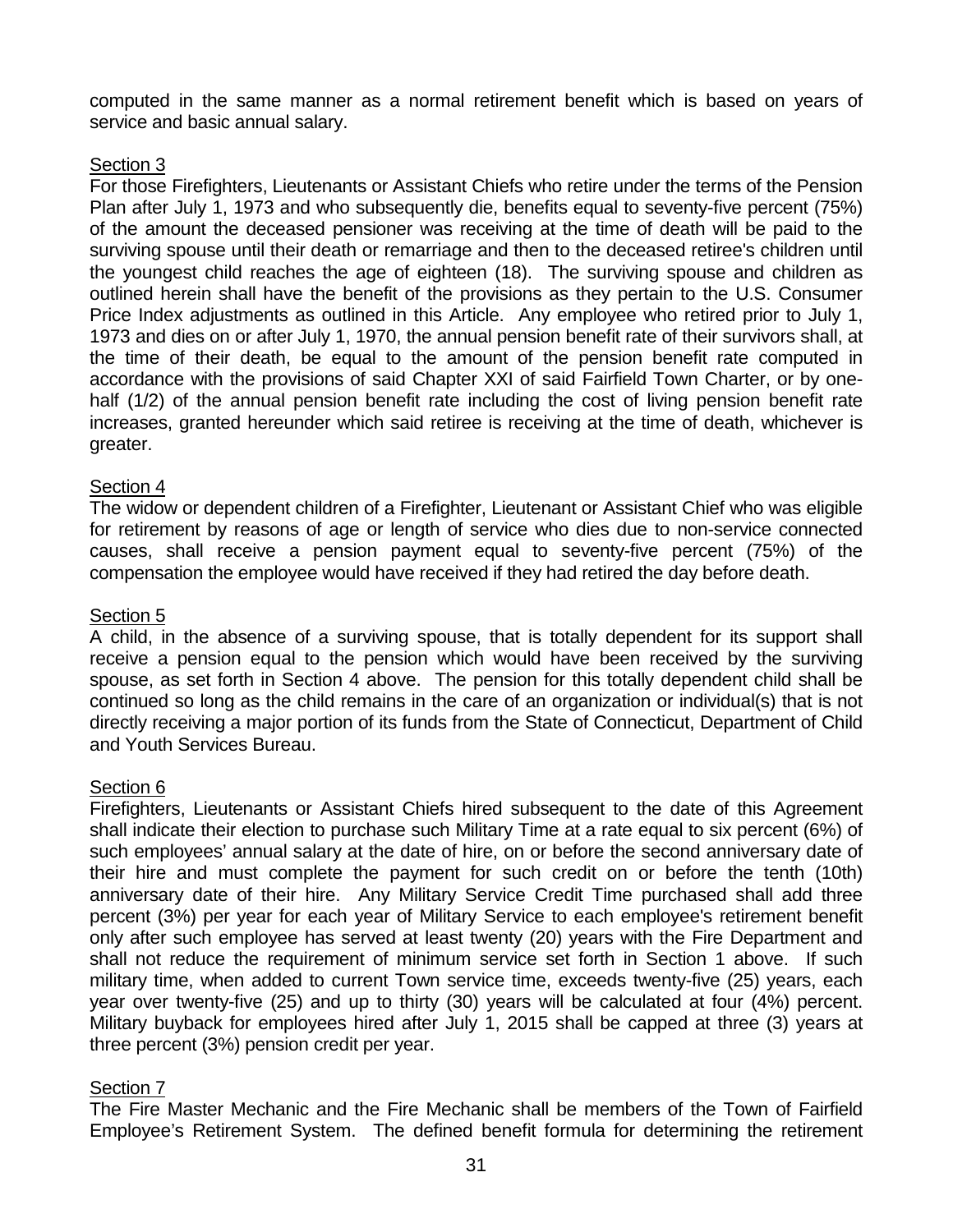benefits for them includes using the high salary which means the highest salary obtained in one year of their employment including base salary and longevity pay obtained. The annual benefit will be equal to 1.25% of high annual salary up to a maximum of \$7800 plus 2.3% of the high salary in excess of \$7800 multiplied by their number of credited years of service with the Town. Employees shall become eligible for normal retirement benefits at the age of sixty-two (62) or older with at least ten (10) years of creditable service. Employees shall become eligible for "Early Retirement" benefits at the age of fifty-five (55) or older with at least fifteen (15) years of creditable service. The early retirement benefit will be determined by computing the benefit to which the employee would be entitled if the employee were sixty-two (62) and reducing that amount by 5/9 of 1% for each month the employee is younger than age 62.

The contribution rate shall be four (4) percent of the basic annual salary including longevity pay.

#### Section 8

Effective July 1, 2008, all pension contributions will be made pursuant to Article XXIII, Section 8.

# Section 9

The Town may offer a 401K plan to new hires on or after July 1, 2010. New hires, if offered such a plan, shall have the option of making an irrevocable election to enroll in either a 401K Plan or the existing Pension Plan.

# **ARTICLE XXXI – SHIFT DIFFERENTIAL**

In addition to their annual base pay, each employee who regularly works on a schedule of two (2) different shifts, the Town will pay a shift differential which shall be computed by multiplying the rate of a first (1st) step firefighter by 4.78%. If an employee is absent on sick leave for more than thirty (30) consecutive days, then, for such period of thirty (30) consecutive days thereafter that they remain on sick leave the shift differential shall be reduced by one-twelfth (1/12). This shift differential shall be used in the computation of any holiday or overtime pay and shall effect the daily or hourly rate of any such employee, but shall not be used in any manner in the computation of pension or other fringe benefits. The shift differential pay shall be paid annually on the first pay period in December, by separate check.

# **ARTICLE XXXII** – **COLLEGE INCENTIVE PAY**

#### Section 1

In addition to the annual base pay of each Firefighter, Lieutenant or Assistant Chief who holds a Bachelors Degree from an accredited college, or a degree in Fire Technology from the State of Connecticut, to include business and management classes and courses, with prior approval of the Town, the Town will pay the annual sum of five hundred dollars (\$500) per year. For each employee who has satisfactorily completed thirty (30) course credits from an accredited college, the Town will pay one hundred dollars (\$100) per year in addition to their annual base salary; for each employee who has satisfactorily completed sixty (60) course credits from an accredited college, the Town will pay two hundred dollars (\$200) per year in addition to their annual base salary; for each employee who has satisfactorily completed ninety (90) course credits from an accredited college, the Town will pay three hundred dollars (\$300) per year in addition to their annual base salary. These amounts of college incentive shall not be used in the computation of any holiday or overtime pay or effect the daily or hourly rate of any such employee and shall not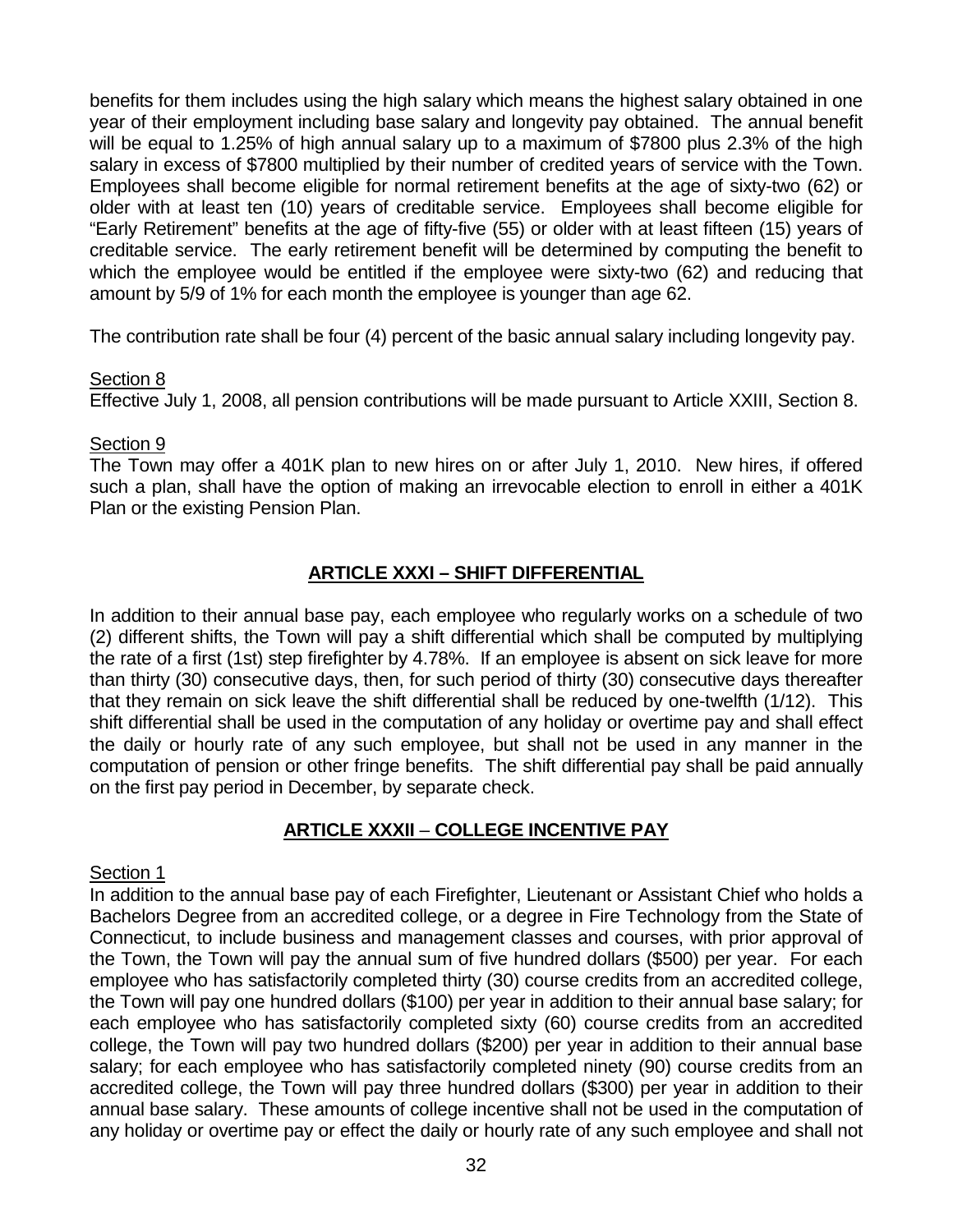be used in any manner in the computations of pensions or other fringe benefits. Probationary fire fighters shall not be entitled to the aforesaid incentive pay during their first six (6) months of employment. The Town shall pay one-half (1/2) of each employee's college incentive pay to them on the first pay day of December and the remaining half (1/2) of such pay on the last pay day in June.

# Section 2

All employees receiving college incentive pay as set forth in Section 1 of this Article, prior to the execution of this Agreement, shall continue to receive such college incentive pay.

Effective July 1, 2003, each Firefighter, Lieutenant or Assistant Chief who holds a Degree in Fire Science from an accredited college shall receive, in addition to their annual base pay, the sum of seven hundred dollars (\$700) per year. Effective July 1, 2004, this sum shall be nine hundred dollars (\$900) per year. Effective July 1, 2005 and thereafter, this sum shall be one thousand dollars (\$1,000) per year. Effective July 1, 2003, each employee who has satisfactorily completed thirty (30) fire related course credits from an accredited college shall receive in addition to their annual base pay the sum of one hundred dollars (\$100) per year; for each employee who has satisfactorily completed sixty (60) fire related course credits from an accredited college shall receive in addition to their annual base pay the sum of three hundred dollars (\$300) per year; and for each employee who has satisfactorily completed ninety (90) fire related course credits from an accredited college shall receive in addition to their annual base pay the sum of five hundred dollars (\$500) per year. For the purposes of this Section "Fire Related Course Credits" shall mean all accepted courses necessary to achieve a Fire Science Degree.

# Section 3

The Town shall pay each Firefighter, Lieutenant or Assistant Chief the full cost of each course, which shall include and be limited to tuition, lab fees, registration fees and books, upon satisfactory completion of each course at an accredited college or university in subjects which are designed to increase their proficiency in his present and potential future duty assignments and shall be related to one or more of the following fields.

- 1. Fire Department Operation and Administration
- 2. Fire Prevention and Inspection
- 3. Fire Service Technology
- 4. Fire Hazards and Protection Systems
- 5. Fire Fighting
- 6. Fire Hydraulics and Engineering
- 7. Emergency Medical Technician

The Town shall be obligated to pay no more than \$30,000 aggregate per fiscal year and no more than \$12,000 per fiscal year for any one employee for the benefit provided in this Section.

# **ARTICLE XXXIII** – **LONGEVITY**

#### Section 1

In each fiscal year, all eligible employees shall have the following steps added to their base pay: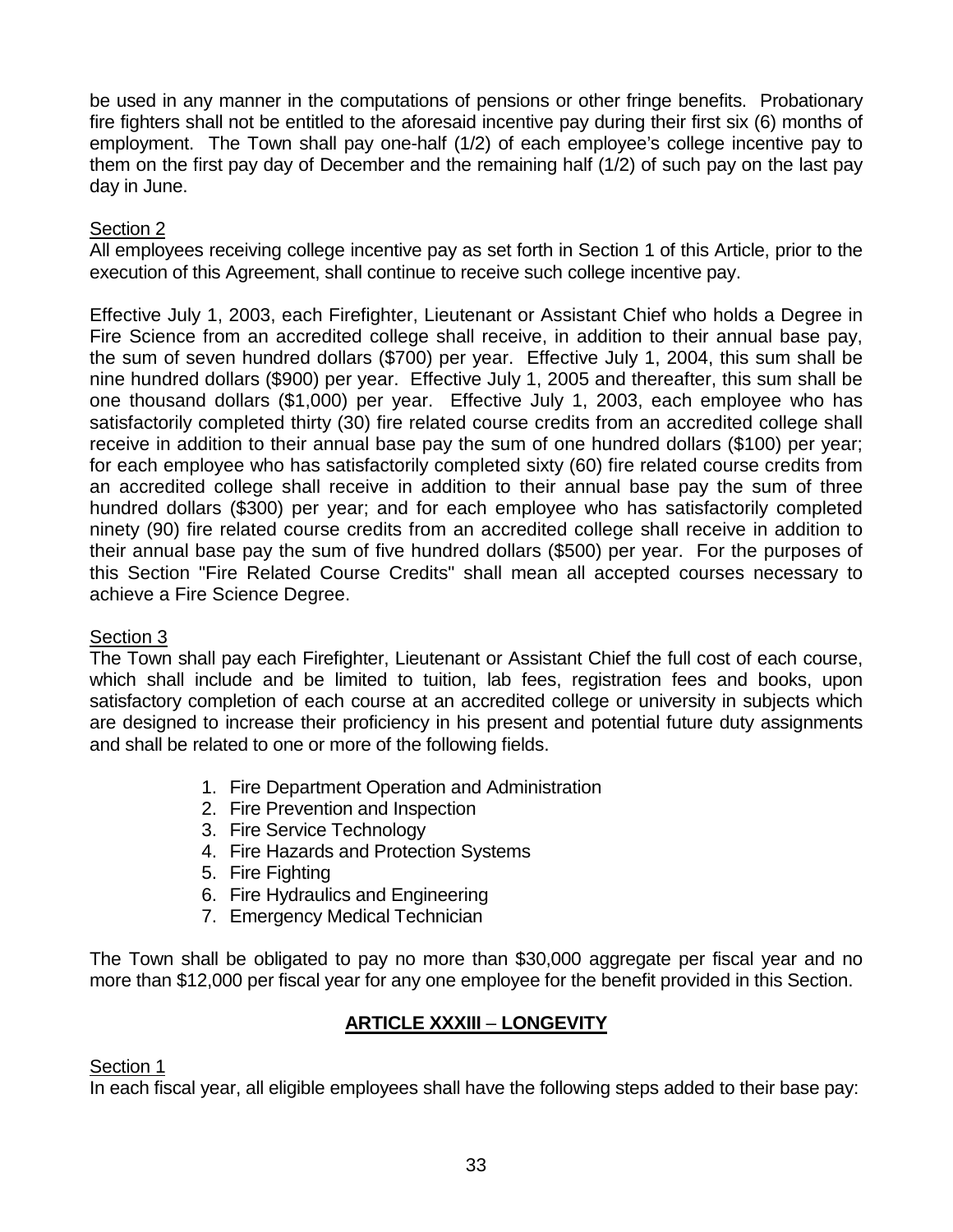- 1. Firefighters, Lieutenants and Assistant Chiefs with ten (10) years or more of service Nine Hundred Dollars (\$900) Per Year.
- 2. Firefighters, Lieutenants and Assistant Chiefs with fifteen (15) years or more of service, One Thousand Eight Hundred (\$1,800) Dollars Per Year.
- 3. Firefighters, Lieutenants and Assistant Chiefs with twenty (20) years or more of service, Two Thousand Seven Hundred Dollars (\$2,700) Per Year.
- 4. Firefighters, Lieutenants or Assistant Chief with twenty-five (25) years or more of service, Three Thousand Six Hundred (\$3,600) per year.
- 5. Fire Master Mechanic and Mechanic with twenty-five (25) years or more of service, Nine Hundred (\$900) per year.

# Section 2

Each employee's anniversary date in the Fire Department shall be used to determine their eligibility and qualifications for longevity benefits as provided for in Section 1 of this Article.

# Section 3

Longevity steps shall be paid weekly.

# **ARTICLE XXXIV – PRIOR PRACTICE AND MANAGEMENT RIGHTS**

### Section 1

All rights benefits and privileges which employees had prior to the execution of this Contract which are not specifically provided for or abridged by this Contract, are hereby incorporated and protected by this Contract.

# Section 2

Except as such rights or authority are in conflict with or abridged or modified by the provisions of this Contract, the Town of Fairfield reserves and retains solely and exclusively, all rights and authority as existed prior to the execution of this Contract, and except such right which is in conflict with or abridged or modified by the provisions of this business, operations and affairs; to establish wages, hours of work and other items or conditions of employment, to change combine, establish and discontinue jobs or operations, shall be unimpaired. The Town's not exercising any right in a particular way, shall not be deemed a waiver of any right or preclude the Town from exercising the same in some other way not in conflict with the provisions of Section 1 of this Article or other terms of this Contract.

# **ARTICLE XXXV** – **PERSONAL LEAVE**

All employees shall be granted three (3) shifts personal leave upon notification of the commanding officer on duty or other officer in the chain of command if said commanding officer is not available. If promotional examinations are scheduled at a time when a Firefighter, Lieutenant or Assistant Chief should otherwise be on duty, Fire Department Business Leave shall be granted to said employee.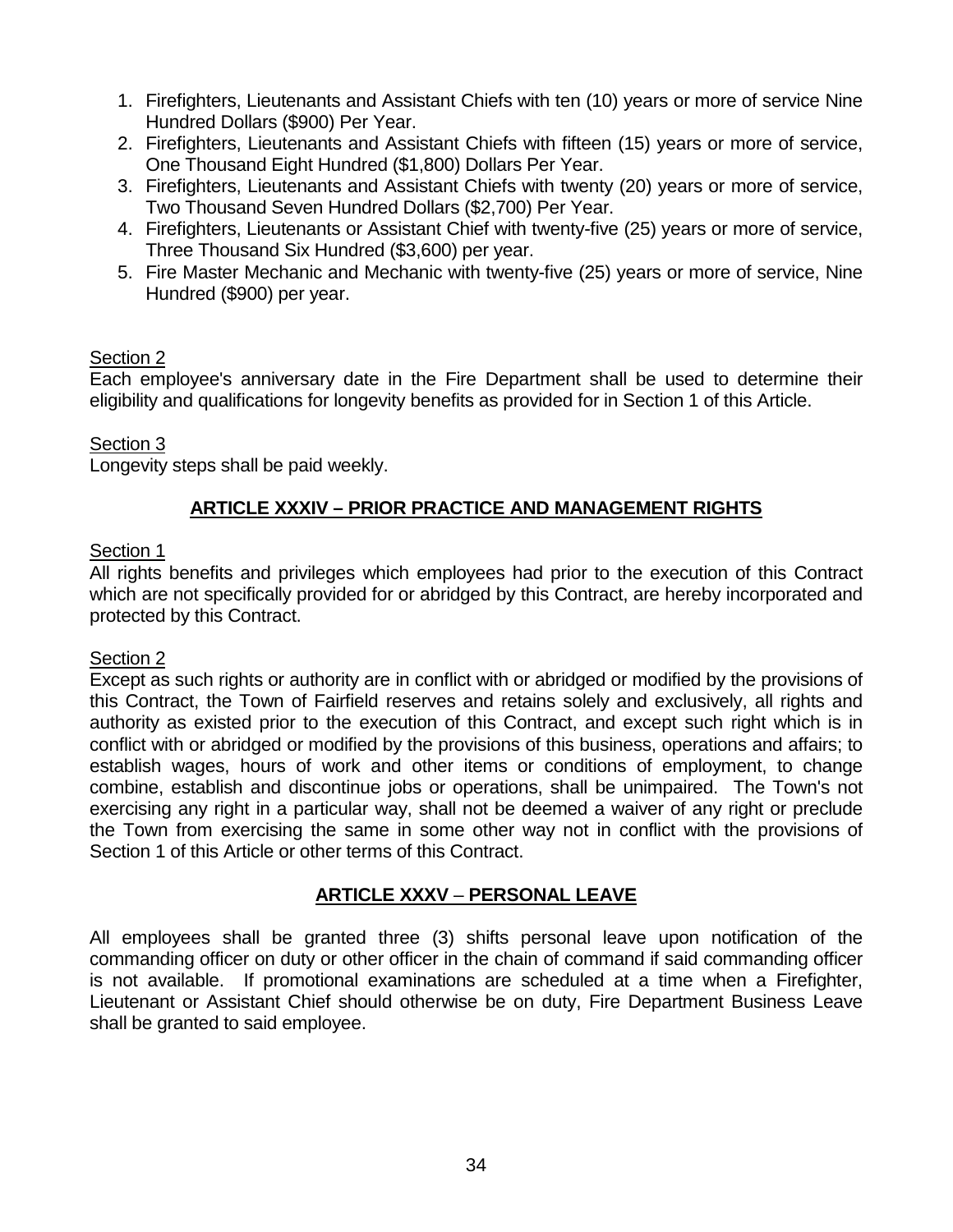# **ARTICLE XXXVI – TRAINING**

Any employee scheduled for duty who wishes to attend a training session(s) shall apply to the training officer who shall, based on the benefit to the Department and the budget restrictions, arrange for said employee to attend said session(s). If an employee enrolls for a training session and the Town expends funds for said course and the employee does not attend said course, they may become liable for said funds.

### **ARTICLE XXXVII** – **MEDICAL CERTIFICATION**

### Section 1

The Union and the Town have determined that in the best interest of the citizens of the Town of Fairfield that the Fire Department provide first response medical coverage. Therefore, all Firefighters, Lieutenants and Assistant Chiefs hired after July 1, 1981, shall, as a condition of employment, become Emergency Medical Technicians and shall maintain EMT Certification. All existing employees shall participate in and make a bona fide effort to pass and maintain a Medical Response Technician course. Said training shall be at the cost of the Town. The Fire Master Mechanic and the Fire Mechanic are not required to hold EMT Certification.

### **ARTICLE XXXVIII** – **RESIDENCY REQUIREMENT**

Employees issued department vehicles shall reside in Connecticut within thirty (30) miles distance from the closest Fairfield Fire station to the employee's home; there is no residency requirement for employees not issued take home department vehicles.

### **ARTICLE XXXIX** – **HEALTH**

### Section 1

- A. For employees hired before September 25, 2017, the Town shall provide and pay for smoke cessation clinics for all interested employees, while on duty, who shall be encouraged by the Local to attend.
- B. Employees hired after September 25, 2017 shall, as a condition of employment, agree that chewing or smoking tobacco, including cigarettes, e-cigarettes, pipes, or cigars, shall be prohibited during their employment with the Town of Fairfield whether on duty or off duty. Any such employee found to violate this provision shall be given a warning for a first violation and shall be terminated for a second violation.

#### Section 2

The Town shall provide and pay for physical fitness and physical workout sessions at the Y.M.C.A. of Fairfield, for Firefighters, Lieutenants and Assistant Chiefs to be used on an off-duty basis. Firefighters, Lieutenants and Assistant Chiefs shall be provided 1 hour per shift for in house voluntary physical training while on duty.

#### Section 3

The Town and the Union do hereby agree to the substance abuse, detection and treatment program attached hereto as "Appendix B".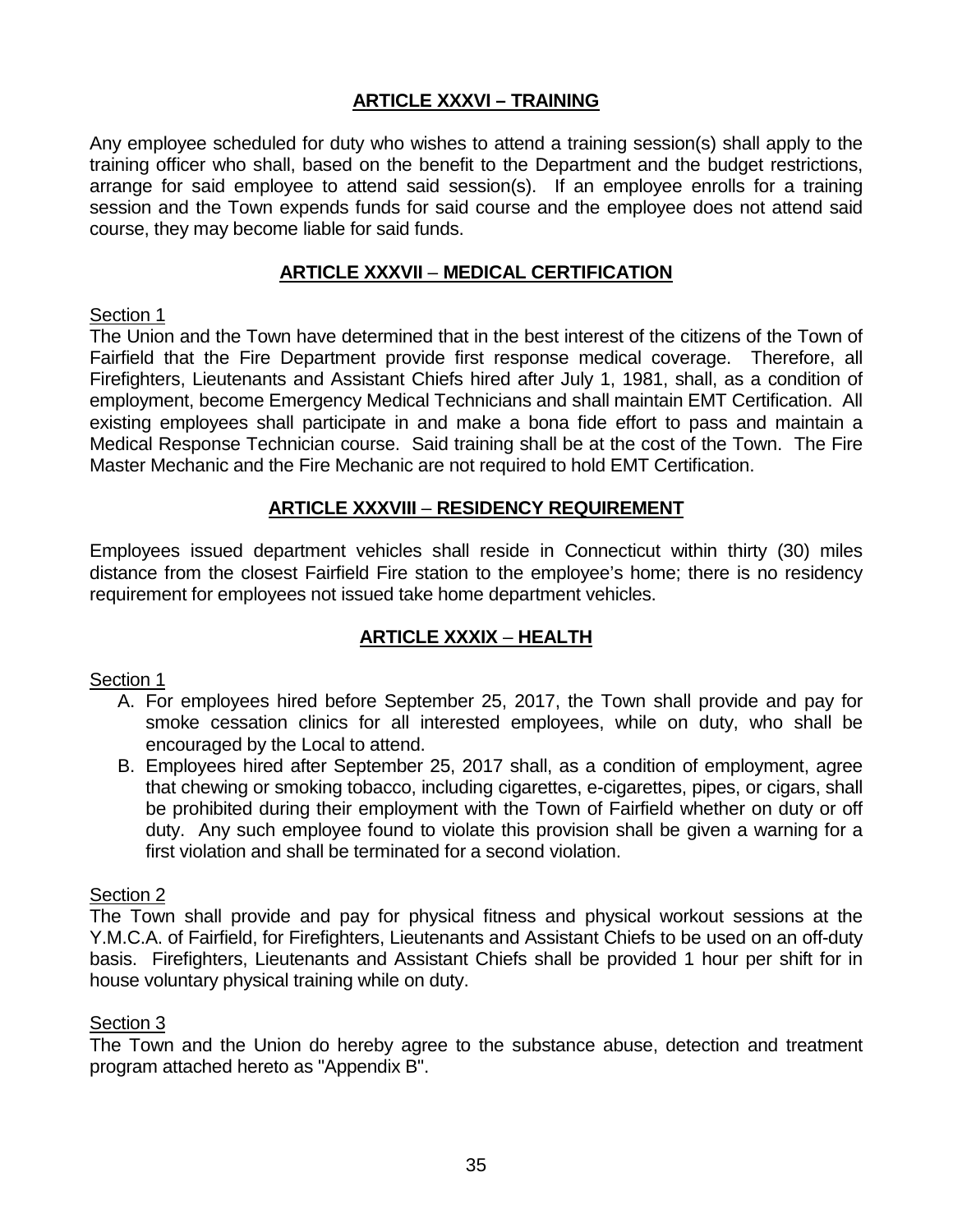# Section 4

Whenever a member of this bargaining unit has a proven exposure to any communicable disease and such exposure is directly connected with the performance of their duties; such members' families shall be offered immunization inoculation for such disease when they are available. The Union shall hold the Town harmless from any claims made by the Union member's family as a result of the Town's compliance with this Section.

# Section 5

The Town shall provide and pay for a complete physical examination deemed acceptable to both the Town and the Union in accordance with AMA standards. The employee may use a physician selected by the Town or an in-network physician of their choice and process the invoice through the Town's insurance program. The Town will pay any charge not covered by insurance. The Firefighter, Lieutenant or Assistant Chief shall have the right not to allow any information released by the physician to anyone, including the administration.

# **ARTICLE XL – DURATION**

The duration of this Contract shall extend through June 30, 2021. Either party wishing to amend or modify any provisions of this Contract must notify the other party in writing no more than one hundred and eighty (180) days nor less than one hundred and fifty (150) days prior to the applicable expiration date. Within ten (10) days of the receipt of such notification by either party a conference shall be held between the Town and the Union negotiating committee for the purposes of discussing such amendment or modification.

# **ARTICLE XLI – NON-DISCRIMINATION**

The Town acknowledges that it is an equal opportunity employer, and the Town and Union agree that there shall be no discrimination against any person or group of persons on the grounds of race, color, religion, creed, age, sex, marital status, national origin, disability or veteran status.

Both parties to this agreement agree that sexual harassment of any employee by another employee is absolutely prohibited. Any employee who feels he or she is being subjected to sexual harassment may contact one of the persons below with whom the employee feels comfortable. Complaints may be orally or in writing to:

- 1. The employee's immediate supervisor
- 2. The employee's Shift Commander
- 3. The Fire Chief
- 4. The Director of Human Resources
- 5. The First Selectman

The employee shall have the right to have Union representation if so desired.

# **ARTICLE XLII** – **POSITION DIFFERENTIAL**

# Section 1

In addition to their annual base pay, employees regularly assigned to the Fire Prevention Division and the Training Division shall receive a position differential of ten percent (10%) of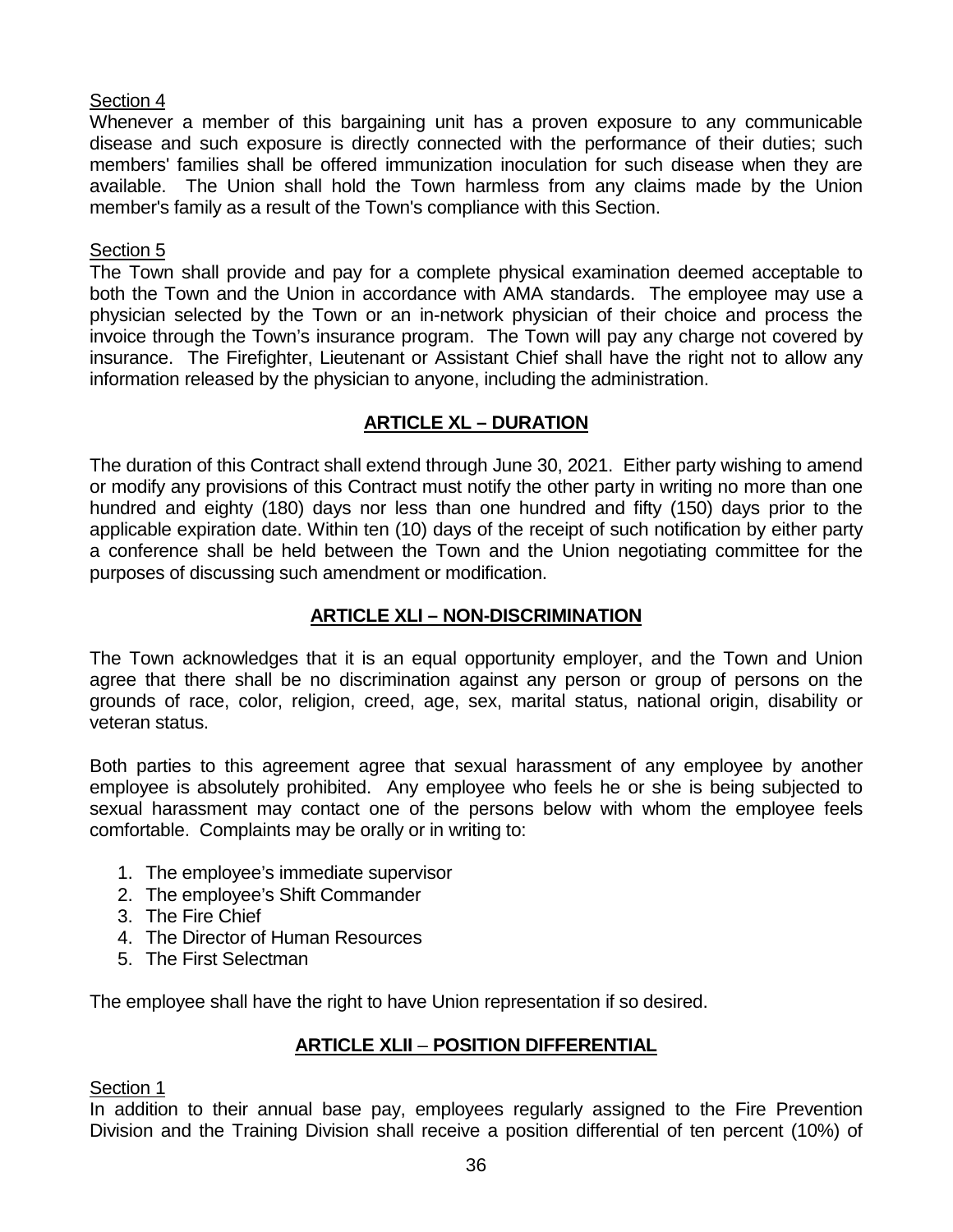their base salary plus longevity. The position differential shall be used in the computation of pension benefits. The position differential shall be used in the computation of any holiday, vacation, overtime, or other fringe benefits and shall affect the daily or hourly rate of such employee. The position differential shall be paid weekly. The above-named employees will be excluded from the overtime "Day Box".

# Section 2

Employees who are laterally transferred to any position which has a differential and subsequently retire while occupying said position for less than 12 months of such transfer shall retire at the base pay of their permanent position, except that any employee who dies or becomes permanently disabled while in such position shall be eligible for retirement benefits at the higher rate. Employees shall only contribute to the pension plan based on their permanent position.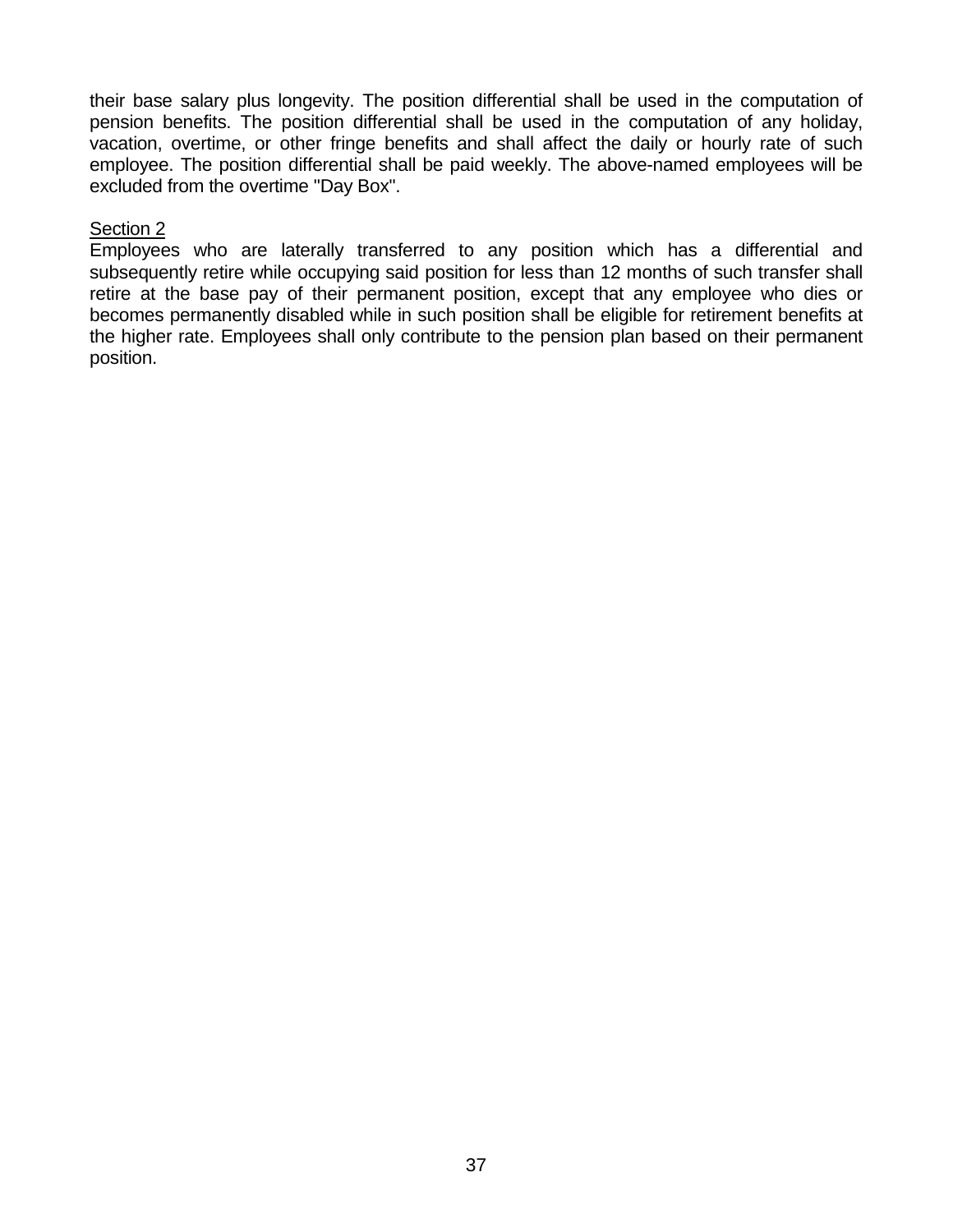# **APPENDIX A-1**– **WAGE SCALES**

CLASSIFICATION PLAN OF FIREFIGHTERS, LIEUTENANTS' AND ASSISTANT CHIEFS' POSITIONS WITHIN THE IAFF LOCAL 1426 BARGAINING UNIT ACCORDING TO GRADE FOR FISCAL YEAR JULY 1, 2017, THROUGH JUNE 30, 2021.

| July 1, 2017 - 0%      |          |                |           |           |           |         |         |         |         |
|------------------------|----------|----------------|-----------|-----------|-----------|---------|---------|---------|---------|
|                        | 1        | $\overline{2}$ | 3         | 4         | 5         | $10yr*$ | $15yr*$ | $20yr*$ | $25yr*$ |
| <b>Firefighter</b>     | \$62,626 | \$64,826       | \$67,035  | \$69,236  | \$72,817  | \$900   | \$900   | \$900   | \$900   |
| Lieutenant             |          |                | \$81,903  | \$84,991  | \$90,199  | \$900   | \$900   | \$900   | \$900   |
| <b>Assistant Chief</b> |          |                | \$96,778  | \$100,744 | \$107,580 | \$900   | \$900   | \$900   | \$900   |
| July 1, 2018 - 2%      |          |                |           |           |           |         |         |         |         |
|                        | 1        | $\overline{2}$ | 3         | 4         | 5         | $10yr*$ | $15yr*$ | $20yr*$ | $25yr*$ |
| <b>Firefighter</b>     | \$63,879 | \$66,123       | \$68,376  | \$70,621  | \$74,273  | \$900   | \$900   | \$900   | \$900   |
| Lieutenant             |          |                | \$83,541  | \$86,691  | \$92,003  | \$900   | \$900   | \$900   | \$900   |
| <b>Assistant Chief</b> |          |                | \$98,714  | \$102,759 | \$109,732 | \$900   | \$900   | \$900   | \$900   |
| July 1, 2019 - 2%      |          |                |           |           |           |         |         |         |         |
|                        | 1        | $\mathbf{2}$   | 3         | 4         | 5         | $10yr*$ | $15yr*$ | $20yr*$ | $25yr*$ |
| <b>Firefighter</b>     | \$65,156 | \$67,445       | \$69,743  | \$72,033  | \$75,759  | \$900   | \$900   | \$900   | \$900   |
| Lieutenant             |          |                | \$85,212  | \$88,425  | \$93,843  | \$900   | \$900   | \$900   | \$900   |
| <b>Assistant Chief</b> |          |                | \$100,688 | \$104,814 | \$111,926 | \$900   | \$900   | \$900   | \$900   |
| July 1, 2020 - 2%      |          |                |           |           |           |         |         |         |         |
|                        | 1        | $\overline{2}$ | 3         | 4         | 5         | $10yr*$ | $15yr*$ | $20yr*$ | $25yr*$ |
| <b>Firefighter</b>     | \$66,459 | \$68,794       | \$71,138  | \$73,474  | \$77,274  | \$900   | \$900   | \$900   | \$900   |
| Lieutenant             |          |                | \$86,916  | \$90,193  | \$95,720  | \$900   | \$900   | \$900   | \$900   |
| <b>Assistant Chief</b> |          |                | \$102,702 | \$106,910 | \$114,165 | \$900   | \$900   | \$900   | \$900   |

**\*Longevity**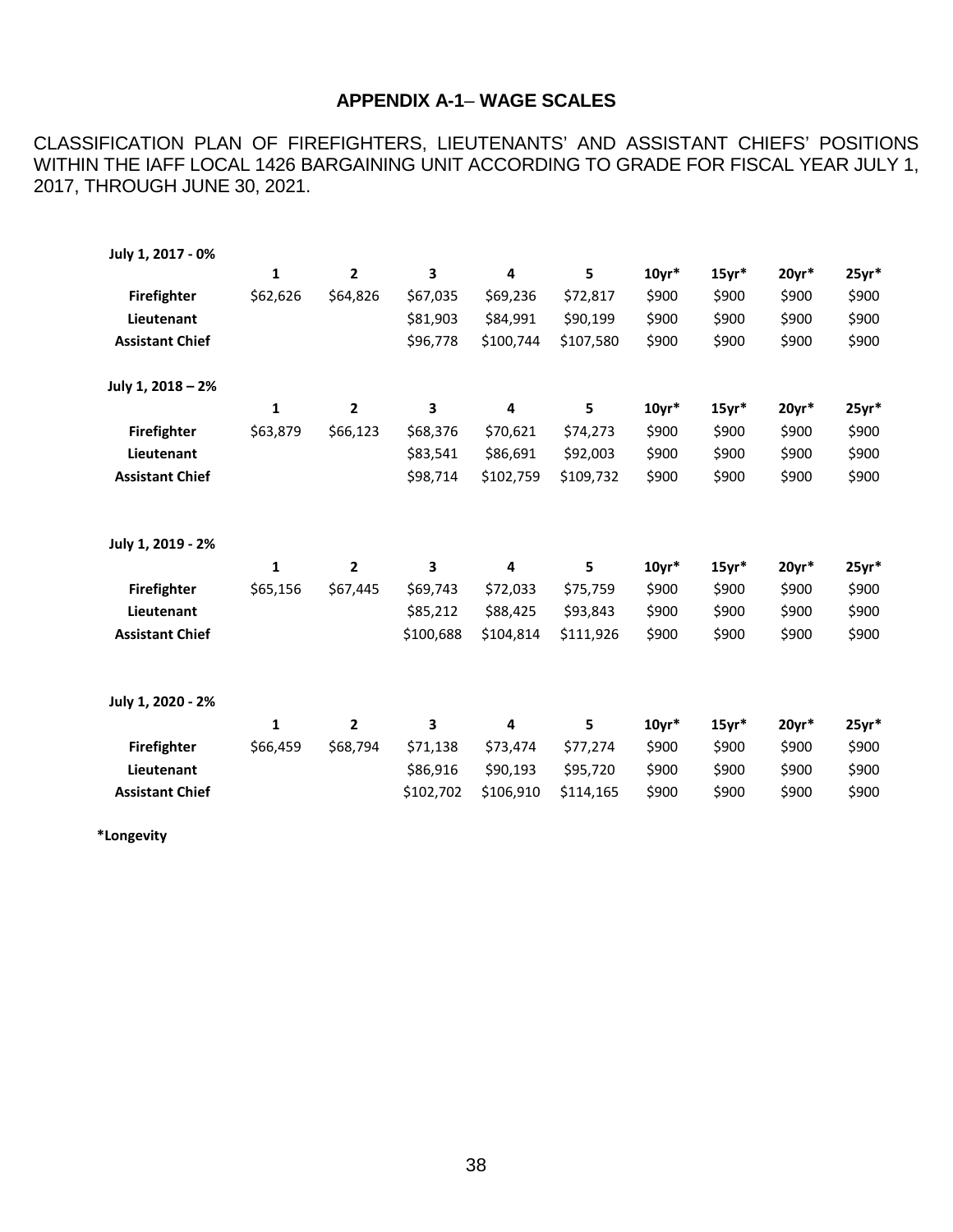#### **APPENDIX A-2 WAGE SCALES**

CLASSIFICATION PLAN OF FIRE MECHANICS AND FIRE MASTER MECHANICS POSITIONS WITHIN THE IAFF LOCAL 1426 BARGAINING UNIT ACCORDING TO GRADE FOR FISCAL YEAR JULY 1, 2017 THROUGH JUNE 30, 2021.

| July 1, 2017-0%                                                                              |                   |                   |                   |                   |                   |                   |         |
|----------------------------------------------------------------------------------------------|-------------------|-------------------|-------------------|-------------------|-------------------|-------------------|---------|
|                                                                                              | STEP <sub>1</sub> | STEP <sub>2</sub> | STEP <sub>3</sub> | STEP 4            | STEP <sub>5</sub> | STEP <sub>6</sub> | $25yr*$ |
| <b>Mechanic</b>                                                                              | \$62,765          | \$64,458          | \$66,598          | \$68,626          | \$70,684          | \$72,797          | \$900   |
| <b>Master Mechanic</b>                                                                       | \$65,919          | \$68,085          | \$69,792          | \$71,877          | \$74,044          | \$76,235          | \$900   |
| July 1, 2018-2%                                                                              | STEP <sub>1</sub> | STEP <sub>2</sub> | STEP <sub>3</sub> | STEP <sub>4</sub> | STEP <sub>5</sub> | STEP <sub>6</sub> | $25yr*$ |
| <b>Mechanic</b>                                                                              | \$64,020          | \$65,747          | \$67,930          | \$69,999          | \$72,098          | \$74,253          | \$900   |
| <b>Master Mechanic</b>                                                                       | \$67,237          | \$69,447          | \$71,188          | \$73,315          | \$75,525          | \$77,760          | \$900   |
| July 1, 2019-2%                                                                              |                   |                   |                   |                   |                   |                   |         |
|                                                                                              | STEP <sub>1</sub> | STEP <sub>2</sub> | STEP <sub>3</sub> | STEP 4            | STEP <sub>5</sub> | STEP <sub>6</sub> | $25yr*$ |
| <b>Mechanic</b>                                                                              | \$65,301          | \$67,062          | \$69,289          | \$71,398          | \$73,540          | \$75,738          | \$900   |
| <b>Master Mechanic</b>                                                                       | \$68,582          | \$70,836          | \$72,612          | \$74,781          | \$77,035          | \$79,315          | \$900   |
| July 1, 2020-2%                                                                              | STEP <sub>1</sub> | STEP <sub>2</sub> | STEP <sub>3</sub> | STEP 4            | STEP <sub>5</sub> | STEP <sub>6</sub> | $25yr*$ |
| <b>Mechanic</b>                                                                              | \$66,607          | \$68,403          | \$70,674          | \$72,826          | \$75,010          | \$77,253          | \$900   |
| <b>Master Mechanic</b>                                                                       | \$69,954          | \$72,252          | \$74,064          | \$76,276          | \$78,576          | \$80,901          | \$900   |
| Step 4 - 10 Year Step<br>$C + \lambda + \Gamma$ $A \Gamma$ $V \lambda \lambda + C + \lambda$ |                   |                   |                   |                   |                   |                   |         |

**Step 5 - 15 Year Step Step 6 - 20 Year Step**

**\*Longevity**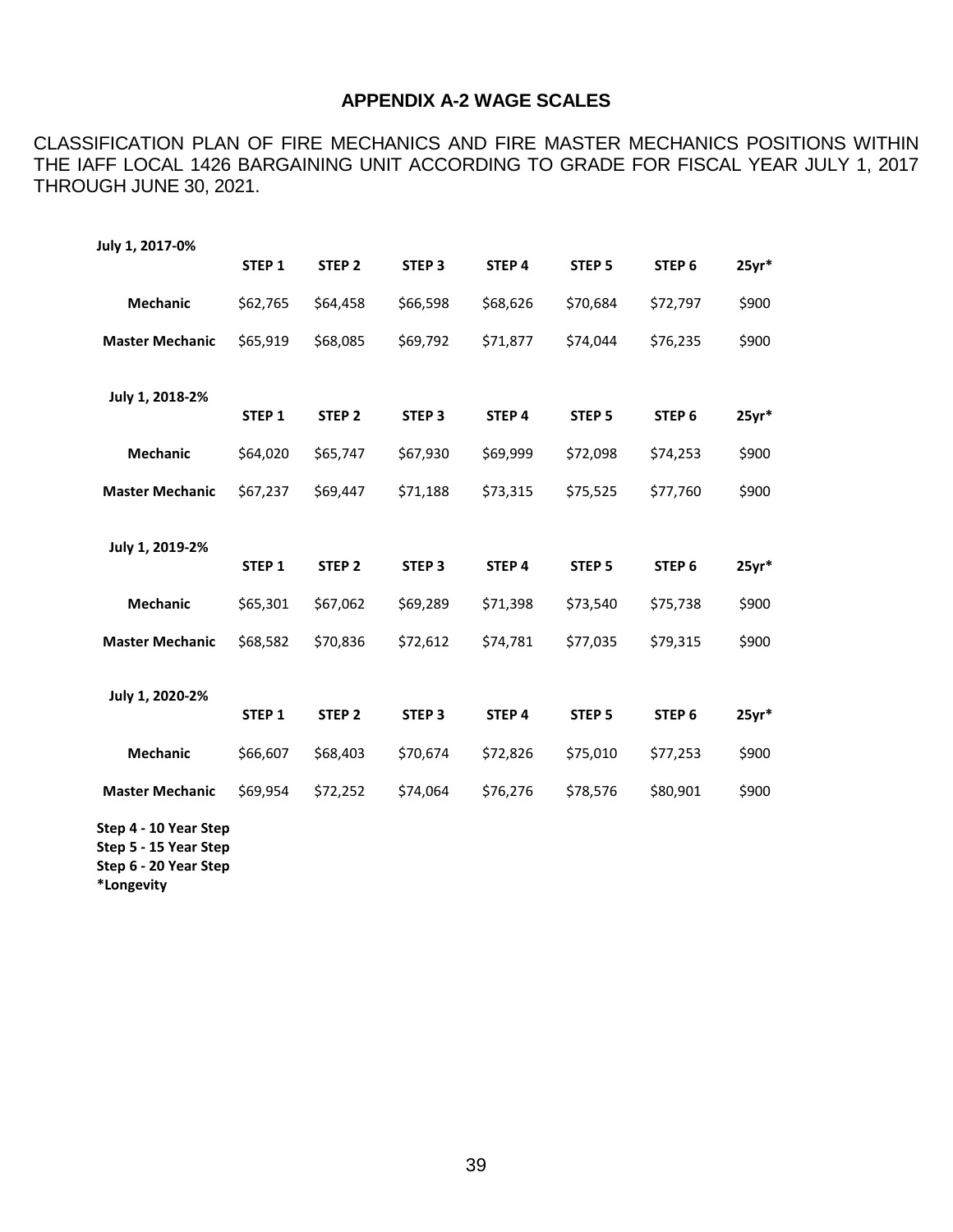In addition, each Fire mechanic shall receive an annual stipend in the amount of \$2000 and each Fire Master Mechanic shall receive an annual stipend of \$4000 in recognition of the vital support that each gives to the First Response capabilities of the Fire Department on a twentyfour hour basis each day. Such stipends shall be paid weekly on a pro-rated basis over each fiscal year.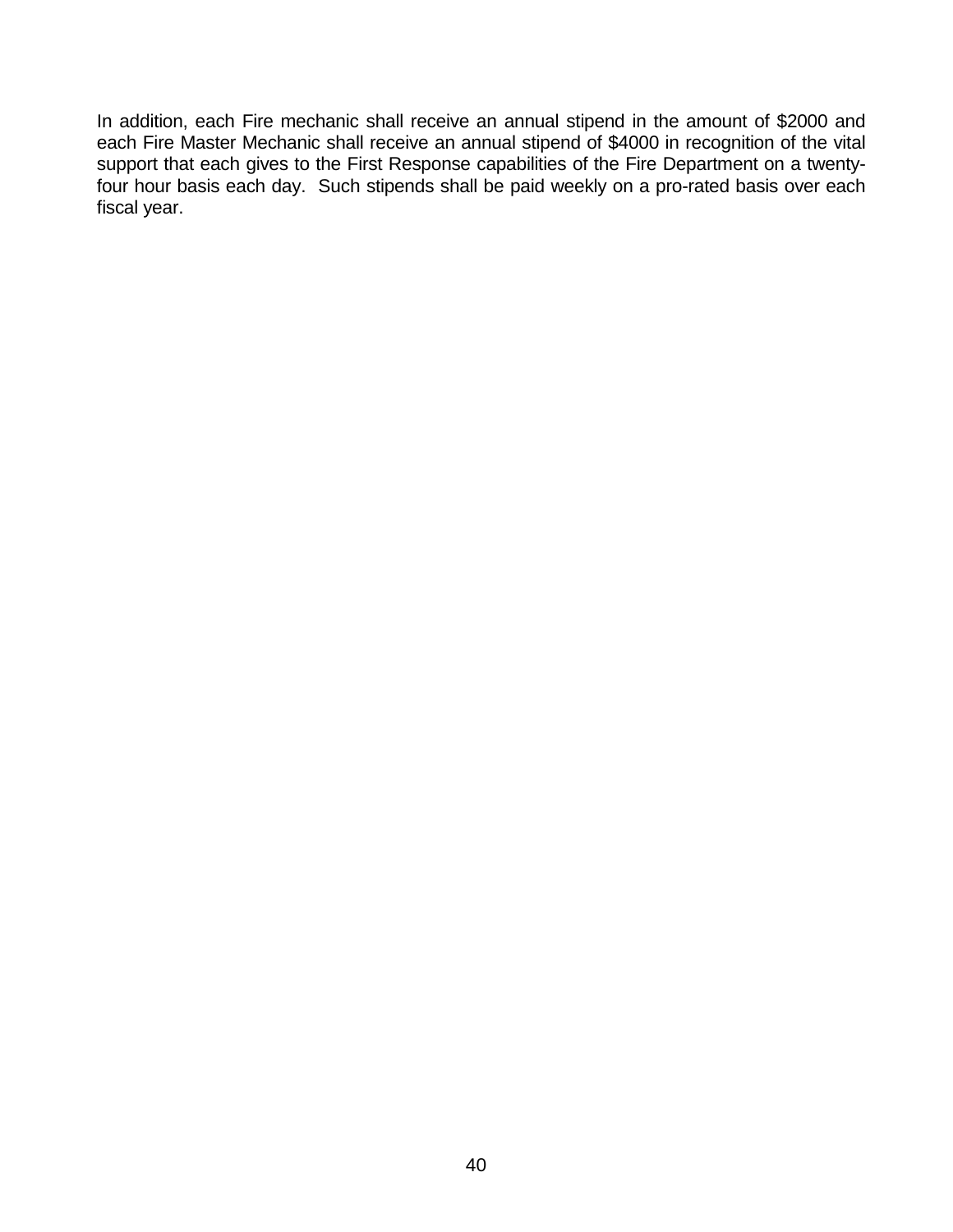### **APPENDIX "B" – TOWN OF FAIRFIELD FIRE DEPARTMENT SUBSTANCE ABUSE POLICY**

The procedures for drug and alcohol testing as applicable to all uniformed sworn members of the Town of Fairfield Fire Department are as follows:

# **I. PURPOSE**

The purpose of this section is to establish the terms and conditions of the Town of Fairfield Fire Department's drug and alcohol testing program (Program).

# **II. POLICY**

The Town and the Union recognize that drug and alcohol use by employees would be a threat to the public welfare and to the safety of department personnel. It is the goal of this policy to ensure that employees do not engage in illegal or unauthorized drug or alcohol use through education and to rehabilitate affected personnel. The possession or use of alcohol or illegal or unauthorized drugs by on duty personnel shall be strictly prohibited. The Town shall instruct all employees on the impact of drugs or alcohol on job performance.

### **III. PROCEDURES**

### **A. Informing Employees**

All current employees shall be fully informed of this Program and the Town of Fairfield Employee Assistance Program (EAP) prior to implementation and all employees hired after the effective date of this agreement shall be fully informed of this Program and the EAP prior to their first duty shift. The information on this Program shall include how tests are conducted, how employees are randomly selected, the reasonable suspicion standard, what the tests can determine and the consequences of testing positive for drug or alcohol use. Prior to any testing, employees shall be required to sign the consent and release attached to this collective bargaining agreement as Attachment I.

### **B. Voluntary Admission**

An employee who voluntarily notifies the Fire Chief or the Human Resources Director and requests assistance to deal with a drug or alcohol problem shall not be disciplined by the employer unless the employee refuses the opportunity for rehabilitation, fails to complete a rehabilitation program, or again tests positive for drugs or alcohol within one (1) year of completing an appropriate rehabilitation program.

### **C. Random Selection Drug Testing**

1. All uniformed sworn members of the Town of Fairfield Fire Department and nonuniformed members of Local 1426 will be subject to random selection urinalysis drug testing as outlined in this policy. The selected drug testing agency shall be responsible for the random selection of employees for testing. Employees will remain in the random pool as long as this policy remains in effect, regardless of the number of times selected for urinalysis drug testing from this pool.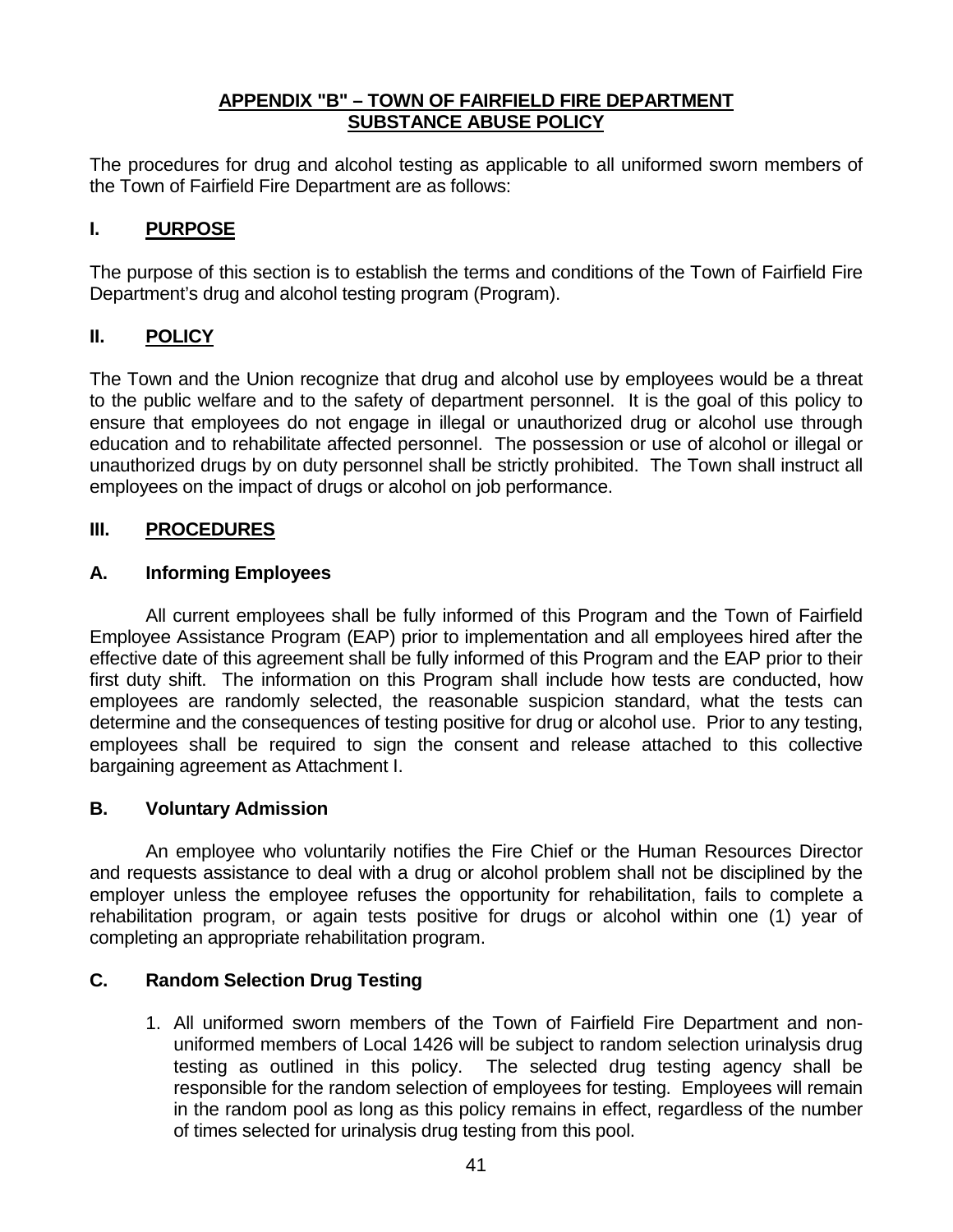- 2. Testing shall be conducted monthly, on a calendar year basis, with not more than 25% of the pool testing in any given year for drug and not more than 10% for alcohol.
- 3. The testing agency shall be provided with a numerical code list representing all employees in the random urinalysis selection pool.
- 4. The testing agency shall independently, randomly select numerical code numbers for testing. Upon randomly selecting code numbers for drug testing, the testing agency shall notify the Fire Department's Designated Employee Representative (DER), in writing, of the code numbers selected for testing.
- 5. The DER, who shall be the Risk Manager, or other person mutually agreed to by the Union and the Town, shall perform the following duties:
	- a. Develop, and maintain in a secure location, a confidential key to identify employees with code numbers supplied to the drug testing agency.
	- b. Receive the list of employees randomly selected by the testing agency and strictly prevent the disclosure of those employees randomly selected except as provided for this policy.
	- c. Notify the testing agency of the dates and shifts that the randomly selected employees are next scheduled to work and coordinate the testing of the selected employees with the testing agency.
	- d. Notify an employees' shift supervisor of the employee's selection for urinalysis drug testing at an appropriate time following the beginning of the selected employee's shift. The shift supervisor will immediately notify the selected employee and direct the employee to immediately report to the collection site. No employee will be excused from random testing unless exigent circumstances arise and the excuse is approved by the DER. If the Fire Chief, Deputy Chief, and any other member of Local 1426, are randomly selected for testing, the shift commander shall notify them of their selection at an appropriate time following the beginning of the selected employee's shift and is hereby empowered to direct them to immediately report to the collection site. If an Assistant Chief is selected for testing he must immediately report to the collection site.
	- e. If requested by an employee selected for testing, the shift supervisor shall notify the Union President or designee, that an employee(s) subject to drug testing has requested a Union representative to be present at his or her testing. The Union President or designee shall be given a reasonable opportunity to designate a Union representative, who has not been selected for testing, to be present at the collection site during any collection, but under no circumstances shall the collection be delayed.
	- f. Ensure that no employee learns of his/her selection for random urinalysis drug testing prior to being directed to report to the collection.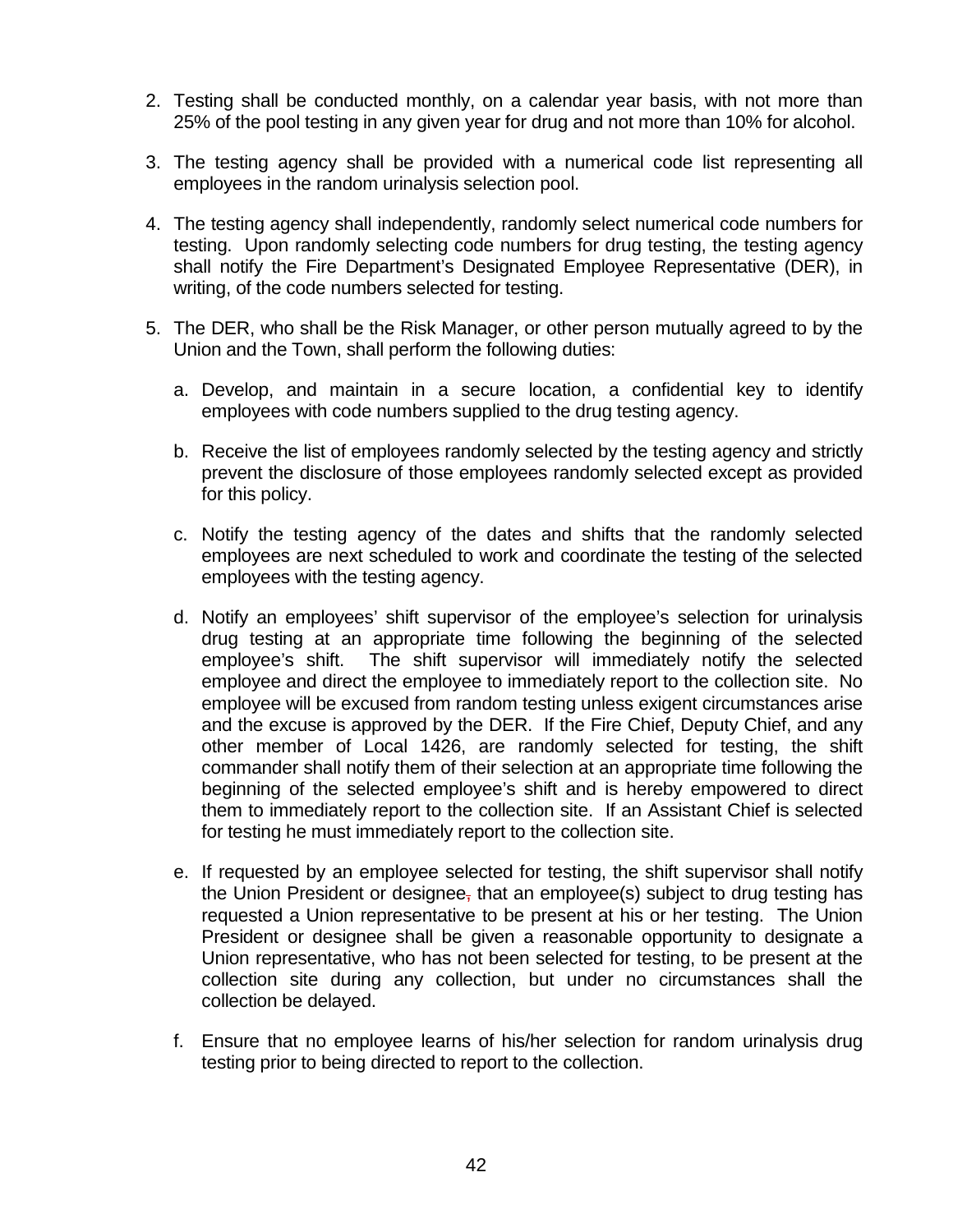- g. Receive from the selected testing agency the name of all employees who submitted to urinalysis drug testing on a specific date for each random selection list.
- h. Ensure that any incident of an employee who failed to report for any scheduled urinalysis drug test is reported to the Fire Chief, the DER and the testing agency. Ensure that the failure of the Fire Chief to report for any scheduled urinalysis drug test is reported to the DER.
- i. Maintain a secure medical file for all employee test results and all correspondence with the testing agency, including printed copies of any email correspondence.
- j. Coordinate scheduling initial appointments for employees reported as testing positive with the Substance Abuse Professional (SAP). These appointments shall be strictly confidential.

These methods of random selection, unless specifically altered in this policy, shall be the only methods of random selection required of those employees subject to a drug testing program by the Town of Fairfield Fire Department.

### **D. Reasonable Suspicion Testing**

- 1. Supervisory personnel may request that an employee submit to drug or alcohol testing when a supervisor has a reasonable suspicion that an employee is under the influence of drugs or alcohol. "Reasonable suspicion" is defined as a belief based on objective facts and observation sufficient to lead a reasonably prudent supervisor to suspect that an employee is using illegal drugs, abusing prescribed medication, or is reporting for duty or on duty under the influence of drugs or alcohol.
- 2. Prior to the implementation of reasonable suspicion testing the Town shall be responsible for providing training to all supervisory personnel. This training shall deal with issues related to, but not limited to, observation, detection, and proper documentation of employees' actions which would lead to reasonable suspicion for directing an employee to be tested under this policy.
- 3. Supervisory personnel who have received the mandated training for reasonable suspicion testing in relation to this policy and who have a reasonable suspicion that an employee is under the influence of drugs or alcohol and should be required to submit to testing, shall immediately notify through the chain of command the Fire Chief or the Fire Chief's designee, who in as much as possible shall be a member of the Department outside of the bargaining unit, to meet and observe the employee's behavior and/or review the circumstances surrounding this determination of reasonable suspicion. Should the Fire Chief or the Fire Chief's designee concur with this determination the following procedures shall be followed.
	- a. Supervisory personnel who have received the mandatory training for reasonable suspicion testing in relation to this policy shall document, in writing, the facts outlining their reasonable suspicion that the employee in question is under the influence of drugs or alcohol. This document shall be made available to the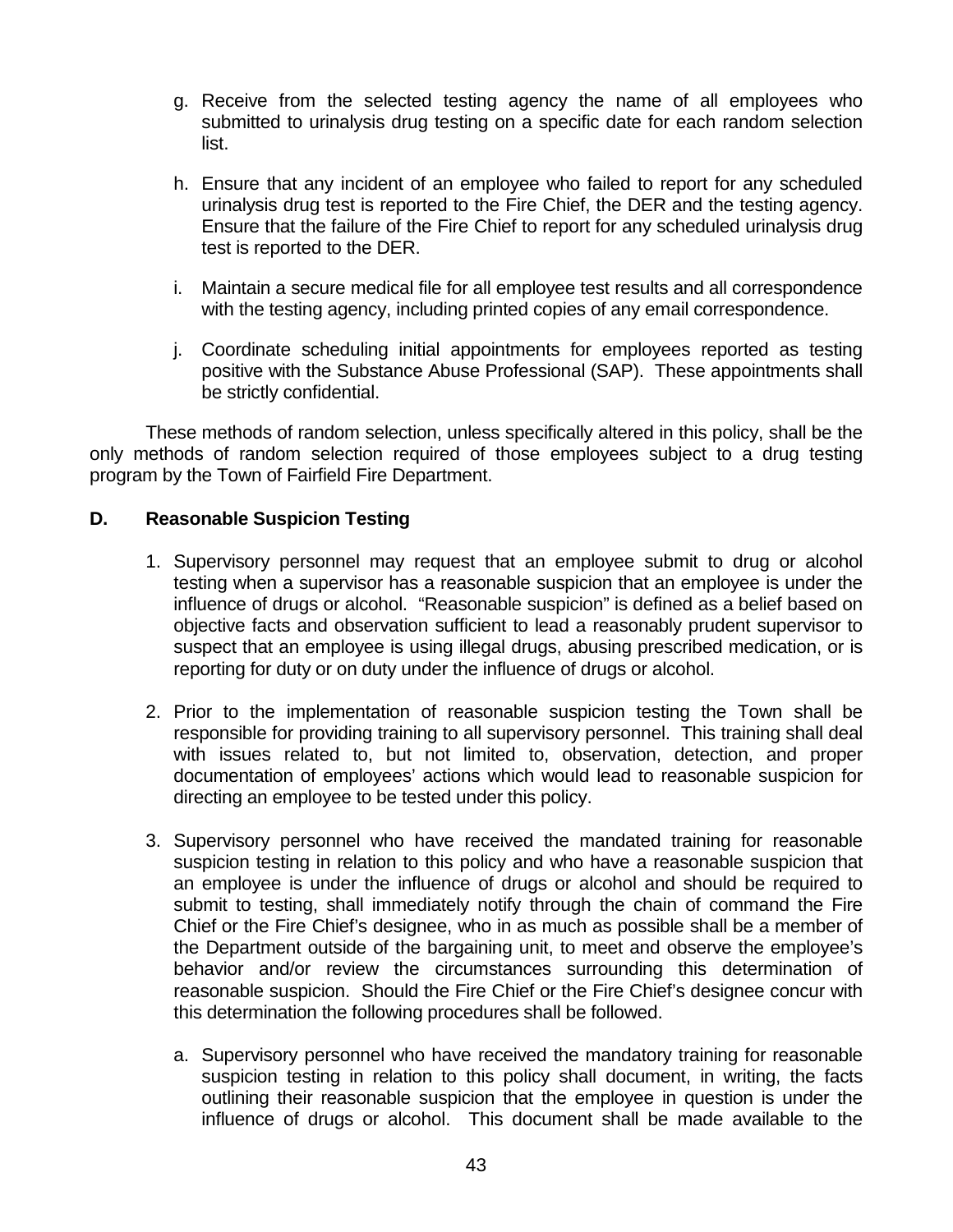employee or their designee upon completion by the supervisor. Under no circumstances shall this report be made available any later than 24 hours after instructing the employee to submit to reasonable suspicion testing.

- b. The Fire Chief or the Fire Chief's designee shall (1) instruct the employee to submit to reasonable suspicion urinalysis drug testing, or alcohol testing by breathalyzer or intoxilyzer, as the case may be, (2) provide a verbal explanation of the basis for the reasonable suspicion, and (3) be responsible for the employee's transportation to the testing site.
- c. Any supervisor encountering an employee who refuses to submit to a test upon request or order shall inform the employee of the requirements and consequences of a violation of this policy and/or a direct order. If said employee continues to refuse to submit to such testing the employee shall be sent home and suspended with pay for the balance of the shift. IN such case the employee shall be brought before a departmental disciplinary hearing within six (6) days following the date on which the refusal occurred. No continuance of such a hearing will be granted and such hearing will go forward regardless of whether or not the employee is present at the hearing.
- d. Supervisory personnel are responsible for consistent enforcement of this policy. Any supervisor who knowingly permits a violation of this policy by an employee under their direct supervision shall be subject to disciplinary action.

The collection, testing, reporting and discipline for violations of this section shall be the same as those for an employee tested under the random testing method of this policy.

# **E. Non-Bargaining Unit Uniformed Sworn Personnel Testing**

No bargaining unit employee shall be subject to random urinalysis drug testing unless all non-bargaining unit uniformed sworn Fire Department personnel are also included in the same random testing pool and equally subject to random urinalysis drug testing.

### **F. Testing Agency**

- 1. No Town employee shall test, collect or deliver urine specimens for the purpose of drug analysis as it specifically relates to this policy and procedure.
- 2. The Agency selected to conduct urinalysis for the Town of Fairfield Fire Department shall be selected by the Human Resources/Risk Management Department and be agreed to by the Union. The agency shall use an independent laboratory, certified by the State of Connecticut for urinalysis testing and shall meet all requirements outlined by the Mandatory Guidelines for Federal Workplace Drug Testing Programs. The laboratory selected by the testing Agency shall have obtained SAMHSA (Substance Abuse & Mental Health Services Administration) certification. The Union shall be provided with all documents related to the selection process for the testing agency and information regarding the laboratory used by the testing agency.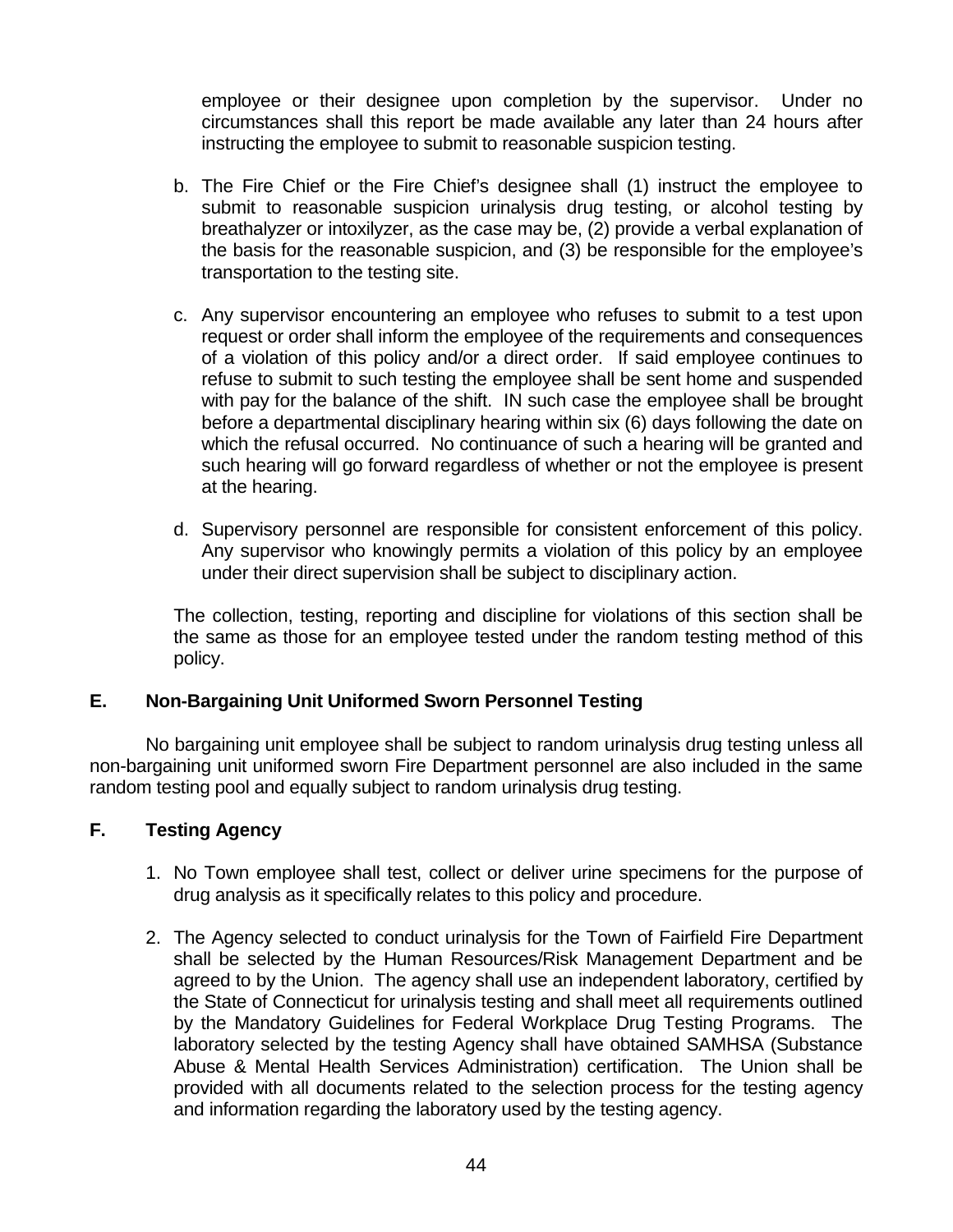- 3. The selected drug testing agency shall be responsible for the following:
	- a. The independent random selection of all employees for urinalysis drug testing. The DER shall provide the agency with numerical code numbers for each employee in the random selection pool.
	- b. The collection of all urine samples for drug testing including collection protocol and chain of custody requirements (see Attachments 1 & 2). The agency shall be responsible for the operation of accessible collection sites, collection personnel and delivery to their designated laboratory should collections be performed at a location other than the laboratory itself.
	- c. Ensure appropriate testing of all properly submitted urine specimens for the presence of selected drugs in the methods outlined by this policy.
	- d. Ensure that the Medical Review Officer (MRO) receives notification of all confirmed test results and all related test information required to make a proper determination regarding potentially positive test results.

Ensure that the Agency's designated laboratory retains and preserves all positive urine samples and related split samples for possible future administrative or civil action.

- e. Availability for testimony in regards to any contested collection and/or testing process performed.
- f. Preparation of statistical data in relation to the testing process.

# **G. COLLECTION**

- 1. The collection site shall be at Station #1, 140 Reef Road.
- 2. All collection for random employee urinalysis drug testing shall be conducted during working hours. Collection for reasonable cause testing shall be conducted as much as practicable during working hours; however, circumstances may dictate collection conducted during off duty hours for which the employee shall be compensated as per Article XXVII, Section 3.
- 3. Upon notification of random selection, the affected employee shall immediately report to the designated collection site. This site shall be operated by, or under the temporary control of, the selected testing agency.
- 4. The selected employee shall, upon arrival at the collection site, conform to the requests of the collection site personnel, appropriately identify him/herself, and complete any forms required to assure a secure specimen collection. The employee shall not be required to remove any garments other than outer garments.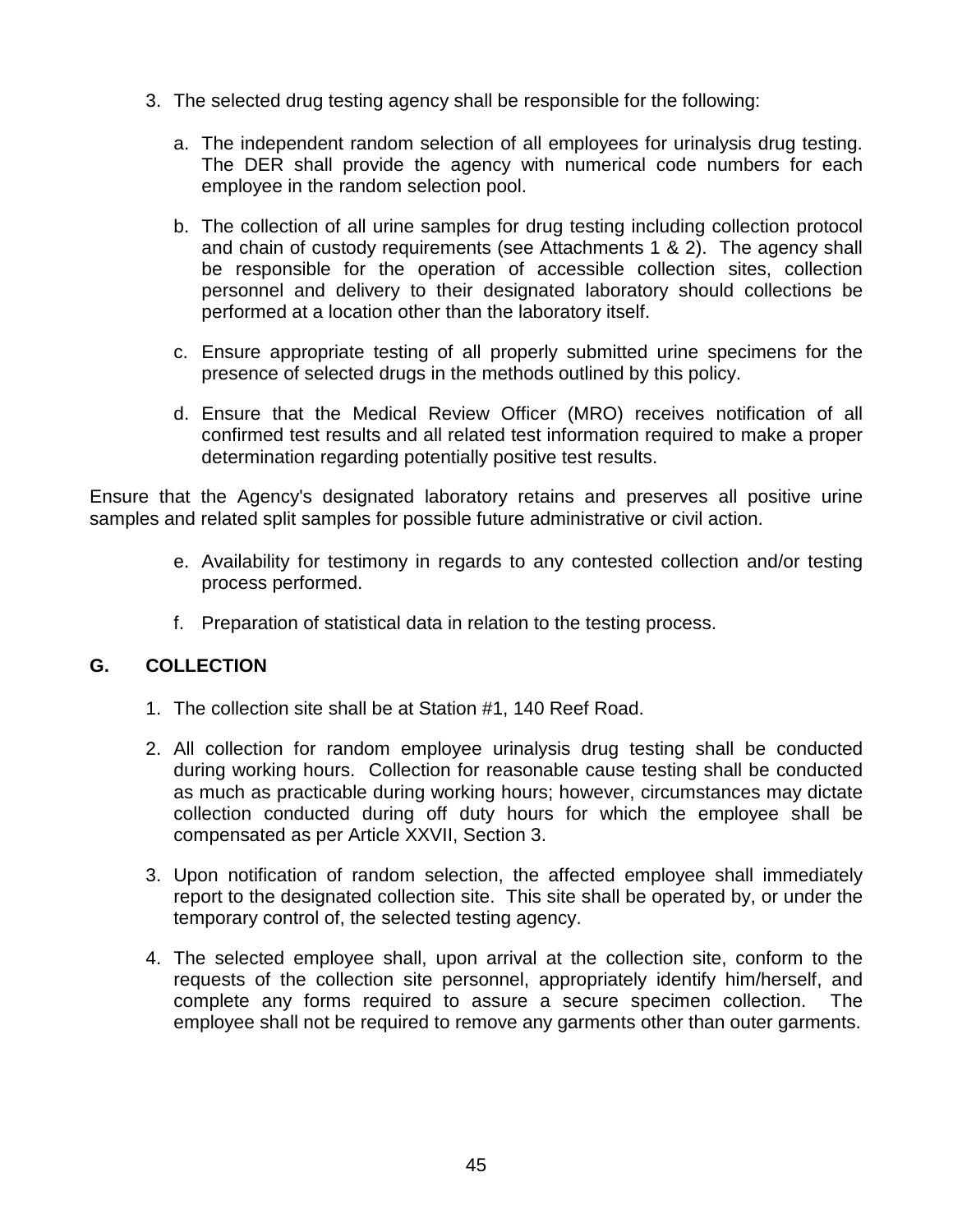- 5. The selected employee shall provide the necessary urine sample in the amount required. The employee shall not be observed while producing the required urine sample. The urine sample shall be split and the split sample marked as such. Both samples shall be sealed, dates and signed by the selected employee and the collection agent. The selected employee shall have their urine sample under their observation until it has been sealed and signed.
- 6. No collection shall take place unless notification has been made to the Union President or designee pursuant to this policy. However, should the Union President or his designee not be available or not respond, collection shall not be unreasonably delayed.
- 7. The Collection Protocol attached to this collective bargaining agreement as Attachment 1, shall strictly apply.
- 8. If the test collection produces a "dilute" sample, the employee shall be required to remain at the test site until a satisfactory sample can be produced.
- 9. Testing for alcohol shall be by breathalyzer and/or intoxilyzer. A test of .02 and under is negative, .02 - .039 is impaired and .04 and over is a positive test. If positive, there shall be a reconfirming test after fifteen (15) minutes.

### **H. TESTING METHOD**

1. The selected testing agency may conduct the standard 5 or 10-part drug panel test for the presence of the following categories of drugs and all substances produced directly or indirectly by extraction from substances of vegetable origin, or independently by means of chemical synthesis, or by a combination of extraction and chemical synthesis:

| Amphetamines       | Methadone      |
|--------------------|----------------|
| <b>Barbiturate</b> | Methaqualone   |
| Benzodiazepine     | <b>Opiates</b> |
| Cannabinoids       | Phencyclidines |
| Cocaine            | Proxyohene     |

2. The selected testing agency shall set sensitivity cut off levels in accordance with the standard drug levels currently used by laboratories for screening and confirming test results, as follows:

Initial and First Confirmation Test (ng/ml)

Amphetamines1,000 Barbiturate 200 Benzodiazepine 300 Cannabinoids 50 Cocaine metabolites 300 Methadone 300 Methaqualone 300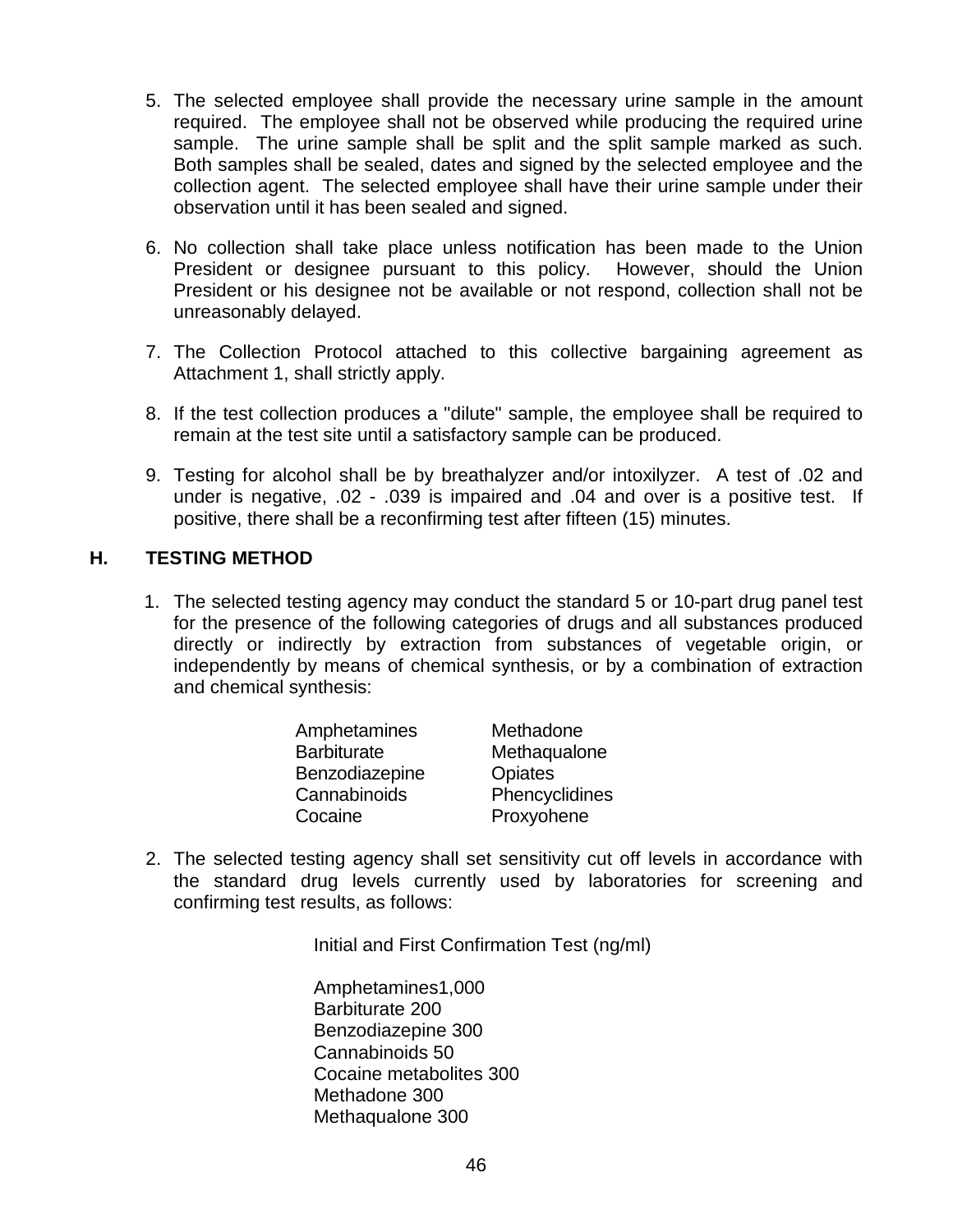Opiates metabolites \*2000 Phencyclidine 25 Propoxyophene 300

\* 25 ng/ml if immunoassay specific for free morphine.

Gas Chromatography / Mass Spectrometry (ng/ml)

Amphetamines: Amphetamine 500 Methamphetamine 500 Barbiturate 200 Benzodiazepine 300 Cannabinoids (1) 15 Cocaine metabolites (2) 150 Methadone 200 Methaqualone 200 Opiates: Codeine 2000 Morphine 2000 Phencyclidine 25 Propoxyophene 300

- (1) Delta-9-tetrahhydrocannainol-9-carboxylic (2) Benzoyledgonine
- 3. Any test results which are below the outlined sensitivity levels shall be recorded and reported as negative and no further testing conducted for that employee sample.
- 4. Should tests be developed which can detect the presence of hallucinogens, designer drugs or other illicit substances with SAMHSA (Substance Abuse & Mental Health Services Administration) approved sensitivity cut off levels, these tests, where feasible, will be incorporated into this program. This shall take place after sixty (60) days' notice to the Union of the intent to implement any of these additional tests in order for adequate review by the Union of these testing methods.

# **I. MEDICAL REVIEW OFFICER - CERTIFIED**

The Testing Agency shall provide a licensed, certified Medical Review Officer for the duration of this program

- 1. The Medical Review Officer shall receive and retain all potentially positive test results from the selected testing agency.
- 2. The Medical Review Officer, upon receipt of a potentially positive test result, will conduct an interview with the affected employee. If after this interview, in the opinion of the Medical Review Officer, the employee has not been able to substantiate a reason for the positive test, the Medical Review Officer shall report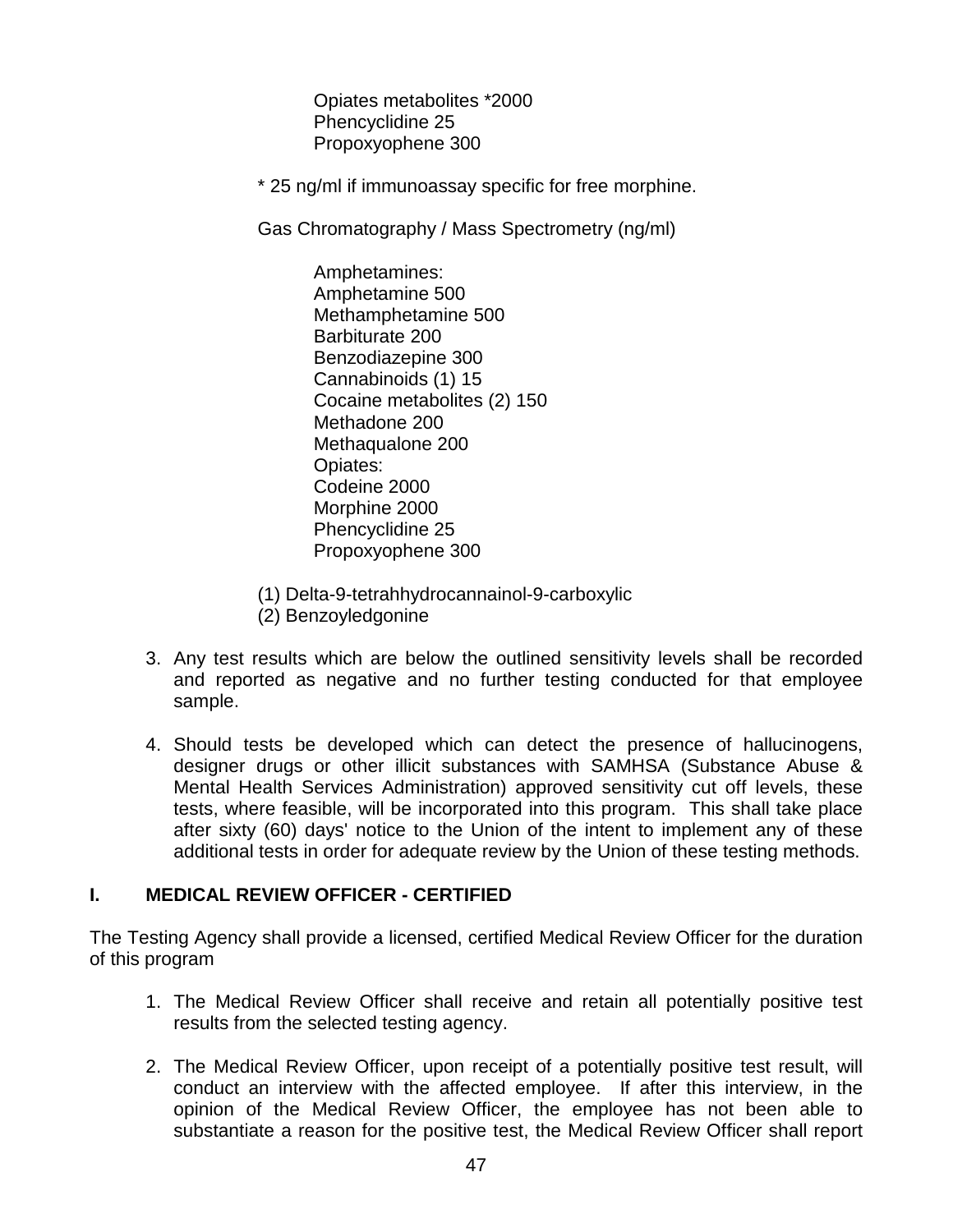the positive test result to the Testing Agency and the Testing Agency shall, in turn, report the positive test results to the DER in accordance with HIPAA regulations. The DER shall be authorized through this agreement to report all confirmed positive test results to the Fire Chief, or in the case of the Fire Chief testing positive, to the First Selectman.

If in the opinion of the Medical Review Officer an employee is taking prescribed medication that legitimately poses a risk to the Department or public safety or impairs the judgment of the employee, that opinion shall be reported to the Testing Agency and the Testing Agency shall, in turn, report the opinion to the DER in accordance with HIPAA regulations. The DER shall be authorized through this agreement to report this information to the Fire Chief, or in a situation involving the Fire Chief, to the First Selectman.

3. The Medical Review Officer or DER shall coordinate with the SAP to notify and schedule appointments for employees reported as testing positive.

# **J. SUBSTANCE ABUSE PROFESSIONAL**

The Union and the Town shall mutually agree upon any individuals/agencies that serve as the Fire Department's Employee Substance Abuse Professional. The SAP shall not be an employee of the Town. Neither party to this agreement shall have access to the records of the SAP without the express written consent of the other party. The SAP shall be notified that the production of any record must be made to both parties to this agreement unless either party expressly waives this requirement in writing. In addition to duties described elsewhere in this document, the SAP shall have the following duties as they relate to this policy:

- 1. Assist in the education efforts of the Town and the Union in relation of this drug testing policy.
- 2. Offer the services of the EAP to any employees and their families who have been identified as testing positive as the result of a urinalysis drug test or failed an alcohol test.
- 3. Coordinate with the DER the scheduling of appointments of employees reported as potentially testing positive within thirty-six (36) hours. These appointments shall be strictly confidential.

### **IV. IMPLEMENTATION**

All affected employees shall be potential subjects of urinalysis drug testing as outlined in this policy.

### **V. VIOLATION**

1. No employee subject to drug or alcohol testing shall be considered testing positive unless: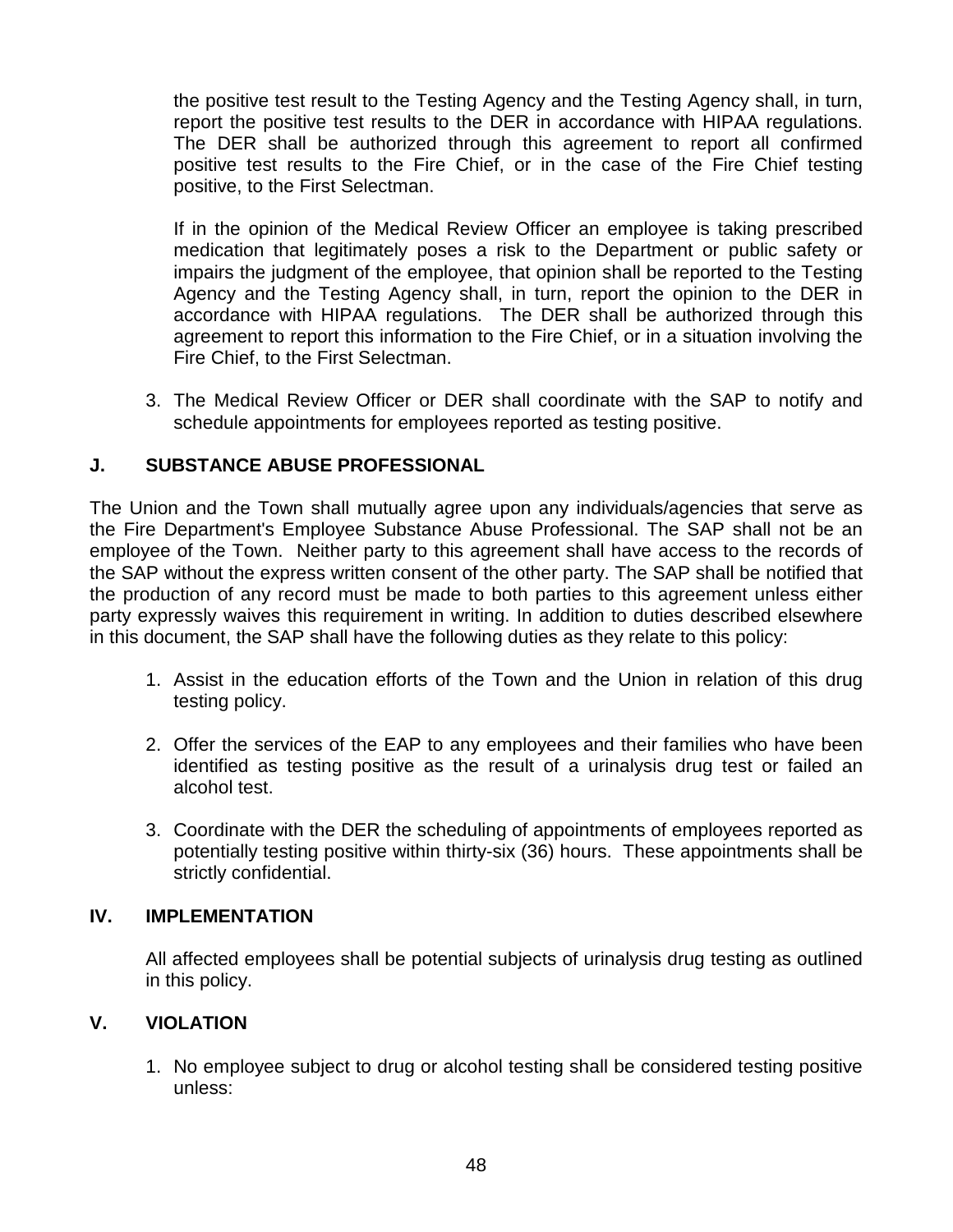- a. A urinalysis drug test utilizing a reliable scientific methodology was given and produced a positive result, and
- b. the affected employee fails to substantiate a medical or legal reason for the positive test result to the Medical Review Officer, and
- c. such positive test result was determined by the Medical Review Officer, and
- d. the affected employee is given an opportunity to have a split sample independently tested. The employee shall pay the cost of the split sample test if it tests positive.
- 2. Any employee who has a test result which is reported as positive by the DER to the Fire Chief shall be deemed to have violated this policy. Any employee charged with violating this policy shall be assured all due process rights guaranteed under the collective bargaining agreement and any discipline imposed is subject to the grievance/arbitration provisions of this collective bargaining agreement.
- 3. Any employee who tests positive under the guidelines of this policy shall be medically evaluated, counseled and treated for rehabilitation as recommended by the SAP. Employees who complete a rehabilitation program will be re-tested in accordance with a program established by the SAP. An employee may voluntarily enter rehabilitation without a requirement of prior testing. The treatment and rehabilitation shall be paid for by the employee's group insurance policy. Any costs over and above the insurance coverage shall be paid by the Town for initial treatment and rehabilitation. Employees will be allowed to use, at their choice, accrued and earned leave, including sick leave, for the necessary time off required by the rehabilitation program.
- 4. If an employee tests positive during the twelve (12) month period following completion of the rehabilitation program, the employee shall be subject to disciplinary action as per Department Rules and Regulations and the employee shall be re-evaluated by the SAP to determine if the employee requires additional counseling and/or treatment. The employee will be solely responsible for any costs, not covered by the group insurance, which arise from any additional counseling or treatment. If an employee again tests positive during the subsequent twelve (12) month period the employee will be subject to discipline as per Department Rules and Regulations.
- 5. Any employee who refuses to submit to any ordered drug or alcohol testing as outlined in this policy or fails to report to the selected testing agency collection site for testing after being notified to do so shall be deemed to have violated this policy and shall be subject to a three (3) shift suspension without pay. Any Employee who refuses to submit to an additional random drug or alcohol test shall be subject to further progressive discipline up to and including termination.
- 6. Any employee who fails to report to the MRO within seventy-two (72) hours after being notified to do so shall be deemed to have violated this policy. Such conduct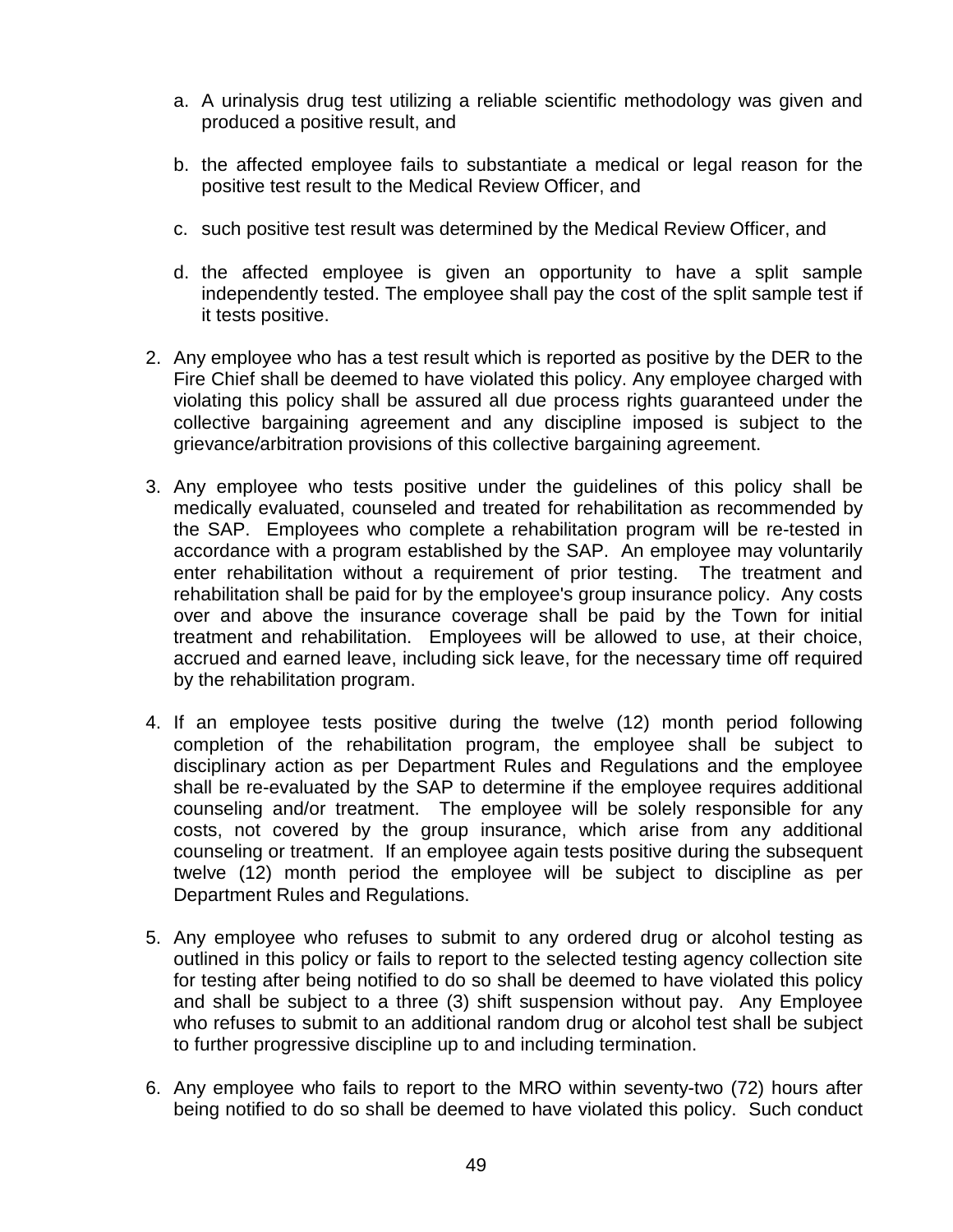may also result in the MRO reporting a positive test result to the Fire Chief, in which case discipline shall be administered in accordance with this policy.

- 7. Similarly, any employee who fails to provide, within a reasonable period of time as determined by the MRO, any documentation requested by the MRO, shall be deemed to have violated this policy, and shall be subject to discipline in accordance with this policy. Such conduct may also result in the MRO reporting a positive test result to the Fire Chief, in which case discipline shall be administered in accordance with this policy.
- 8. Any employee who is reported as having a positive urinalysis drug test shall have the right to have the split sample in the possession of the selected testing agency sent to a lab of the employee's choice from a list of at least three (3) certified labs. All expenses associated with the urinalysis of the second sample shall be assumed by the employee if the positive test result is confirmed.
- 9. Once an employee successfully completes rehabilitation in the opinion of the SAP, the employee shall be returned to the employee's regular duty assignment. Once treatment and any follow-up care is completed, and three (3) years have passed since the employee completed a rehabilitation program, the employee's personnel file shall be purged of any reference to the drug problem.

### **VI. CONFIDENTIALITY**

The Town of Fairfield, its agents, contractors and employees will assure HIPAA guarantees of confidentiality of all employees required to submit to urinalysis drug testing. No information will be furnished nor shall participation in any rehabilitation program be revealed to anyone other than those authorized under this policy or by the employee or by lawful court order. No records of test results, referrals or any procedures relating to urinalysis drug testing will be stored in any employee's personnel file, except when such records become part of a disciplinary action.

#### **VII. UNION HELD HARMLESS**

The Town of Fairfield assumes sole responsibility for the administration of this program and shall be solely liable for any legal obligations and costs arising out of the provisions and/or application this program. The Union shall be held harmless for violation of any worker rights solely arising from the administration of this drug testing program.

#### **VIII. COSTS**

Any and all costs related to the implementation of this policy and procedure, including the collection, delivery, testing or reporting of test results, shall be the responsibility of the Town except those costs expressly assigned to the employee under the terms of this policy and procedure.

All costs relating to the retention and use of the Testing Agency, Medical Review Officer, DER and EAP Coordinator, shall be assumed by the Town.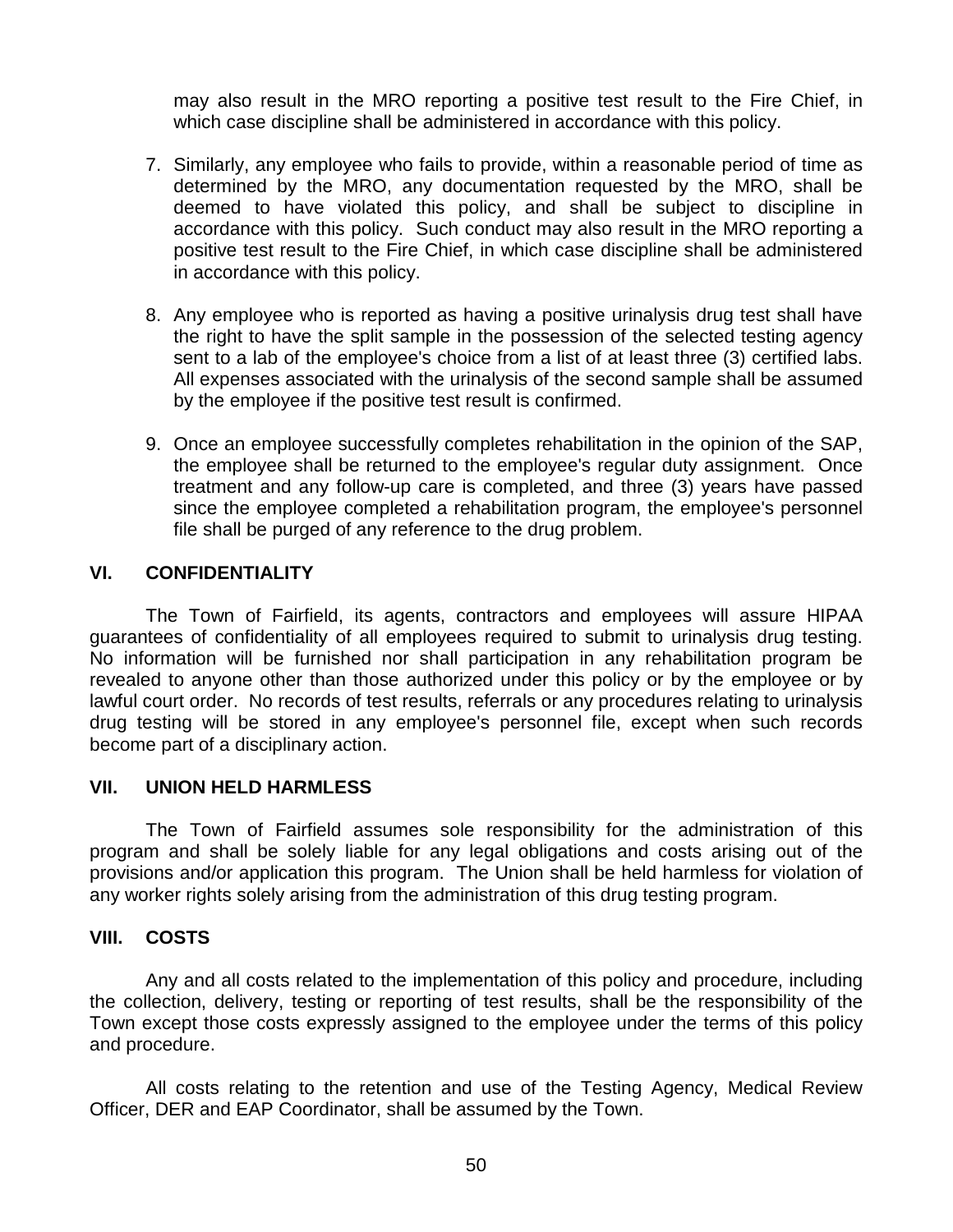### **IX. REVIEW AND EVALUATION**

A committee consisting of two (2) representatives designated by the Fire Chief, two (2) representatives designated by the Union, the Town Attorney and the Human Resources Director and DER shall meet once every calendar year in the month of January to review and evaluate the forgoing policy.

This committee shall have the authority to make recommendations to alter this policy. However, any alteration proposed by the committee must be mutually agreed to by the Town and the Union.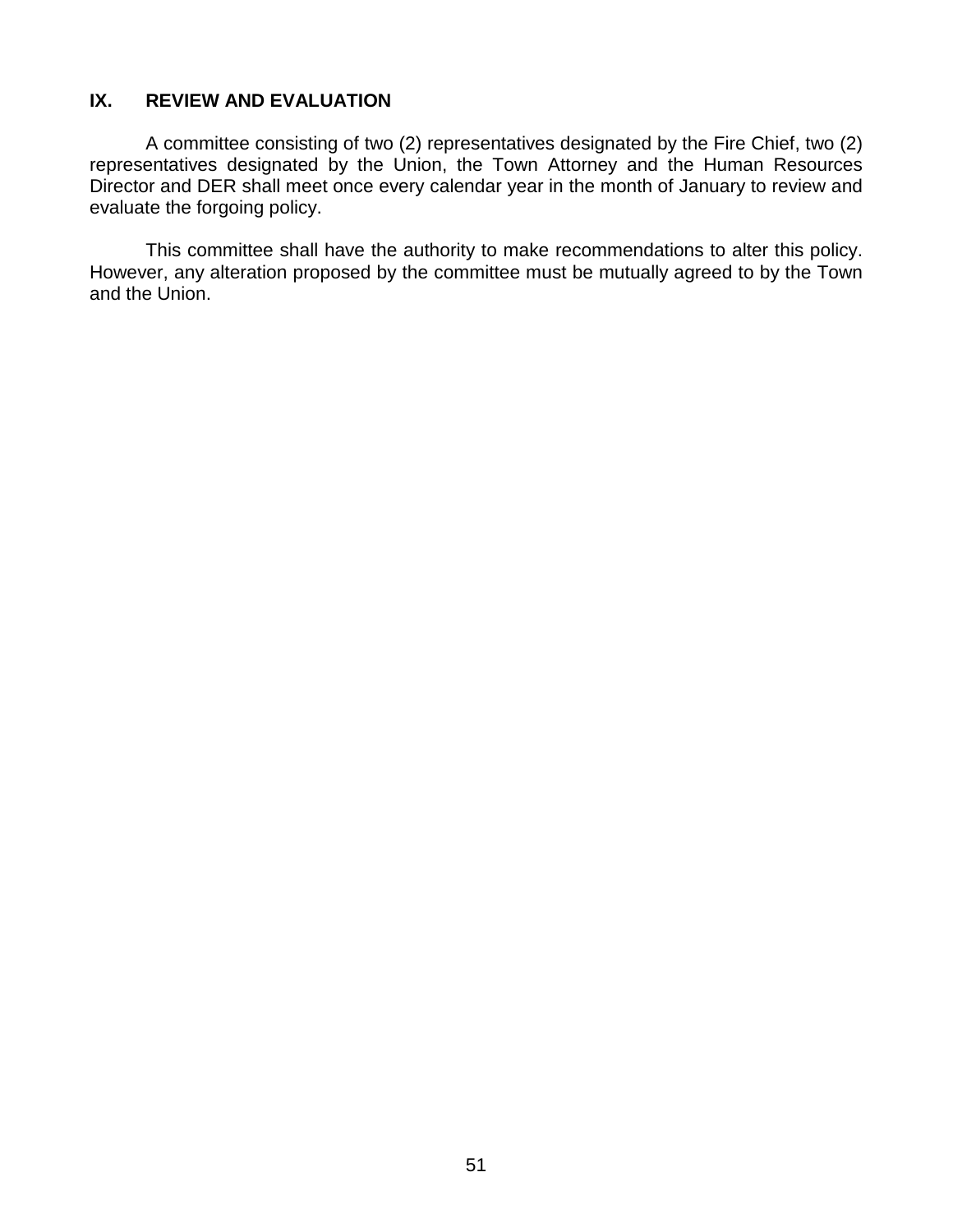# **TOWN OF FAIRFIELD FIRE DEPARTMENT SUBSTANCE ABUSE POLICY**

# **ATTACHMENT 1**

# DRUG TESTING COLLECTION PROTOCOL

Donor must show Connecticut MVD operator's license with picture ID.

Donor must remove excess clothing such as outer garments. Such determination will be made by the collection agency

Donor will wash and dry hands in the presence of the collection agent.

Donor will be given a sealed urine collection container, which will be opened by the donor.

Donor will produce urine in a private setting, unobserved.

Donor will observe the completion of the specimen label by the collection agent and either sign or initial the label.

Donor will observe the splitting of the collected sample.

Donor will observe the capping and sealing of the two samples with evidence tape and either sign or initial each sample.

Donor will have the urine sample(s) in their possession/observation until they have been sealed and signed or initialed.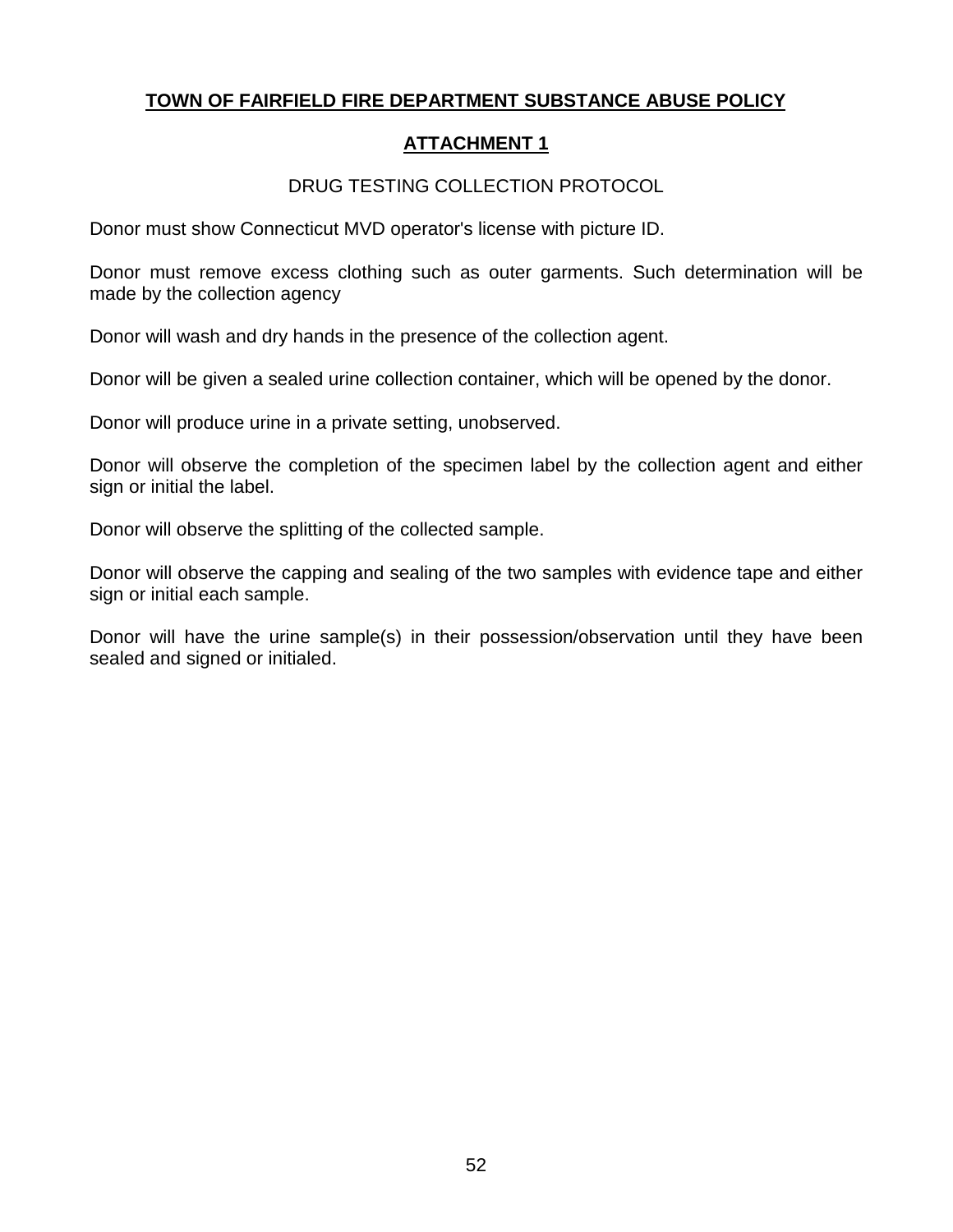# **TOWN OF FAIRFIELD FIRE DEPARTMENT SUBSTANCE ABUSE POLICY**

# **ATTACHMENT 2**

# DRUG TESTING CHAIN OF CUSTODY

The urine container label must contain:

- Name of donor
- Date and time specimen was collected.
- Collector's name.
- Donor's signature or initials.

The urine container must be sealed with evidence tape, which must be:

- Placed over the top and down the sides of the container covering the label edges.
- Must be intact with no evidence of tampering.

The chain of custody form must be completed and contain:

- Name of donor.
- Agency requesting collection.
- Recorded temperature.
- Donor signature.
- Collector's signature (date and time documented).
- Courier's name and signature (date and time documented) if applicable.
- Name and signature of person at lab who received and recorded sample (date and time documented).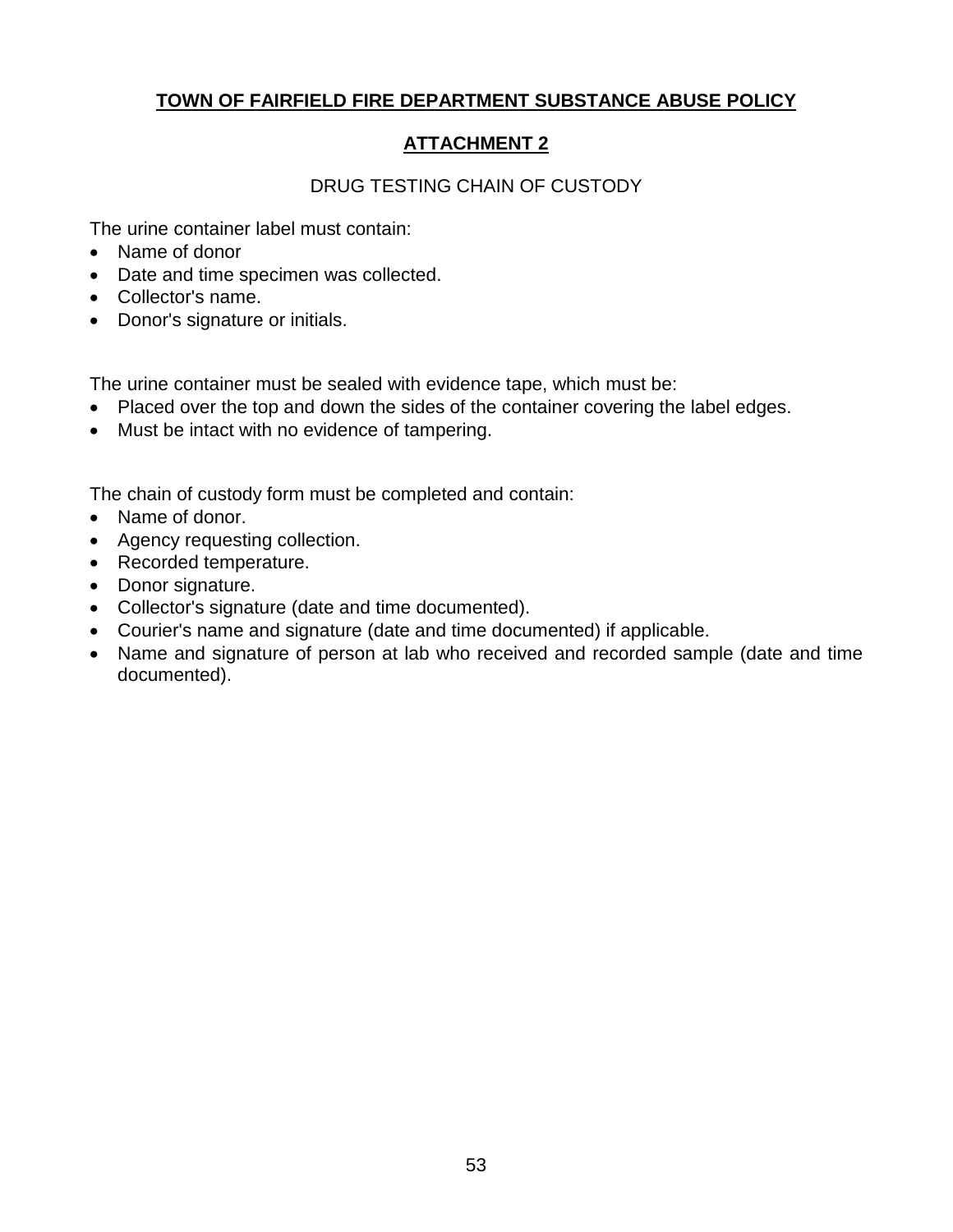# **TOWN OF FAIRFIELD FIRE DEPARTMENT SUBSTANCE ABUSE POLICY**

### **ATTACHMENT 3**

### EMPLOYEE CONSENT AND RELEASE FORM FOR SUBSTANCE ABUSE PROGRAM

I acknowledge that I have received a copy of, have been duly informed, and understand the Town of Fairfield Fire Department Substance Abuse Policy. I have been provided with information concerning the impact of the drug and alcohol use on job performance. In addition, I have been informed on how the random drug testing procedures, the reasonable suspicion testing procedures and the consequence of testing positive for drug or alcohol use.

I have been informed of the Town of Fairfield Employee Assistance Program. I understand that if I voluntarily come forward and ask for assistance to deal with a drug or alcohol problem through the Employee Assistance Program, my employer will not discipline me. I understand that once I have exercised this option I can no longer voluntarily come forward if I am called on again for random testing in the future.

I understand how drug and alcohol tests are conducted and further understand that urinalysis drug tests are medical tests that are conducted under the auspices of a Medical Review Physician. I understand that the Medical Review Officer will review and interpret any positive urinalysis test results, and that I will have an opportunity to be interviewed by the Medical Review Physician to review my status, my medical history and any relevant biomedical factors prior to the Town of Fairfield being informed that I failed a drug test.

I understand that a confirmed positive test for alcohol or illegal or unauthorized drugs will result in my referral to the Town of Fairfield Employee Assistance Program and that I will be required to complete a rehabilitation program. No disciplinary action will be taken against me unless I refuse to take a drug or alcohol test, refuse the opportunity for rehabilitation, fail to complete a rehabilitation program successfully, or again test positive for drugs or alcohol within one (1) year of completing an appropriate rehabilitation program. I understand that such disciplinary action, as described herein, may include dismissal from the Town of Fairfield Fire Department. I also understand that by signing this consent and release form I am not waiving any of my rights under the collective bargaining with the Town.

Print Employee Name

Employee Signature

**Date** 

A COPY OF THIS CONSENT & RELEASE FORM SHALL BE PROVIDED TO THE EMPLOYEE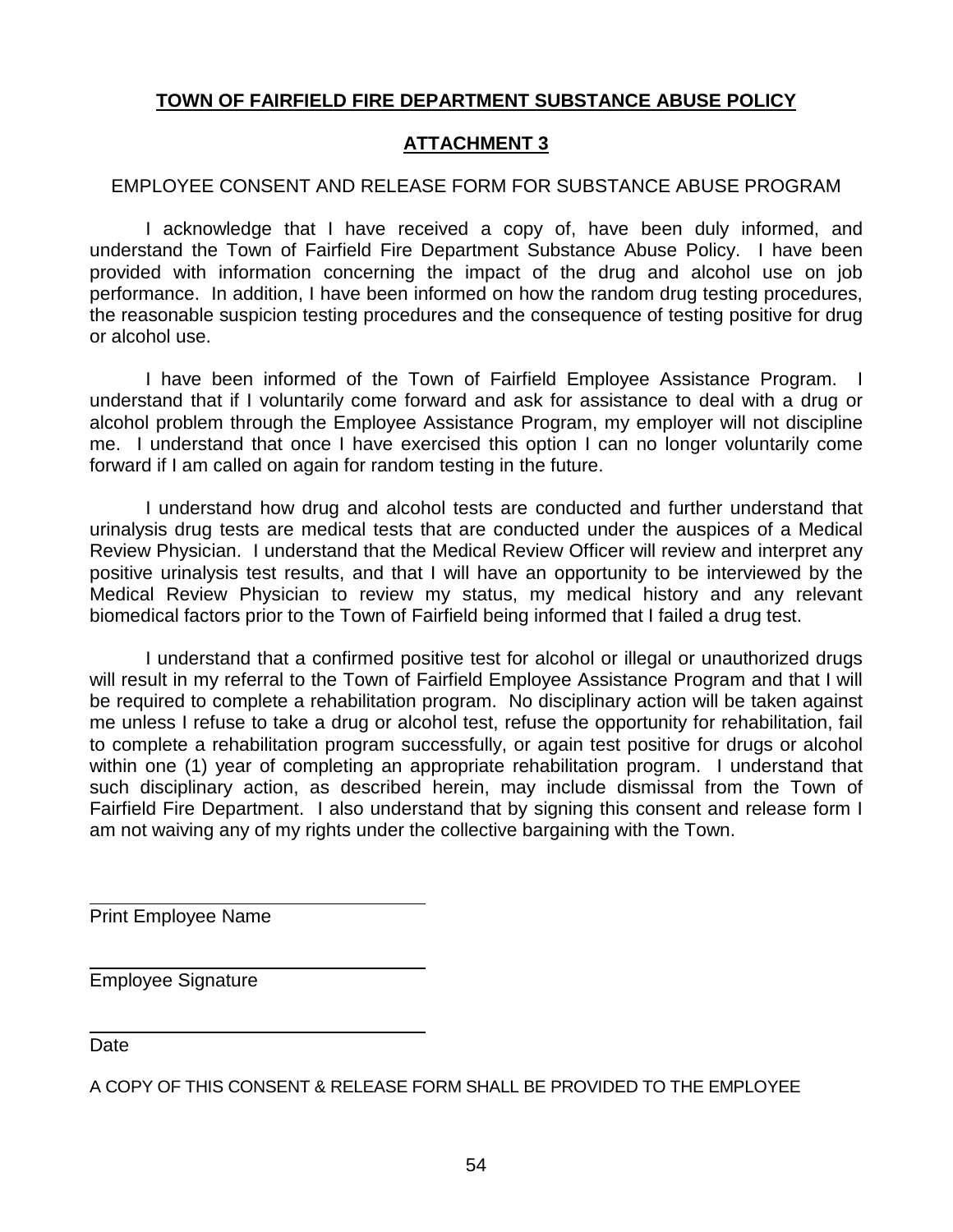# **APPENDIX "C"** – **HIRING GUIDELINES**

# Section 1

In return for the Union's willingness to handle a part of the hiring process for overtime, the Town agrees to assume the responsibility for any hiring errors or omissions.

# Section 2

The policy for hiring for vacations is as follows:

- a. Vacation shall be assured and guaranteed to one (1) Assistant Chief, two (2) lieutenants, and three (3) firefighters on the vacation list as prescribed by the contract, except that whenever any member submits a request for vacation on any paid holiday (as defined in Article XI, Section 2), and no replacement can be hired, this member must work this holiday.
- b. The Department shall attempt to hire for as many more people as possible that request vacation.
- c. Vacation "in lieu of holiday" shall have the least priority of all leaves. Said "in lieu of" shall not be canceled or bumped once replacements have been hired.
- d. Vacation in lieu of holiday shall be taken during the months of July or August only after all vacation leave has been EXPENDED.
- e. A Firefighter, Lieutenant, or Assistant Chief may request vacation at any time with no time limit; however, if last minute requests would result in mandatory overtime the request shall be denied.

### Section 3

Openings for overtime shall be filled in the following manner:

| Overtime For --- Shall be offered to | 1st     | 2nd | 3rd |
|--------------------------------------|---------|-----|-----|
| "A"                                  | "יר     | "R" | "С" |
| "R"                                  | " $C$ " | "Д" | "יר |
| $``\bigcap"$                         | "R"     | "יר | "А" |
| "יר                                  | "Д"     | "∩" | "R" |

In the event the hiring process does not fill all vacancies, the following shall take place:

- a. The guaranteed positions on the vacation list shall remain.
- b. Mandatory overtime shall be assigned using reverse seniority within the platoon. When a member works mandatory overtime, they shall not be eligible for mandatory overtime again until all eligible members of the platoon have worked their time. This reverse seniority shall renew annually, beginning with hiring done on December 1. (Note: The mandatory fill-in person shall be responsible for the position. Swaps will be allowed but must follow the prescribed procedure as written in this contract., except that the twentyfour hour rule shall be waived for mandatory positions of less than twenty-four (24) hours notice.)
- c. If mandatory overtime places an individual in violation of the thirty-eight (38) hour rule, the next person on the reverse seniority list shall be required to fill the position. Members scheduled for vacation concurrent or contiguous to such mandatory overtime if, and only if, these vacation picks were original April vacation picks chosen for three consecutive shifts.
- d. Mandatory overtime shall be within employment classification.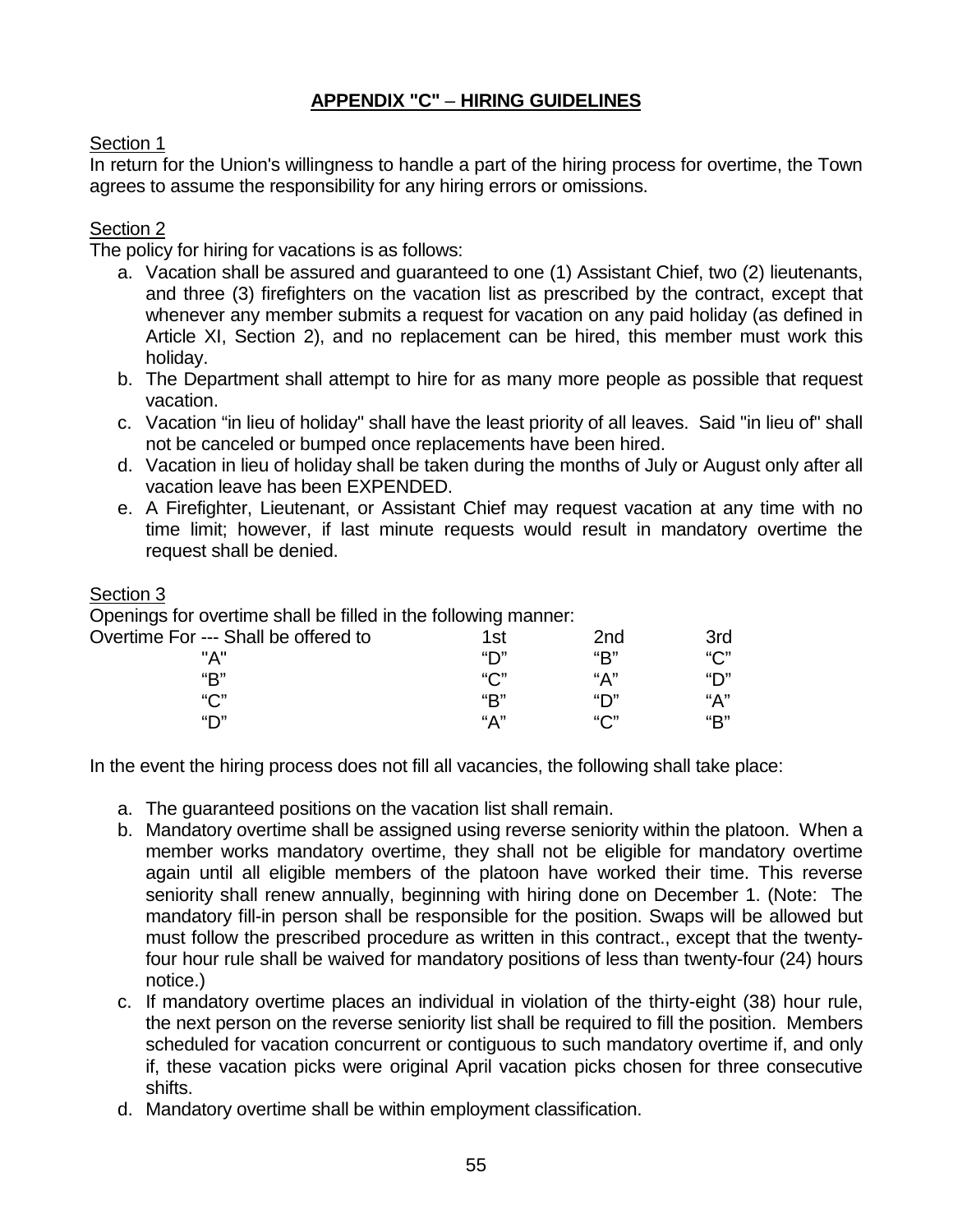- e. Members who are beyond the guaranteed positions on the vacation list shall not be considered off-duty until their replacements have been secured. It will be the responsibility of these members to see that their positions have been filled before being released from duty obligations. Once replacements have been secured, last minute vacancies shall be filled by mandatory overtime and not cancellation of leave.
- f. When a member works mandatory overtime, overtime hiring cards shall not be rotated.
- g. Hiring lists for Lieutenants shall be for two (2) platoons, i.e. A&C list and B&D list. Assistant Chief's hiring list shall be a single department-wide list.
- h. Personnel assigned to steady day positions shall be on the mandatory overtime list for any box that their hiring card is in.

### Section 4

Hiring for Christmas Eve, Day and Night shall be done in the following manner:

- a. All three off-duty platoons shall be offered the opportunity to work.
- b. Any vacation requests not hired for will be canceled.
- c. After hiring list has been created and replacements have been secured, last minute openings shall be filled by mandatory overtime, not cancellation of vacation.

### Section 5

Attempts to hire for more than one (1) Assistant Chief, two (2) Lieutenants, and three (3) Firefighters requesting vacation shall be as follows:

- a. Hiring shall be limited to the three (3) off-duty platoons.
- b. If replacements cannot be secured from the ranks of the three (3) off-duty platoons, their vacation shall be canceled.

### Section 6

To fill a vacancy where no "mandatory overtime" personnel are available, the Town shall "hold over" as many personnel as needed.

- a. For purposes of this section a seniority list shall be established and hold-over personnel shall be taken from this list.
- b. Persons working overtime shall maintain their own seniority as a member of that platoon.
- c. Persons working a swap shall maintain the seniority of the member they are replacing.
- d. Persons going off-duty on previously approved leave shall not be subject to hold-over.
- e. All hold-overs shall be within employment classification.

### Section 7

- a. It shall be the responsibility of the employee to report for mandatory duty until they are released from that obligation by the hiring officer.
- b. No member shall be required to work mandatory overtime until all off-duty personnel have been offered said overtime with no result according to the presently accepted procedure of offering overtime. If mandatory overtime is instituted without all personnel being offered the opportunity to work, the first person not afforded said opportunity to work shall be compensated as if they had worked said overtime.
- c. When mandatory overtime appears imminent, the hiring officer shall notify the required employee(s) of such situation. He shall also notify the employee as soon as possible when they are released of the obligation of mandatory overtime.
- d. Any member who reports for overtime shall not be dismissed from the tour of duty because of an error of the hiring officer.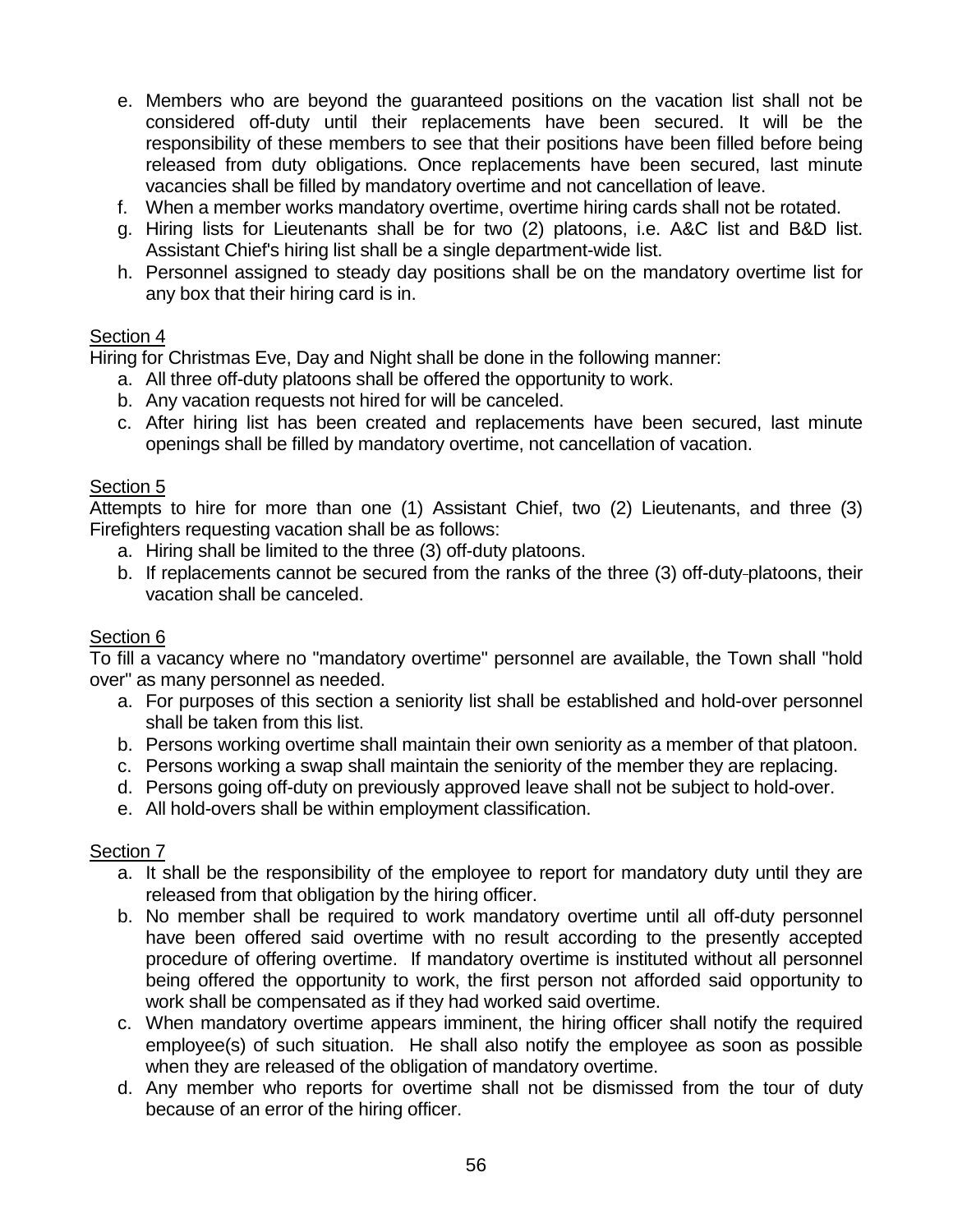- e. In the event of a hiring error, the Town and the Union shall attempt to apply a remedy where conditions and time permit. Hiring officers shall not award "two picks" to a member as compensation for hiring errors.
- f. The above guidelines shall apply to the "Short Shift Box".

# Section 8 – HIRING PROCEDURES

- a. Each card will be numbered and remain in numerical sequence. Cards must be used for all hiring and the proper entry made on each. All hiring shall be done from the Assistant Chief's office at Station Two. The hiring box and cards shall remain in said office at all times for security reasons
- b. Hiring will be done the first night for the following two Day and Night shifts as close to 1800 hours as possible. Openings for officers shall be hired first.
- c. Every time a card comes up the employee will be called, provided they have not already refused to work on the dates available. If an employee has refused and changes their mind, they must notify the hiring officer.
- d. When personnel are on extended leave they need not be called for overtime until they notify the Chief's office of the date they are able to return to duty.
- e. Hiring for night shift openings shall not commence until 1500 hours. Hiring for next day openings for off-duty personnel shall not commence until 2100 hours. Hiring will cease forty-five (45) minutes prior to the commencement of the shift for which mandatory overtime is required.
- f. It is the joint responsibility of each man and the hiring officer to make it known if the thirty-eight (38) hour rule will be violated.
- g. Shifts of ten (10) and fourteen (14) hours will be hired before short shifts.
- h. The hiring officer must offer each man the complete list of openings for each date to be hired.
- i. If there is an opening at the beginning of a tour of duty caused by a no-show or hiring error, the short-shift box shall be used instead of the regular shift box.
- j. The Assistant Chiefs will do all the hiring.

# Section 9

- a. One phone number allowed per hiring card. No pagers, either personal or department issued, shall be used for hiring with the exception of members on duty at the time of hiring.
- b. No answering machines shall be used for hiring.
- c. When not on an approved leave, hiring notes are limited to covering eight (8) consecutive calendar days, starting the date the note is placed on the card.
- d. Only notes on the form approved by the Chief shall be acceptable.
- e. The Chief reserves the right to limit the use of hiring notes by employees.

# Section 10

Should a firefighter or officer be denied overtime due to a hiring error, the following shall apply: upon an affirmative resolution of the hiring grievance, the employee shall be offered the next available overtime equivalent to the hiring error on the next day or night shifts for which they are eligible to work; this shall not affect their card position in the hiring box.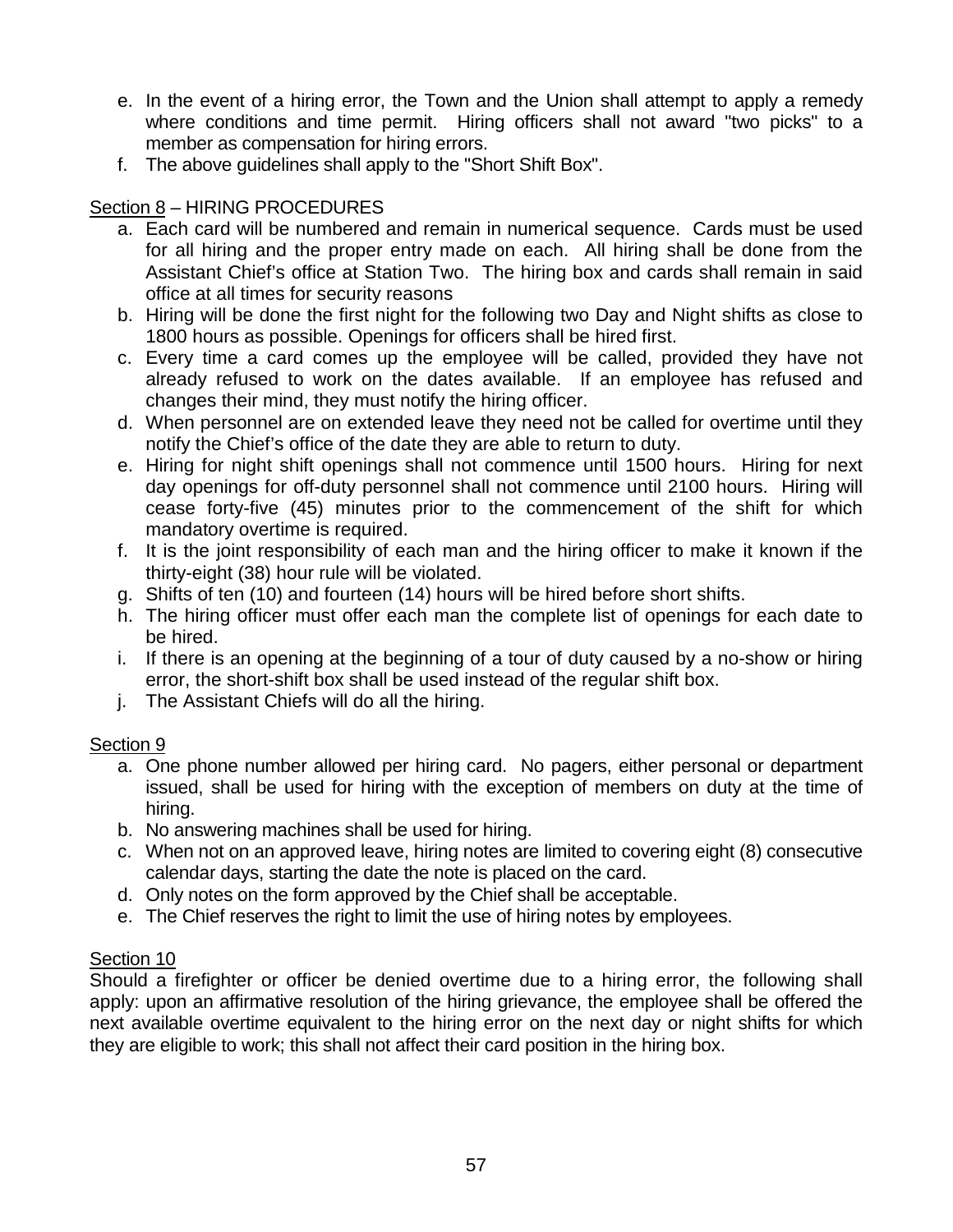### Section 11

Either party may request the re-opening of discussions to correct any and all procedural defects in the above guidelines.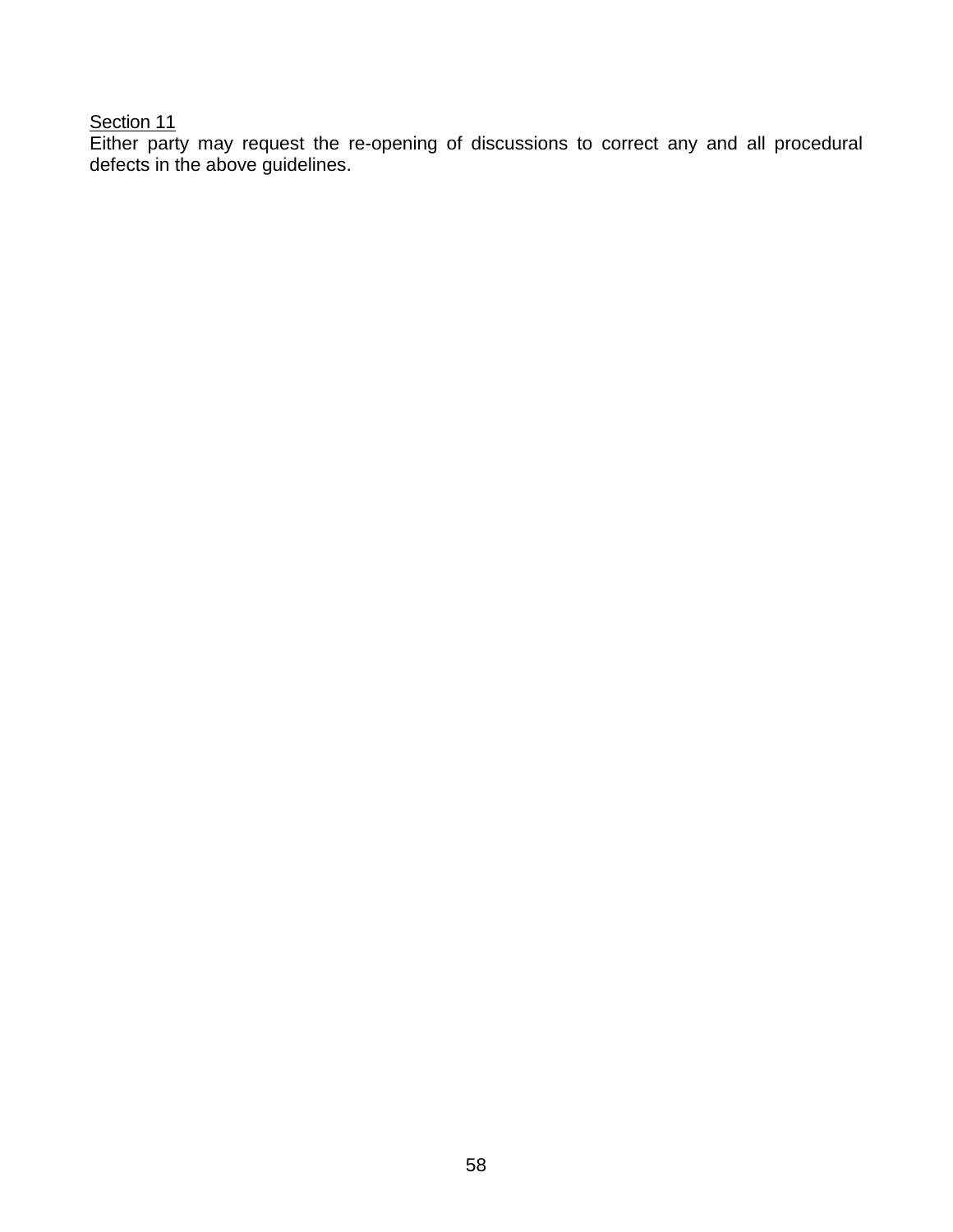### **APPENDIX "D"** – **GENERAL SELECTION CRITERIA FOR LATERAL MOVEMENT & JOB DESCRIPTIONS**

The Local requested a general statement regarding the method of selection and movement of personnel within rank. This type of movement would occur within the rank of Assistant Chief for the positions of Fire Marshal and Training Officer. Within the rank of Lieutenant this type of movement would occur for the position of Fire Prevention Lieutenant. Within the rank of Fire fighter this type of movement would occur for the position of Fire Prevention Inspector. Not included is the movement of personnel from platoon to platoon or (in the case of company officers) from apparatus to apparatus. This is a general statement and not meant to be comprehensive in scope or application.

STEP ONE: Opening exists by vacancy, request for transfer or administrative decision to transfer.

STEP TWO: Requests made to fill vacancy by personnel in same rank.

STEP THREE: Job description minimum requirements in education, experience and training evaluated.

STEP FOUR: From available personnel left after steps one thru three, evaluation on following criteria (not in priority order):

- a) "Desirable knowledge, skill and abilities" (from job descriptions) evaluated.
- b) Past performance.
- c) Overall needs of the department (may be needed more in another position).
- d) Confidence of superiors

STEP FIVE: Position filled by Chief.

CAVEAT: If no requests to fill the position are received or no one successfully completes the selection process, the Chief may make a transfer of a person of the same rank who meets the requirements of the job description, even if such person did not request transfer to the position. Such transfer will be the "lowest senior" person in that rank. If there is an actual vacancy in the position, an alternative to this could be filling the position by promotion.

Personnel who receive lateral transfer as described herein shall remain in their assigned position for a minimum of three years before requesting transfer, unless that individual is either reassigned by mutual agreement of the Chief and the individual, promoted, or retired. All training for attaining and maintaining required certifications shall be at the cost of the Town.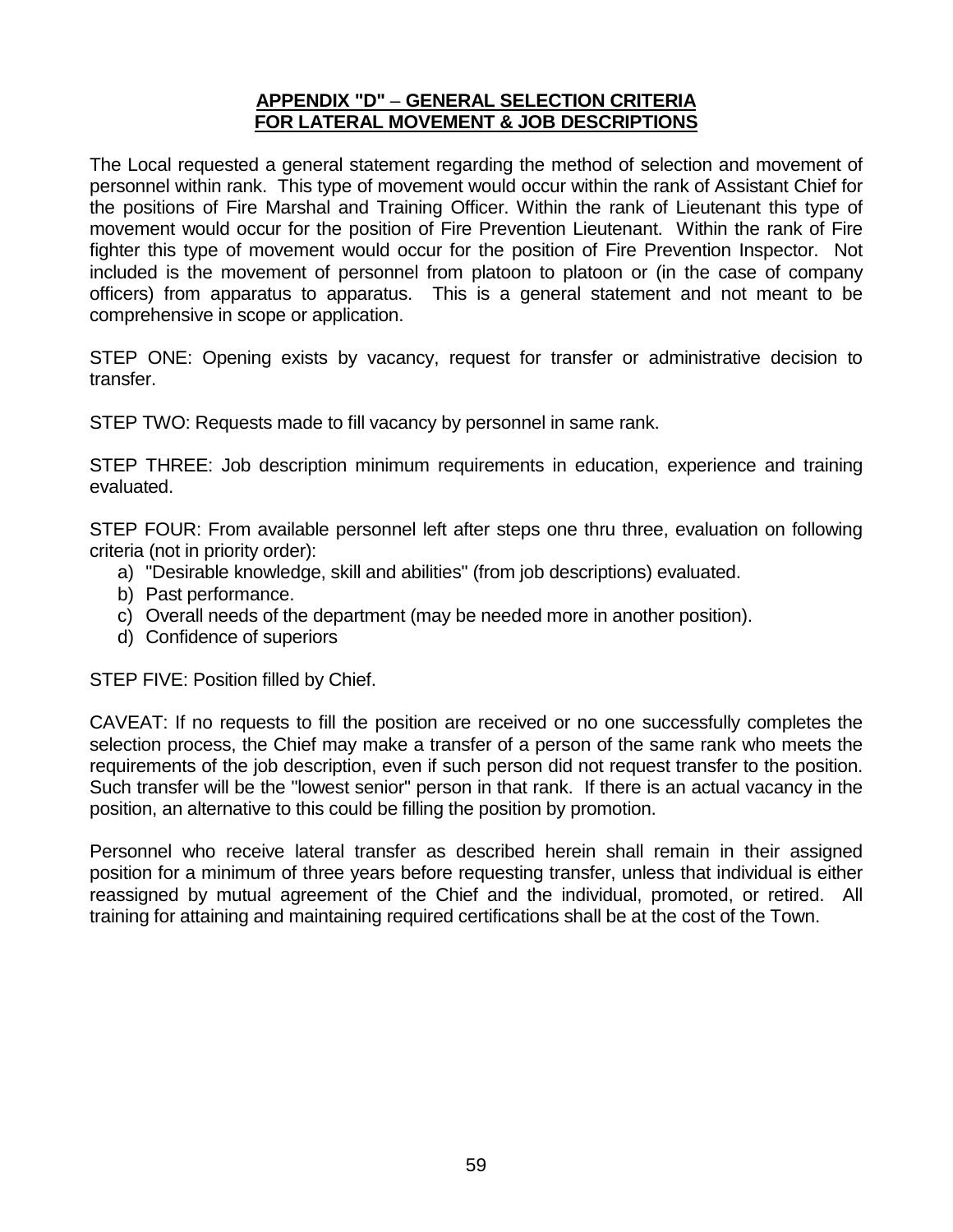# **ASSISTANT CHIEF-TRAINING:**

NATURE OF WORK: Under the direction of Chief and Deputy Chief, the Assistant Chief-Training develops and implements training programs, training schedules and reports. Supervises the training facility and equipment. May be assigned additional duties related to the functions of the Training Division.

ILLUSTRATIVE DUTIES:

- Develops and implements an ongoing training program for personnel of the Fairfield Fire Department.

- Ensures adequate training of new personnel and certifies recruits for permanent status.

- Makes evaluations of personnel performance relating to training as required by Chief or Deputy Chief.

- Keeps all records relating to the training of personnel.

- Responsibility for reporting conditions in need of attention at the fire training facility to the Deputy Chief or Chief.

- Coordinates the uses of the fire training facility of the department.

- Makes written reports to the Deputy Chief and Chief for presentation to the Fire Commission, or for other purposes, as requested.

- May delegate training (especially "in-house" programs) to other personnel through the Deputy Chief or Chief.

DESIRABLE KNOWLEDGE, SKILLS AND ABILITIES: An Assistant Chief-Training should have:

- Considerable knowledge of the statutes and regulations governing the fire service and the operation of the Town of Fairfield.

- Ability to prepare comprehensive training schedules and make written reports.

- Ability to evaluate the work of others.

- Excellent oral and written skills.

- Ability to deal effectively and impartially with subordinates and associates.

- Thorough knowledge of modern fire fighting principles, practices and procedures, including knowledge of fire department hydraulics.

- Thorough knowledge of the Fire Department's Rules and Regulations.

- Thorough knowledge of the principles and practices involved in instructing and training members of the fire department and ability to apply them to specific training problems.

EDUCATION, EXPERIENCE AND TRAINING: An Assistant Chief-Training shall have at least three (3) years of time in grade as a Lieutenant.

- Must successfully complete and maintain State Fire Marshal certification as a condition of holding the position.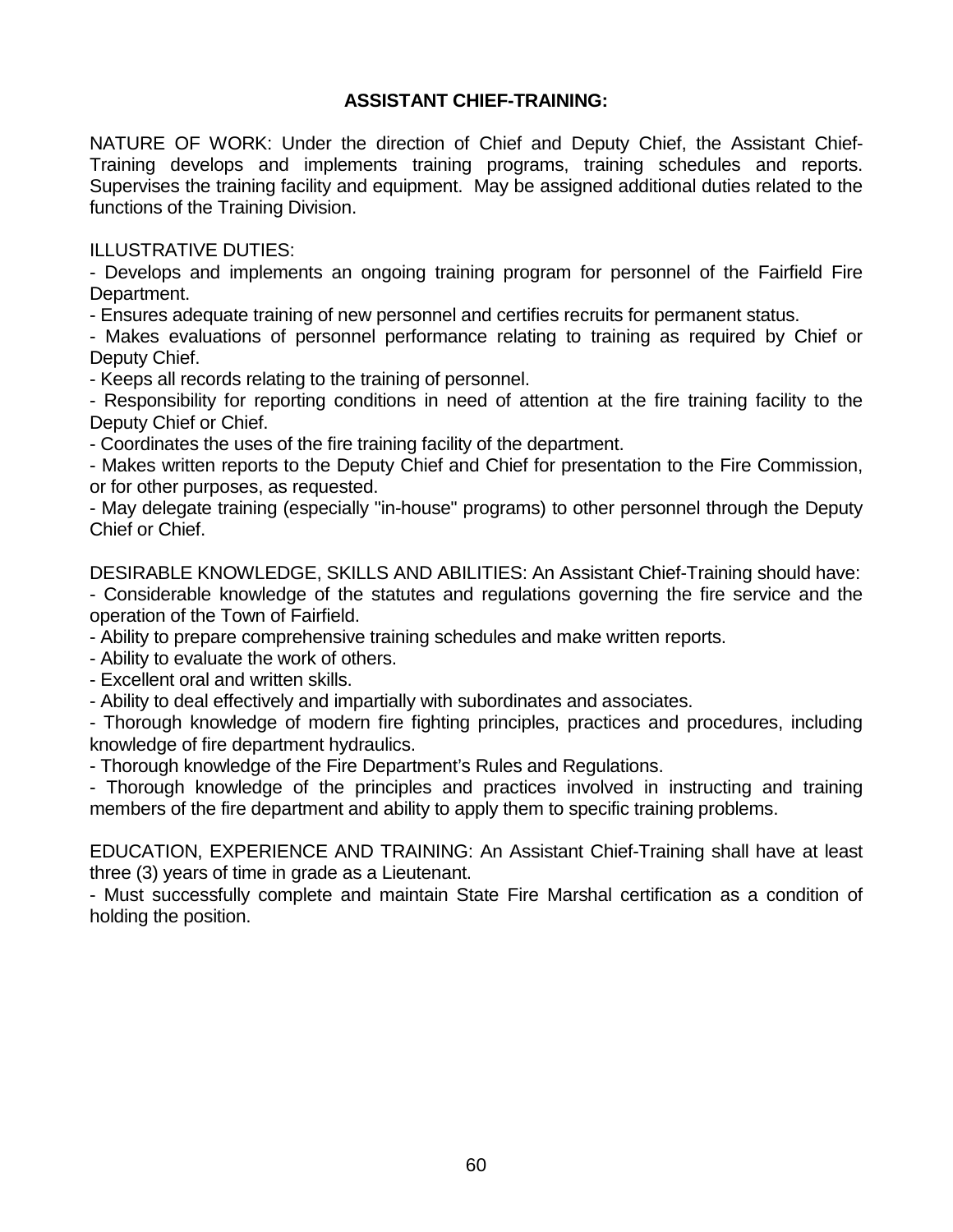# **ASSISTANT CHIEF-FIRE MARSHAL:**

NATURE OF WORK: Fulfills statutory responsibilities of Fire Marshal in Connecticut. Under the direction of the Chief, provides public education activities and coordinates inspection program.

ILLUSTRATIVE DUTIES:

- Supervises the activities and personnel in the Fire Prevention Division.

- Coordinates and delegates duties to the Fire Suppression Assistant Chiefs where appropriate, through the Chief.

- Responsible for all statutory duties of the Fire Marshal's office.

- Develops and implements a comprehensive public education program.

- Maintains records and functions required under Local, State or Federal legislation, including hazardous materials, SARA or other such regulations.

- Performs other functions related to the Fire Prevention Division at the discretion of the Chief.

DESIRABLE KNOWLEDGE, SKILLS AND ABILITIES: An Assistant Chief-Fire Marshal should have:

- Considerable knowledge of the relationship between the Fire Department and other Town, State and Federal departments and agencies.

- Thorough knowledge of the statutes and regulations governing the Fire Marshal's office as well as Town, State and Federal statutes and regulation relating to the functioning of the Fire Prevention Division (including FEMA, SARA, etc).

- Ability to organize, direct and evaluate the work of others.

- Considerable ability to prepare comprehensive written reports.

- Excellent oral and writing skills.

- Ability to deal effectively and impartially with subordinates, associates and public.
- Thorough knowledge of applicable building and fire codes.

- Considerable knowledge of public education programs and the ability to develop and implement them.

EDUCATION, EXPERIENCE AND TRAINING: An Assistant Chief-Fire Marshal shall have at least three (3) years of time in grade as a Lieutenant.

- Must successfully complete and maintain State Fire Marshal certification as a condition of holding this position.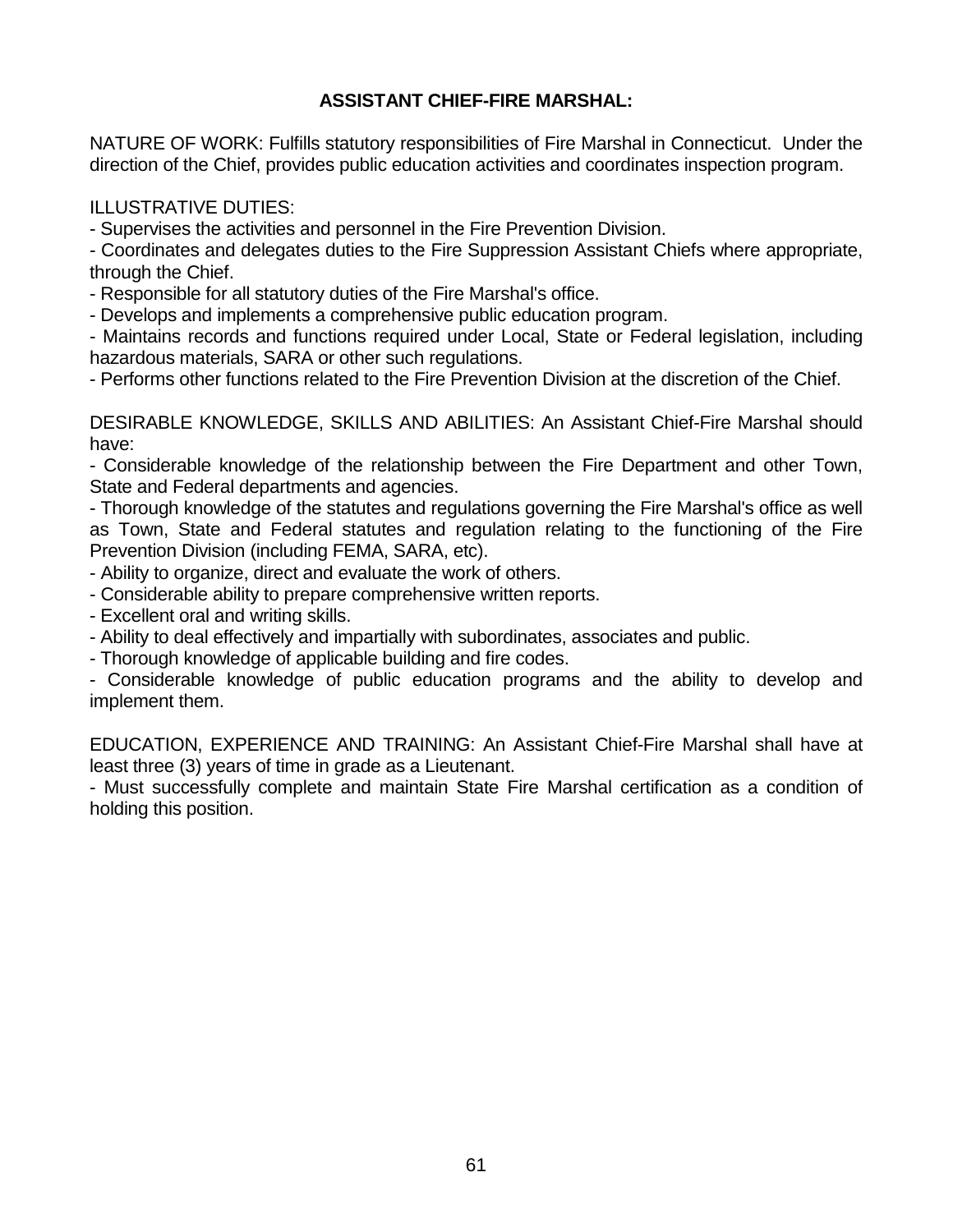# **ASSISTANT CHIEF-FIRE SUPPRESSION:**

NATURE OF WORK: Under the direction of the Chief and Deputy Chief, the Assistant Chief-Fire Suppression is in command of the fire suppression personnel on the shift, their equipment, responses and activities. Coordinates programs relating to Fire Prevention and Training Divisions as assigned by Chief or Deputy Chief.

ILLUSTRATIVE DUTIES:

- Supervises the fire suppression personnel on the shift.

- Responds to all structure alarms, all Special Call Alarms and all alarms greater than single engine response.

- Officer-in-charge at all fire suppression responses (including EMS, fire emergency and service calls) until the arrival of a superior officer (Deputy Chief, Chief).

- Reviews and forwards reports of incidents on his shift to the Deputy Chief, or Chief, in a timely manner.

- Inspects each station, each shift, to insure operational readiness of personnel and equipment. Refers noted deficiencies and problems to Deputy Chief, or Chief, for resolution.

- Takes immediate supervisory action on the shift only when absolutely necessary to insure effective departmental operations. Reports same as soon as practical to Deputy Chief or Chief.

- Hires personnel necessary, according to the contract for all openings following written procedures issued by the Chief or Deputy Chief.

- Participates in Fire Prevention and Training Activities as assigned by the Chief or Deputy Chief.

- Evaluates personnel in his/her command as to performance (in areas of the Assistant Chief's responsibility.

DESIRABLE KNOWLEDGE, SKILLS AND ABILITIES: An Assistant Chief-Fire Suppression should have:

- Considerable knowledge of the relationship between the Fire Department and other Town, State and Federal departments and agencies.

- Considerable knowledge of the statutes and regulations governing the fire service.

- Ability to organize, direct and evaluate the work of others.

- Considerable ability to prepare written reports.

- Good oral and writing skills.

- Ability to deal firmly, effectively and impartially with subordinates, associates and with the public.

- Thorough knowledge of modern fire fighting principles, practices and procedures, including knowledge of fire department hydraulics.

- Working knowledge of the principles and practices involved in instructing and training members of the Fire Department and ability to apply them to specific training problems.

EDUCATION, EXPERIENCE AND TRAINING: An Assistant Chief-Fire Suppression shall have at least three (3) years time-in-grade as a Lieutenant.

- Must successfully complete and maintain State Fire Marshal certification as a condition of holding the position (current Assistant Chiefs who do not hold this certification will be sent to course, but are "grandfathered" from this requirement).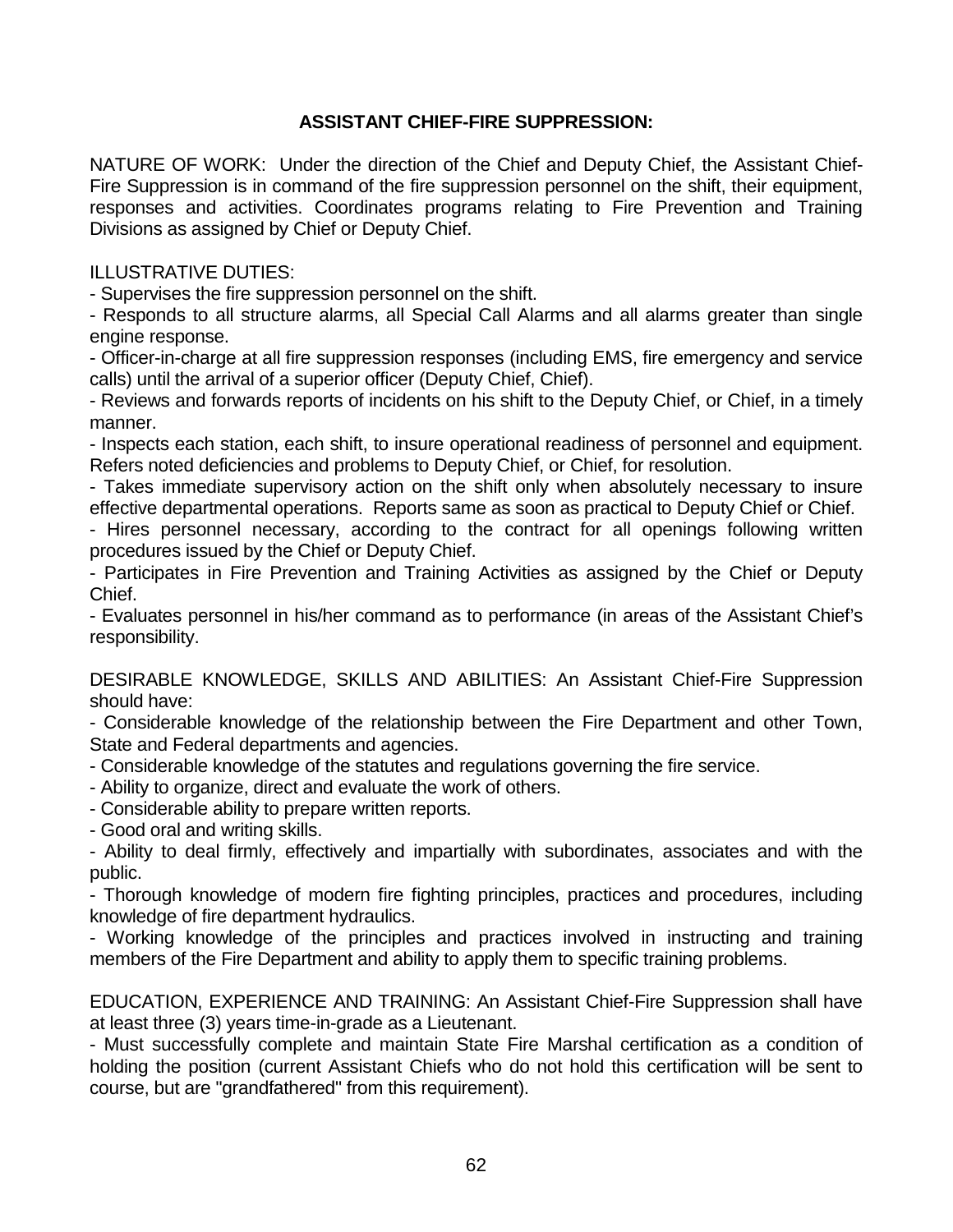# **LIEUTENANT-DEPUTY FIRE MARSHAL:**

NATURE OF WORK: Fulfills statutory responsibilities of Deputy Fire Marshal in Connecticut. Under the direction of the Fire Marshal, assists with public education activities and inspection program.

ILLUSTRATIVE DUTIES:

- Responsible for those statutory duties of the Fire Marshal's office which are delegated by the Fire Marshal.

- Assists in implementing a comprehensive public education program.

- Assists in maintaining records and functions required under Local, State or Federal legislation, including hazardous materials, SARA or other such regulations.

- Performs other functions related to the Fire Prevention Division at the discretion of the Fire Marshal.

DESIRABLE KNOWLEDGE, SKILLS AND ABILITIES: A Lieutenant-Deputy Fire Marshal should have:

- Knowledge of the relationship between the Fire Department and other Town, State and Federal departments and agencies.

- Knowledge of the statutes and regulations governing the Fire Marshal's office as well as Town, State and Federal statutes and regulation relating to the functioning of the Fire Prevention Division (including FEMA, SARA, etc).

- Ability to organize, direct and evaluate the work of others.
- Ability to prepare comprehensive written reports.
- Excellent oral and writing skills.
- Ability to deal effectively and impartially with subordinates associates and public.
- Knowledge of applicable building and fire codes.
- Knowledge of public education programs and the ability to develop and implement them.

### EDUCATION, EXPERIENCE AND TRAINING:

A Lieutenant-Deputy Fire Marshal shall have at least five (5) years of time in grade as a Firefighter.

- Must successfully complete and maintain State Fire Marshal certification as a condition of holding this position.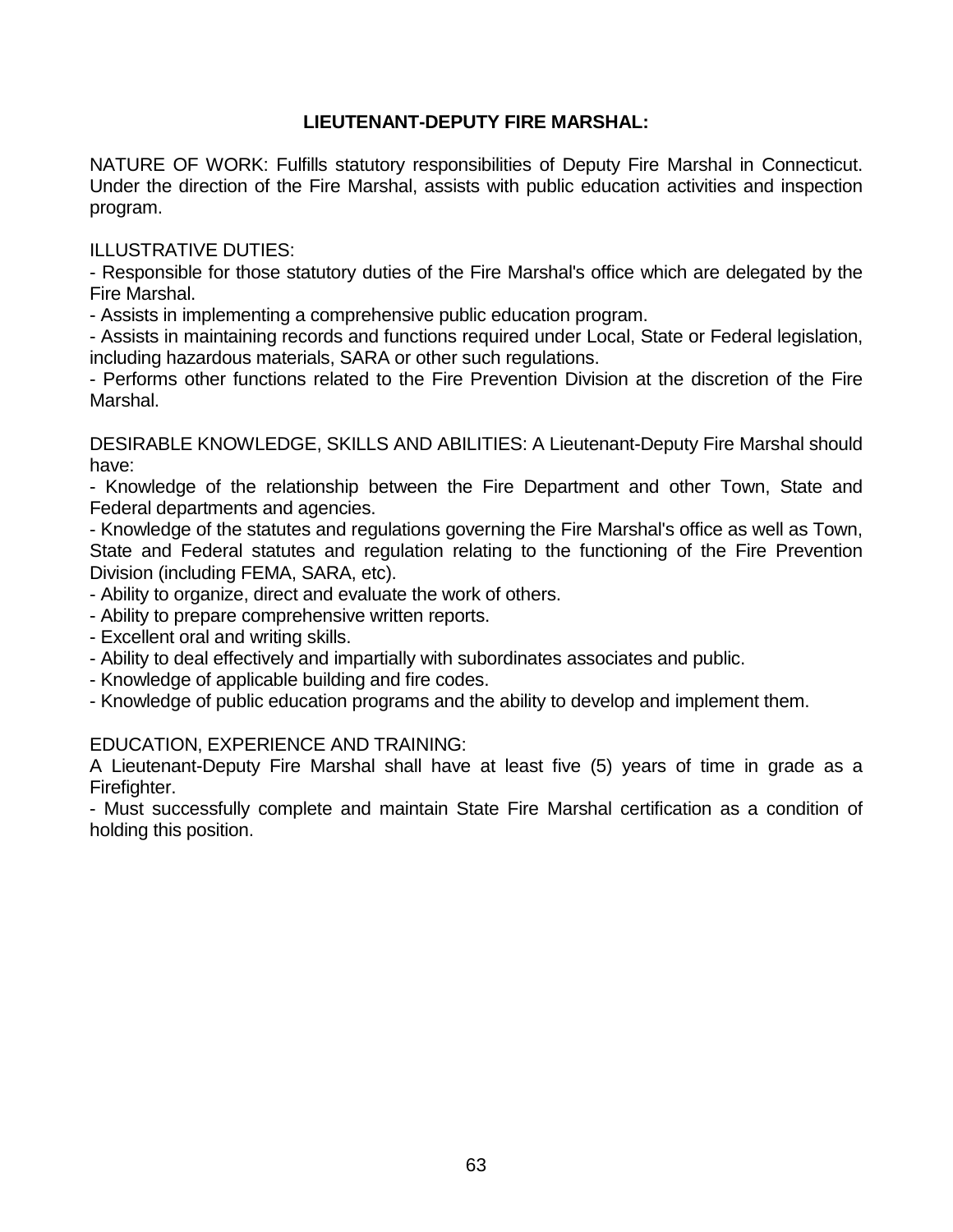# **LIEUTENANT-FIRE SUPPRESSION:**

NATURE OF WORK: In charge of apparatus assigned and its crew. Directs activities in absence of superior officer. General supervision of station house during shift.

#### ILLUSTRATIVE DUTIES:

- In charge of the apparatus assigned to him/her and its crew.

- In command of the crew(s) responding until the arrival of a superior officer.

- In charge of the station house where the apparatus is assigned, for the purposes of control during the shift and reporting problems or deficiencies noticed during the shift (reports made to Assistant Chief-Fire Suppression, who forwards to Deputy Chief/Chief for action).

- Supervises routine maintenance activities at the station assigned.

- Implements training program, as delegated by Assistant Chief.

DESIRABLE KNOWLEDGE, SKILLS AND ABILITIES: A Lieutenant-Fire Suppression should have:

- Knowledge of the statutes and regulations governing the fire service and the operation of the Town of Fairfield.

- Ability to organize, direct and evaluate the work of others.

- Good oral and writing skills.

- Ability to deal firmly, effectively and impartially with subordinates, associates and with the public.

- Thorough knowledge of modern fire fighting principles, practices and procedures, including knowledge of fire department hydraulics.

- Thorough knowledge of the Fire Department's Rules and Regulations.

- Ability to implement training programs.

EDUCATION, EXPERIENCE AND TRAINING: A Lieutenant-Fire Suppression shall have at least five (5) years of time in grade as a Fire fighter.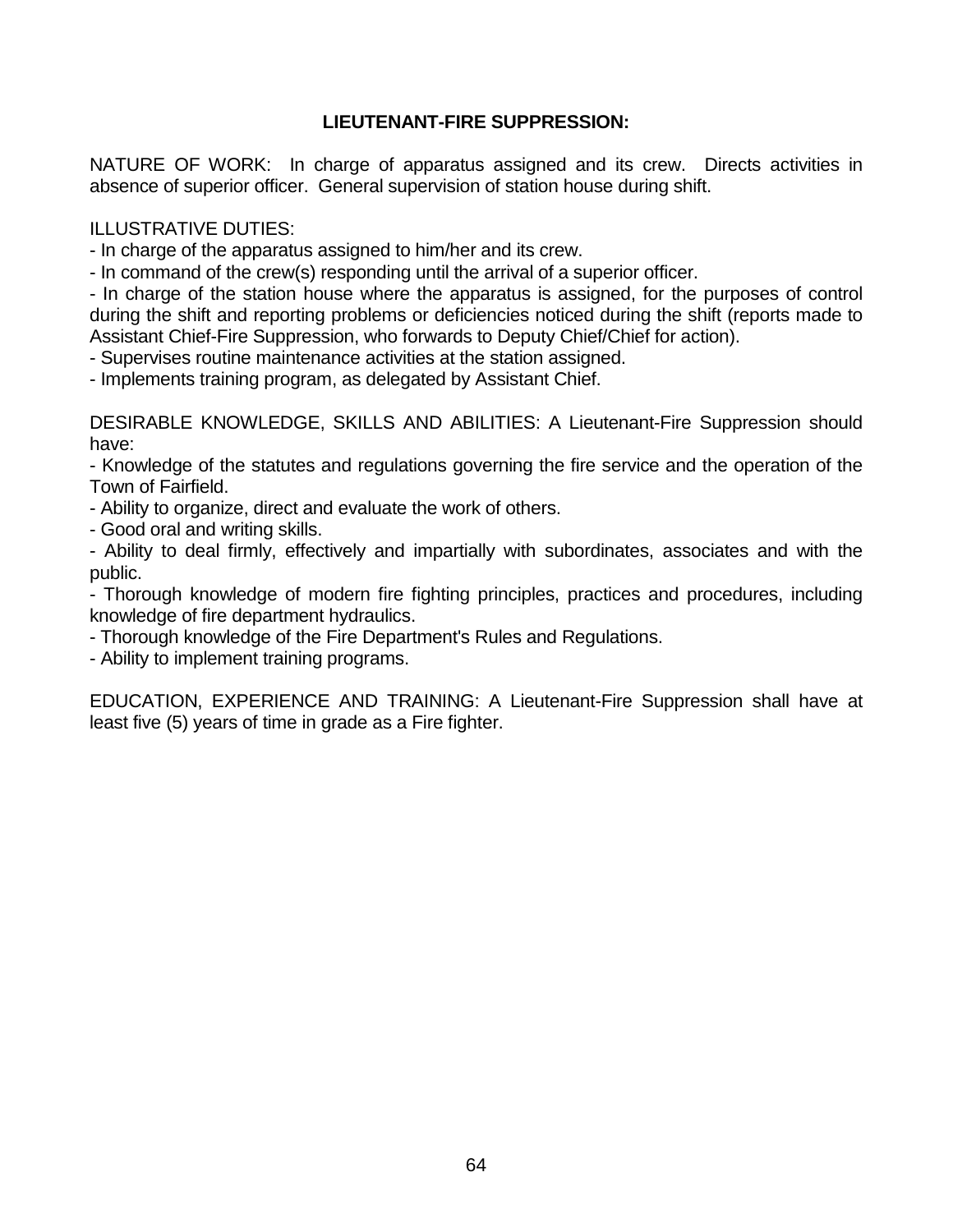# **FIRE FIGHTER-FIRE INSPECTOR:**

NATURE OF WORK: Fulfills statutory responsibilities of Fire Inspector in Connecticut. Under the direction of the Fire Marshal and Deputy Fire Marshal, assists with public education activities and inspection program.

### ILLUSTRATIVE DUTIES:

- Responsible for those statutory duties of the Fire Marshal's office which are delegated by the Fire Marshal or Deputy Fire Marshal.

- Assists in implementing a comprehensive public education program.

- Assists in maintaining records and functions required under Local, State or Federal legislation, including hazardous materials, SARA or other such regulations.

- Performs other functions related to the Fire Prevention Division at the discretion of the Fire Marshal and Deputy Fire Marshal.

DESIRABLE KNOWLEDGE, SKILLS AND ABILITIES: A Fire Fighter-Fire Inspector should have:

- Knowledge of the relationship between the Fire Department and other Town, State and Federal departments and agencies.

- Knowledge of the statutes and regulations governing the Fire Marshal's office as well as Town, State and Federal statutes and regulation relating to the functioning of the Fire Prevention Division (including FEMA, SARA, etc).

- Ability to prepare comprehensive written reports.

- Excellent oral and writing skills.
- Ability to deal effectively and impartially with associates and public.
- Knowledge of applicable building and fire codes.
- Knowledge of public education programs and the ability to develop and implement them.

### EDUCATION, EXPERIENCE AND TRAINING:

- Must successfully complete and maintain State Fire Marshal certification as a condition of holding this position.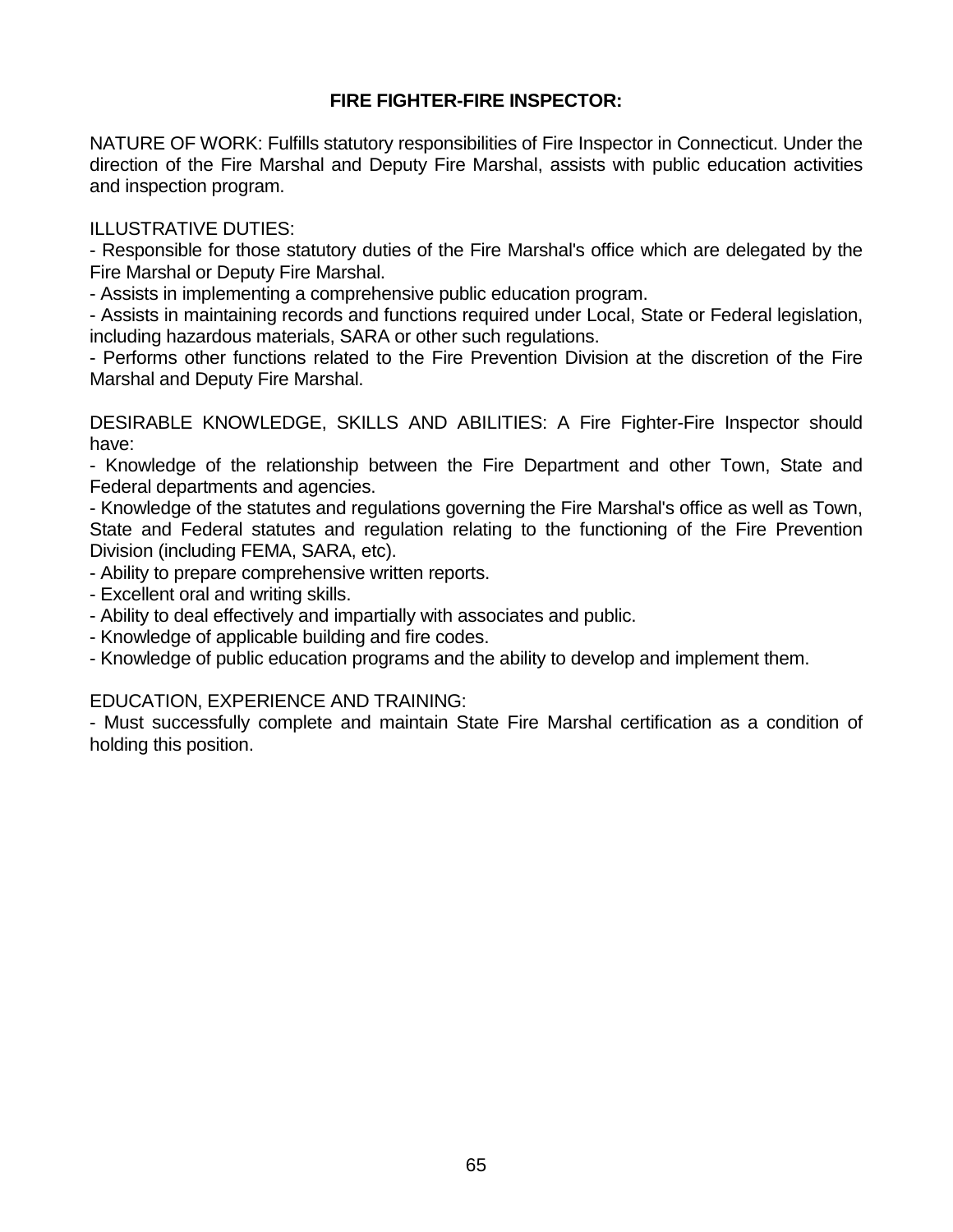# **FIRE MASTER MECHANIC**

NATURE OF WORK: The Fire Master Mechanic is responsible for directing and performing a variety of skilled work in the repair, overhaul, preventative maintenance and operational readiness of public safety equipment, including fire apparatus and marine equipment. The Master Mechanic has reports to the Chief of the Department and has immediate supervision over other Fire Mechanic(s).

# EXAMPLES OF DUTIES:

-Plan and schedule Fire Department's maintenance, both preventative and discretionary.

-Manages the repair all fleet operations by the Fire Department and related automotive and marine equipment.

-Maintains all records, repair and testing of Fire Department equipment and accessories.

-Maintains all hose records and the repair-damaged sections.

-Maintains inventory of all small appliances, repair parts as needed.

-Maintain inventory of all tools, parts, tires, and fluids used in the daily operations.

-Responsible for annual aerial and ground ladder testing.

-Submit Capital Improvement Program items as they relate to the apparatus division.

-Submit annual budget requests for the apparatus division.

-Recommends and specifies new equipment and procedure for the safe operation of apparatus, equipment, and appliances.

-Supervises third-party service providers' contracts and purchase orders, negotiates the timely and most cost-effective delivery of third-party services, validates the delivery of services and authorizes the payment of invoices.

-Assist and evaluates the training of Fire Department personnel in the safe operation of the Department's heavy apparatus and various power equipment.

-Available on-call 24 hours a day / 7 days a week if required to address road side assistance and supports fire/rescue operations with on scene emergencies.

-Performs data entry with computer systems for record-keeping, bill paying and inventory purposes.

-Performs related work as directed by the Fire Chief or his appointed designee.

### KNOWLEDGE, SKILLS AND ABILITES:

-Ability to create, maintain records and documentation.

-Considerable knowledge of the mechanics and operating principals of both diesel and gas internal combustion engines, pressure pumps, and hydraulics.

-Knowledge and ability to perform a variety of repair, overhaul, preventative maintenance, and operational readiness of public safety equipment.

-Ability to complete tasks in a timely manner.

-Maintain effective preventive maintenance programs, policies, and procedures.

-Ability to carry out assigned projects to their completion.

-Ability to properly supervise lower level staff.

-Ability to assist with the development of specifications for new fire apparatus and equipment.

-Ability to assign tasks or responsibilities to lower level mechanics.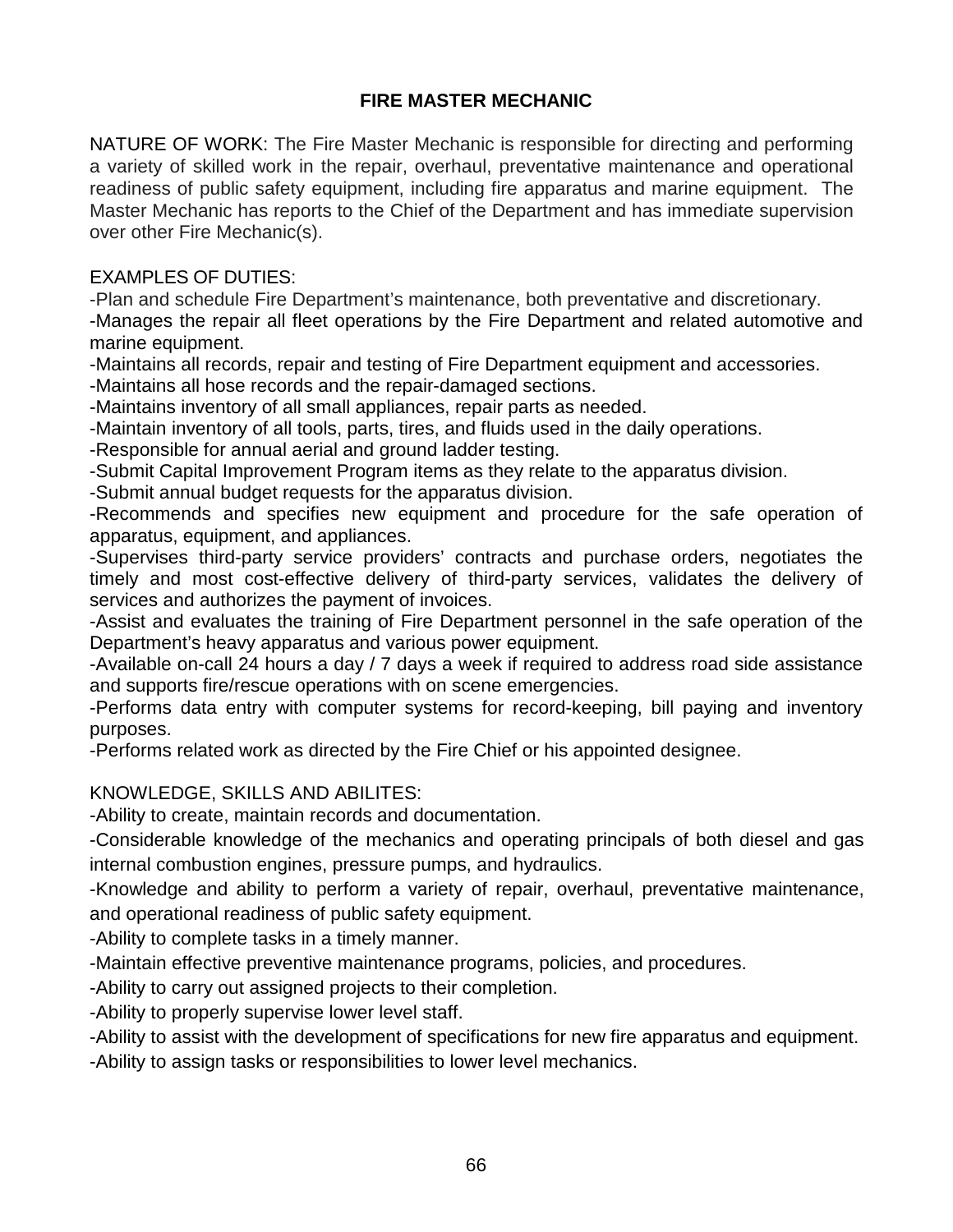KNOWLEDGE, SKILLS AND ABILITES (con't):

-Must provide own tools.

-Ability to follow verbal and written instructions.

-Ability to communicate clearly both orally and verbally.

-Ability to manage inventory of parts and supplies and complete necessary purchase orders to maintain needed inventory levels.

PHYSICAL DEMANDS AND WORKING ENVIRONMENT: Work requires bending, standing, stooping, lifting, and reaching for long periods. Employee must regularly lift and/or move up to 25 pounds, occasionally lift and/or move up to 50 pounds.

### MINIMUM QUALIFICATIONS:

-Five years in automotive and truck maintenance and repair, including significant diesel, water pump, electrical, and hydraulic system experience.

-Possession of a valid CDL – B driver's license or Q endorsement with acceptable driving record.

### PREFERRED QUALIFICATIONS:

-Certification by A.S.E. in the following fields as required for EVT III:

T-1 Truck, Gasoline Engines

T-7 Heating and Air Conditioning

-Completion of EVT certification for:

F-5 Aerial Fire Apparatus

F-6 Allison Automatic Transmissions

-CT Fire Fighter 2 Certification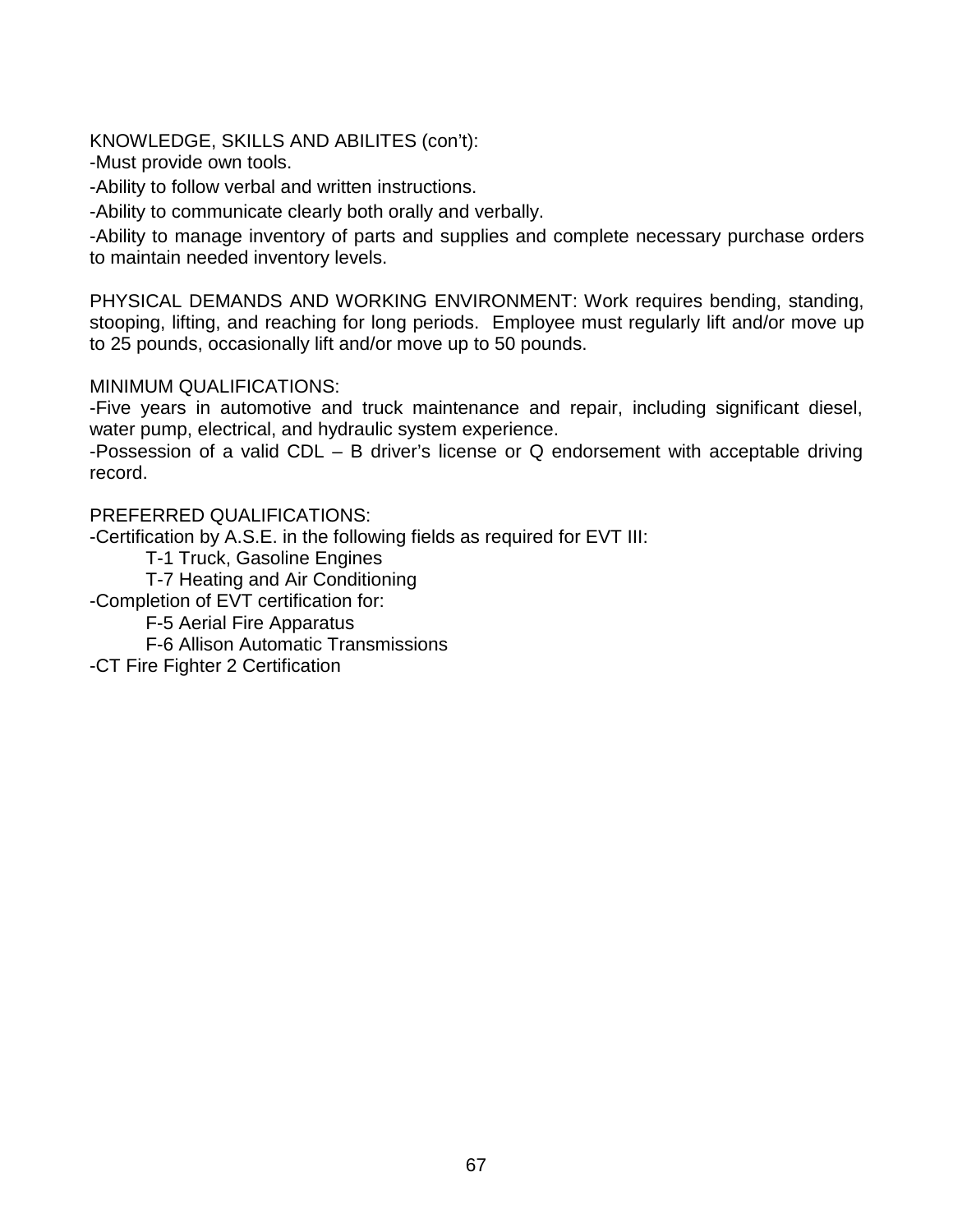# **FIRE MECHANIC**

NATURE OF WORK: The Fire Mechanic is responsible for performing a variety of skilled work in the repair, overhaul, preventative maintenance and operational readiness of public safety equipment. The position reports directly to the Fire Mechanic.

# EXAMPLES OF DUTIES:

- Performs preventive maintenance, such as, but not limited to tune-ups, oil changes, lubrication, etc. on vehicles and marine assets in the fire service. -Performs minor and major repair to engines, clutches, transmissions, drivelines, axles, air and hydraulic brakes, suspensions, air conditioning and electrical systems on fleet equipment.

-Repairs of hydraulic and/or diesel systems, fire pumps, related controls and piping, sheet metal work, gas and electric welding, minor body repair and spot repairing, ground ladder maintenance, portable rescue and salvage equipment, communications equipment. Any other repairs and maintenance as required.

-Repairs fire/rescue equipment including but not limited to saws, nozzles, station and apparatus generators, vehicle exhaust systems and breathing air compressors. -Attends various service schools and training seminars as assigned from time to time. -Available on-call 24 hours a day / 7 days a week if required to address road side assistance and supports fire/rescue operations with on scene emergencies -Performs data entry with computer systems for record-keeping, bill paying and inventory purposes.

-Organizes and maintains the stock storage area.

-Installs specialized equipment such as emergency lighting, two-way radios, key security systems, modems, GPS systems, computers, mobile phone, mobile data mounts.

-Maintains shop equipment and work space cleanliness.

-Performs other duties as deemed necessary by Fire Master Mechanic.

-Acts as the Fire Master Mechanic in his/her absence.

### KNOWLEDGE, SKILLS AND ABILITES:

-Considerable knowledge of the mechanics and operating principals of both diesel and gas internal combustion engines, pressure pumps, and hydraulics.

-Knowledge and ability to perform a variety of repair, overhaul, preventative maintenance, and operational readiness of public safety equipment.

-Maintain effective preventive maintenance programs, policies, and procedures.

-Ability to carry out assigned projects to their completion.

-Must provide own tools.

-Ability to follow verbal and written instructions.

-Ability to communicate clearly both orally and verbally.

PHYSICAL DEMANDS AND WORKING ENVIRONMENT: Work requires bending, standing, stooping, lifting, and reaching for long periods. Employee must regularly lift and/or move up to 25 pounds, occasionally lift and/or move up to 50 pounds.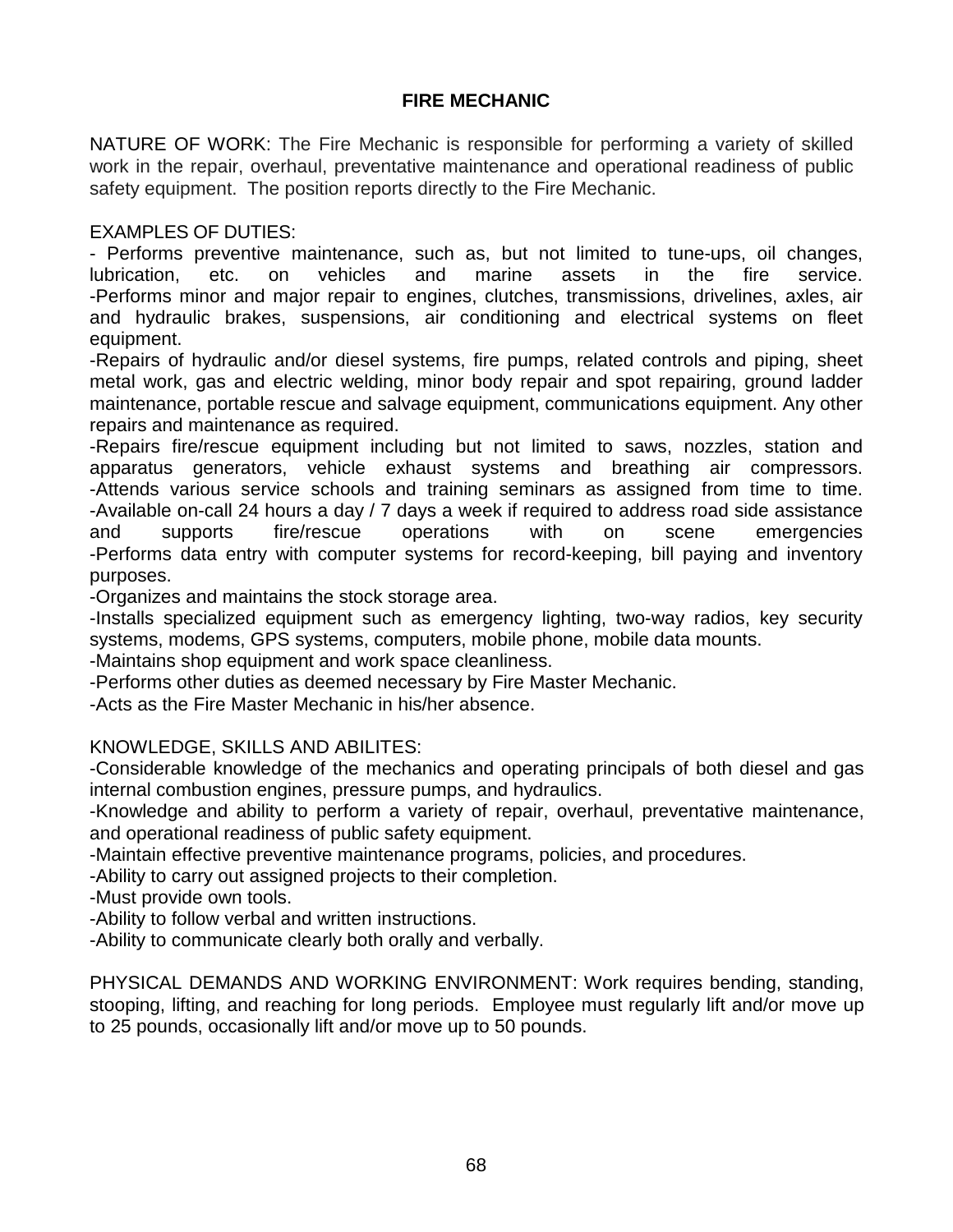MINIMUM QUALIFICATIONS: Three years in automotive and truck maintenance and repair, including significant diesel, water pump, electrical, and hydraulic system experience.

### PREFERRED QUALIFICATIONS:

-Possession of a valid CDL – B driver's license with acceptable driving record;

-Certification by A.S.E. in the following fields in addition to those required for EVT I:

T-2 Truck, Diesel Engines

T-3 Truck, Drive Train

T-6 Truck, Electrical Systems

-Completion of E.V.T. certification for:

F-3 Fire Pumps and Accessories

F-4 Fire apparatus Electrical Systems

-CT Fire Fighter 2 Certification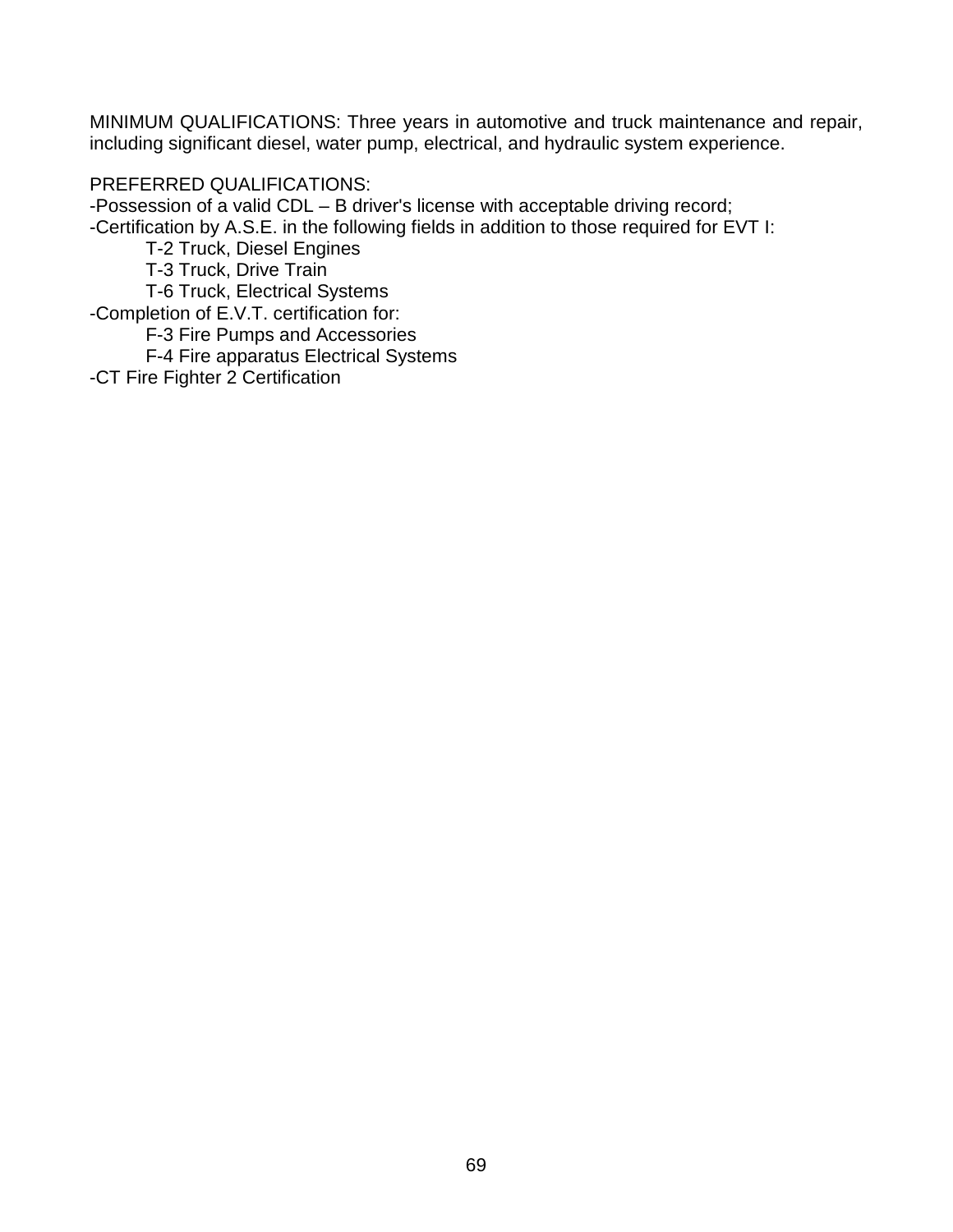## **APPENDIX "E"** – **ALCOHOL ABUSE**

WHEREAS, the Town of Fairfield, the Fairfield Firefighters Association, Local 1426, I.A.F.F. recognize that the abuse of alcohol is an illness and has become a serious problem in our society and in all professional fields, and

WHEREAS, the abuse of alcohol can adversely affect the performance of firefighters and threaten their image and public confidence and safety, and

WHEREAS, the Town and the Fairfield Firefighters Association, Local 1426, I.A.F.F. have agreed that the abuse of alcohol is inconsistent with the effective performance of a firefighter;

NOW, THEREFORE, in order to assure the highest level of service to the people of Fairfield, to protect brother and sister firefighters, and to help firefighters with the problem with which they may need assistance, the Town and the Union agree to the following:

1. The prohibition of the use of alcohol at the workplace by all employees with the exception of authorization by the Fire Chief.

2. The requirement that no on duty employee be under the influence of alcohol at the workplace.

3. The requirement that no on-duty personnel have at any time any detectable odor and/or smell of alcohol on their breath.

When and if any of the three conditions listed above occur, the following actions will take place:

1. The employee shall be removed from their response or other duty assignment, and a replacement shall be hired.

2. The Union representative on duty shall first be informed of the situation. If no union representative is on duty, a union official, designated by the union, will be called at the request of the employee.

3. The employee shall be offered the opportunity to be tested for alcohol by blood or breathalyzer as agreed to by the parties. Failure to participate in the authorized testing will be construed as an admission of guilt.

4. Any testing will take place as soon as possible after probable cause has been determined, and the employee and union will cooperate in the testing procedures.

5. If the test results are positive the affected employee shall be sent home on sick leave. If there is any doubt about the affected employee's ability to safely and/or legally go home on their own, this shall constitute an extenuating circumstance which will be dealt with on a case by case basis. If the test results are negative the employee shall be reinstated with no loss of pay.

6. In the event the test results are positive the Employer will request a meeting with the employee and Union. The meeting shall be held within twenty-four (24) hours of written charges being filed with the employee. A copy of the written charges will be given to the employee along with supporting information available at that time. The Union shall receive a copy of same.

7. If the test results confirm the presence of alcohol at a level of .04 or higher and it is the first offense, the employee will be advised to consider utilizing an accredited Employee Assistance Program. Further, the employee will receive disciplinary action of a three (3) shift suspension without pay.

8. Each employee has the right to challenge the results of the alcohol abuse testing through the grievance procedure along with any disciplinary action taken by the Employer.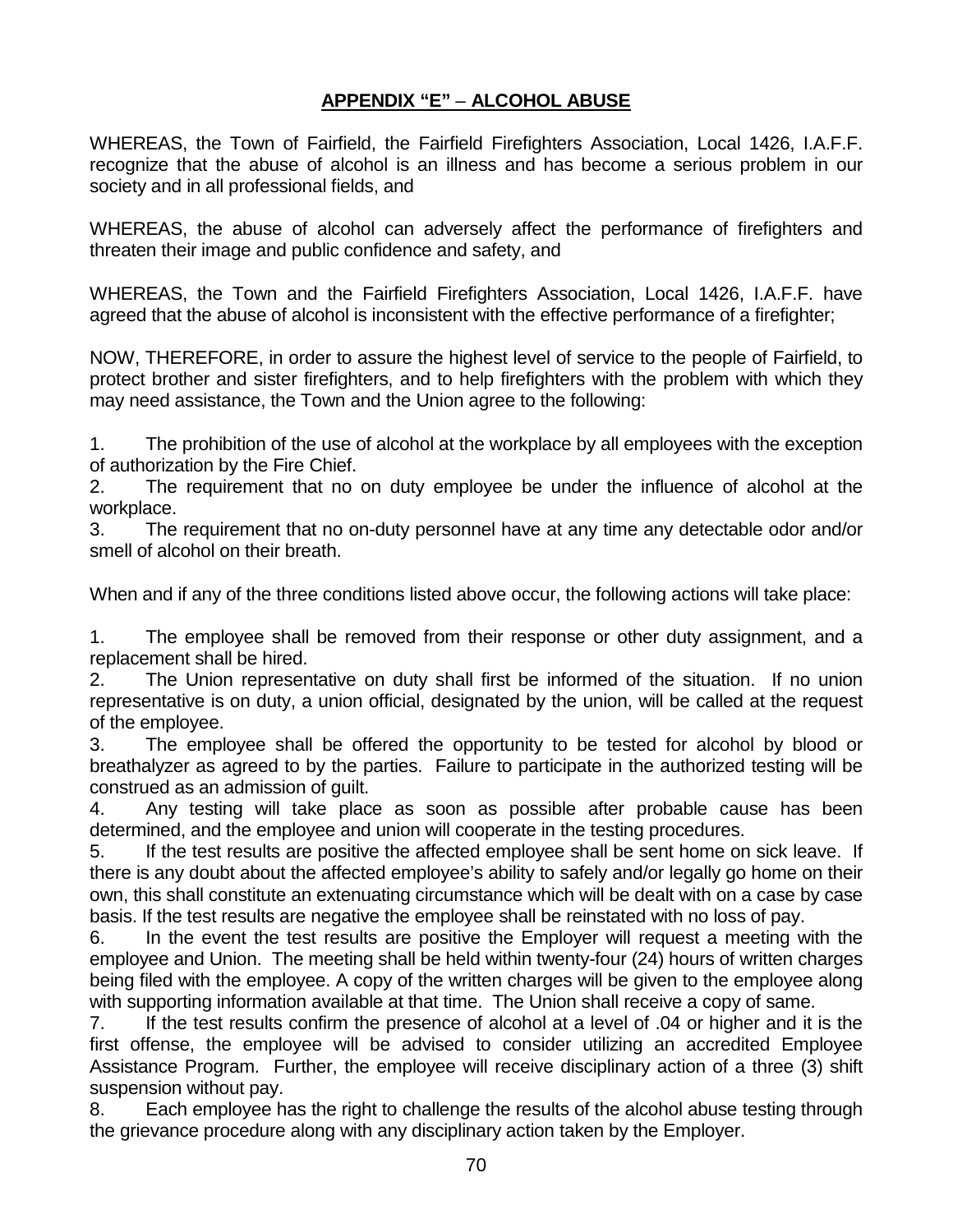9. In the event the employee has a second proven offense concerning alcohol abuse, steps one through six as listed above shall be followed. If the test results confirm the presence of alcohol at a level of .04 or higher, the employee will be offered a "firm choice" between rehabilitation or adverse personnel actions up to and including discharge. The rehabilitation choice will include enrolling in an accredited Employee Assistance Program for the purpose of counseling, treatment and other appropriate actions as selected by the counseling agency for the purpose of helping the employee deal with their problem.

10. The employee shall complete the agreed upon programs, both in-patient and follow-up therapy and programs. Failure to comply with any of the above mentioned provisions shall be grounds for immediate discharge

11. The employee shall be placed on probation for a period of one (1) year from the date of release to work until the expiration of one (1) year. The probationary period shall apply only to the issue of alcohol abuse. Any violation of the probationary period shall result in termination for cause.

Any employee who voluntarily seeks assistance and/or treatment for a problem involving alcohol abuse will be provided the appropriate counseling and medical assistance. Voluntary assistance shall not apply to the second offense as described in the above listed Steps 9 and 10. Confidentiality must be maintained throughout the process. It is incumbent upon all parties and individuals involved in the process to not reveal any of the details or particulars. It is also recognized that anyone knowingly bringing false charges against an individual will be subject to disciplinary action and/or legal action by the accused.

The Town of Fairfield shall hold the Union harmless for any alleged violation of workers' rights arising from the administration of the alcohol abuse testing program.

This agreement on alcohol abuse is in no way intended to supersede or waive any federal or state laws or an employee's constitutional rights.